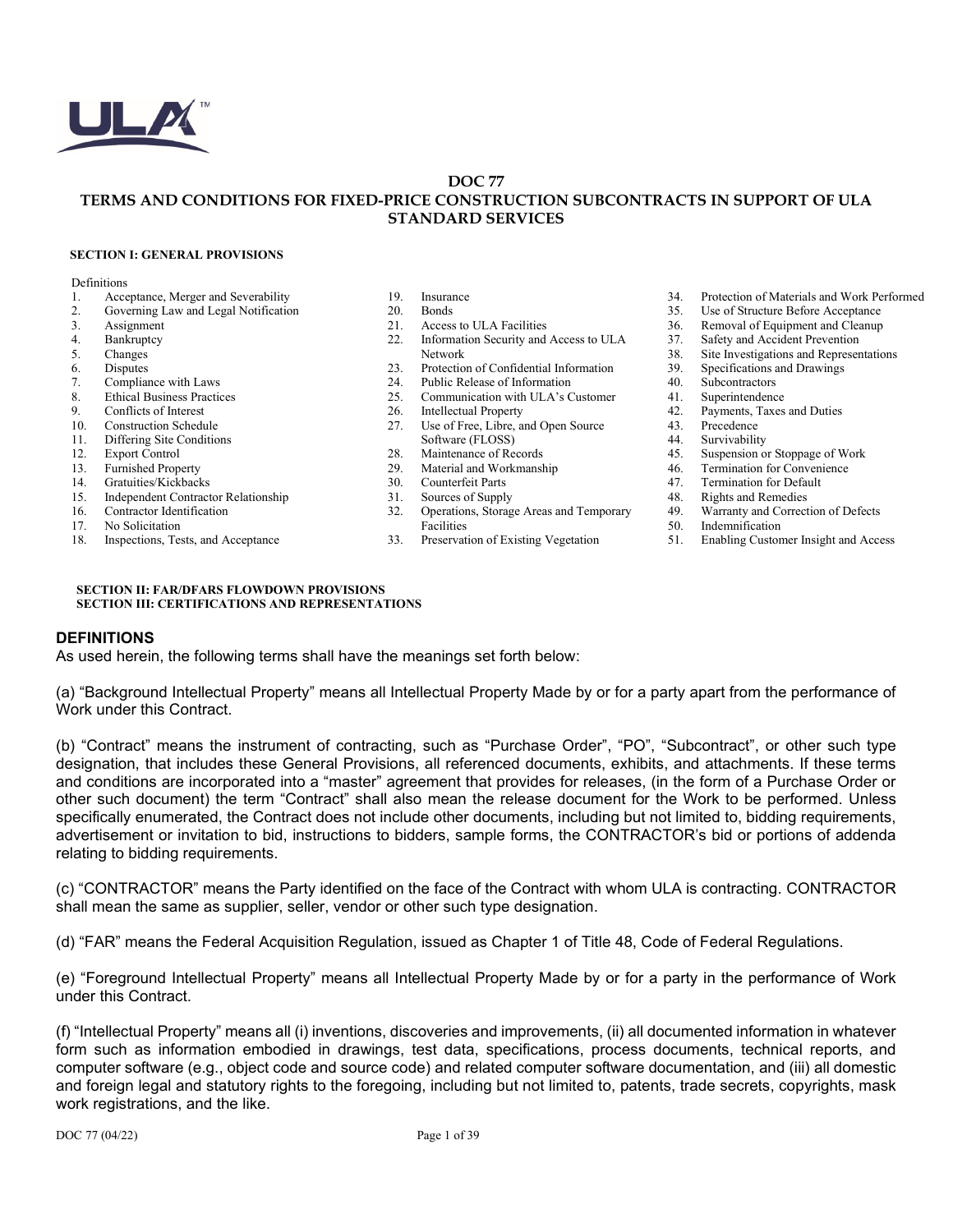(g) "Made" means conceived, developed, first produced, or created.

(h) "Procurement Representative" means the person authorized by ULA's cognizant procurement organization to administer and/or execute this Contract.

(i) "Project" shall mean the building, facility or other improvements for which the CONTRACTOR is to perform the Work under the Contract

(j) "Site" shall mean the physical place or places where the construction work called for in this Contract will remain when work on it has been completed. It includes other adjacent or nearby property used by the CONTRACTOR or Subcontractors in such construction, which can reasonably be said to be included in the Site.

(k) "Subcontract" means all contracts placed by the CONTRACTOR or lower tier subcontractors for the specific purpose of performing any portion of the Work under this Contract, and includes but is not limited to purchase orders and changes, or modifications thereto.

(l) "Subcontractor" means CONTRACTOR's subcontractors, vendors, or suppliers at any tier.

(m) "Substantial Completion of the Work", or of a designated portion, occurs at Initial Operational Capability, which is the date upon which all functional testing is complete and validates that all systems are fully functional and operating in accordance with the Contract specifications. This date shall be confirmed by a Certificate of Substantial Completion signed by ULA and the CONTRACTOR.

(n) "ULA" means United Launch Alliance, LLC, as identified on the face of the Contract.

(o) "ULA's Customer" means any Government or commercial agency/entity ULA is under or will be under contract to support.

(p) "Work" means the construction and services required by this Contract whether completed or partially completed, and includes all other labor, materials, equipment and services provided or to be provided by CONTRACTOR to fulfill the CONTRACTOR's obligations.

# **1. ACCEPTANCE, MERGER AND SEVERABILITY**

(a) CONTRACTOR's execution of Contract written acknowledgment, acceptance of payment, or commencement of performance, shall constitute CONTRACTOR's unqualified acceptance of this Contract.

(b) Unless expressly accepted in writing by ULA, and incorporated into this Contract, additional or differing terms or conditions proposed by CONTRACTOR or included in CONTRACTOR's acknowledgment are objected to by ULA and have no effect.

(c) This Contract integrates, merges, and supersedes any prior offers, negotiations, proposals, term sheets, and agreements concerning the subject matter hereof and constitutes the entire agreement between the parties.

(d) Each clause, paragraph and subparagraph of this Contract is severable, and if one or more of them are declared invalid or unlawful, the remaining provisions of this Contract will remain in full force and effect.

(e) The headings and tables used in this Contract are inserted for the convenience of the parties and shall not define or limit the scope or intent of the provisions of this Contract.

(f) The provisions of this Contract, including all exhibits and attachments, shall be binding upon and inure to the benefit of the parties and their respective successors and any permitted assignees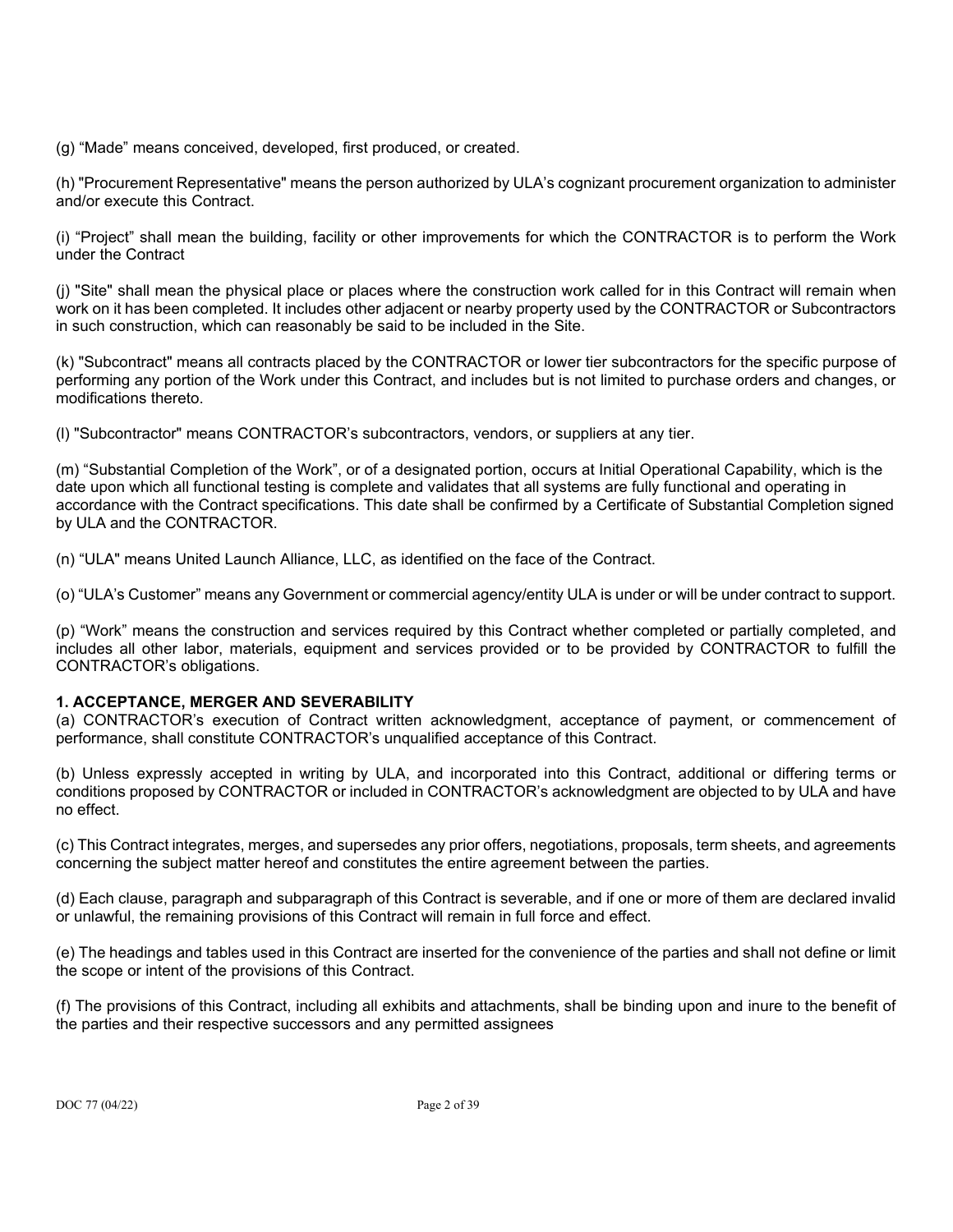# **2. GOVERNING LAW AND LEGAL NOTIFICATION**

(a) This Contract, and all claims relating to or arising out of this Contract, or the breach thereof, whether sounding in contract, tort or otherwise, shall be governed in accordance with the laws of the State of Colorado, excluding that State's conflicts of law provisions. Any lawsuit filed regarding this Contract shall be filed in either the Colorado District Court located in Arapahoe County, Colorado or the United States District Court located in Denver, Colorado. The United Nations Convention on Contracts for the International Sale of Goods shall not apply to this Contract.

(b) Any provision in this Contract that is (i) incorporated in full text or by reference from the Federal Acquisition Regulation (FAR); or (ii) incorporated in full text or by reference from any agency regulation that implements or supplements the FAR or; (iii) that is substantially based on any such agency regulation or FAR provision, shall be construed and interpreted according to the federal common law of government contracts as enunciated and applied by federal judicial bodies, boards of contract appeals, and quasi-judicial agencies of the Federal Government.

(c) CONTRACTOR agrees to provide ULA with prompt written notification of any legal action, subpoena, claim, notice, demand or other legal proceeding brought against CONTRACTOR relating to or arising out of the Work performed under this Contract.

# **3. ASSIGNMENT**

CONTRACTOR shall not assign any of its rights or interest in this Contract or subcontract all or substantially all of its performance of this Contract without ULA's prior written consent, which shall not be unreasonably withheld. Notwithstanding the foregoing, CONTRACTOR may assign its rights or interests in this Contract to an entity that purchases all or substantially all of the assets of CONTRACTOR without obtaining prior consent, provided that CONTRACTOR provides ULA with notice of the assignment.

CONTRACTOR may assign rights to be paid amounts due, or to become due, to a financing institution if ULA is promptly furnished a signed copy of such assignment reasonably in advance of the due date for payment of any such amounts. Amounts assigned shall be subject to setoff or recoupment for any present or future claims of ULA against CONTRACTOR. ULA shall have the right to make settlements and/or adjustments in price without notice to any assignee financing institution.

# **4. BANKRUPTCY**

In the event the CONTRACTOR enters into proceedings relating to bankruptcy, whether voluntary or involuntary, the CONTRACTOR agrees to furnish written notification of the bankruptcy to the Procurement Representative. This notification shall be furnished within five (5) days of the initiation of the proceedings relating to bankruptcy filing. This notification shall include the date on which the bankruptcy petition was filed, the identity of the court in which the bankruptcy petition was filed, the case number, and a listing of all Contracts with ULA. This obligation remains in effect until final payment under this Contract.

# **5. CHANGES**

(a) Only the ULA Procurement Representative has the authority to make changes to this Contract. All changes must be in writing and executed by the parties. All contractual notices to be furnished by CONTRACTOR to ULA shall be in writing and delivered to the ULA Procurement Representative.

(b) Within the general scope of this Contract, the Procurement Representative may at any time, by written notice, and without notice to sureties or assignees, make changes within the general scope of this Contract, in any one or more of the following:

- (1) Drawings, designs, processes, or specifications;
- (2) Description of services
- (3) Inspection, delivery, or acceptance methods and/or schedules; and
- (4) Work schedules or time of performance (i.e., hours of the day, days of the week, etc.)
- (5) Terms and conditions of this Contract required to meet ULA's obligations to its customers

If any such change causes an increase or decrease in the cost of, or the time required for, performance of any part of this Contract, ULA shall make an equitable adjustment in the Contract price and/or delivery schedule, and modify this Contract accordingly. Changes to the work schedule or time of performance will be subject to a price adjustment only. CONTRACTOR must request any equitable adjustment under this clause within thirty (30) days from the date of receipt of the written change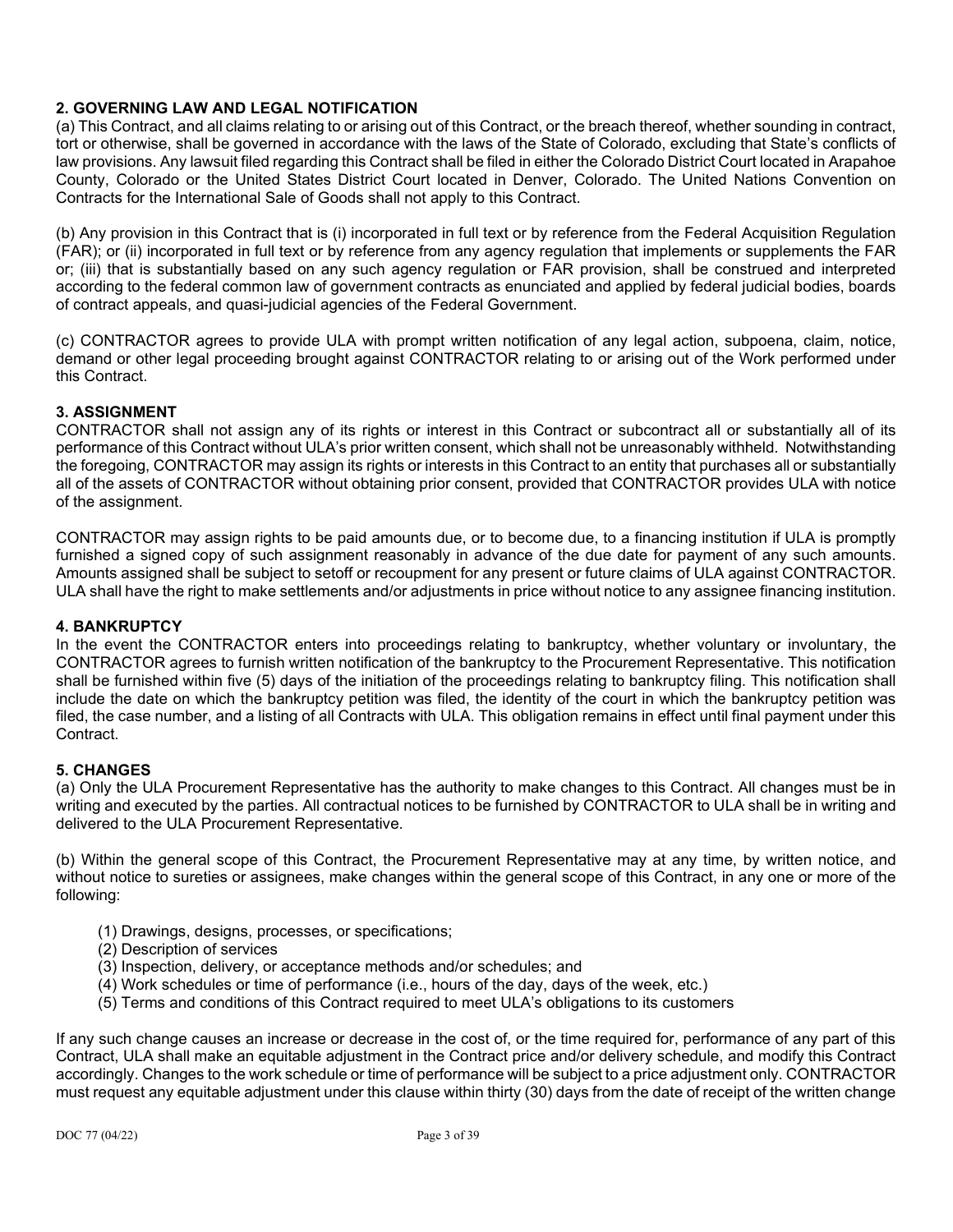order from ULA. If the CONTRACTOR's proposed equitable adjustment includes the cost of property made obsolete or excess by the change, ULA shall have the right to prescribe the manner of disposition of the property.

(c) ULA may require additional contract scope to meet ULA's Customer contract requirements. CONTRACTOR agrees to negotiate in good faith any additional scope necessary to meet ULA Customer contract objectives.

(d) The parties shall mutually agree to any other changes not specifically identified in (b) and (c).

(e) Prior to the issuance of a change order under this Contract, ULA may solicit from the CONTRACTOR written agreement as to the maximum (in the case of an increase) or minimum (in the case of a decrease) adjustment to be made in the price and/or in the schedule (or time of performance), by reason of the change. ULA may also solicit such agreement on limitations on the adjustments to any other provisions of the Contract which may be subject to equitable adjustment by reason of the change. The CONTRACTOR shall promptly submit a "not-to-exceed" (or "no-less-than") amount or maximum (or minimum) schedule adjustment when so requested by ULA. Any such written agreement shall then be cited in the change order and upon its issuance shall be deemed to become part of the Contract. In no event shall the definitive equitable adjustment exceed the maximum (or be less than the minimum) price and/or delivery schedule (or time of performance) adjustments so established, nor otherwise be inconsistent with other adjustment limitations so established. Except with respect to such limitations, nothing contained herein shall affect the right of the Parties to an equitable adjustment by reason of the change, pursuant to this clause.

(f) ULA engineering and technical personnel may from time to time render assistance or give technical advice or discuss or effect an exchange of information with CONTRACTOR's personnel concerning the Work hereunder. Such actions shall not be deemed to be a change under the "Changes" clause of this Contract and shall not be the basis for a Claim. No reimbursement shall be made for any extra work or material unless the same has been ordered in writing by the authorized ULA Procurement Representative.

(g) Unless expressly stipulated elsewhere in the Contract as being excepted from this provision, wherever the Contract provides for submittal of designs, components, processes, or other items for review or approval by ULA, such reviews or approvals shall not be construed as a complete check as to the adequacy of said design or item, nor as an agreement that the design or items will meet the requirements of the Statement of Work, nor as any change to the requirements of the Statement of Work. Such reviews and approvals shall in no way relieve the CONTRACTOR of the responsibility for any error or deficiency which may exist in the submitted design or other items, as the CONTRACTOR shall be responsible for meeting all the requirements of the contract.

(h) Failure to agree to any adjustment shall be a dispute under the Disputes clause. However, nothing in this clause shall excuse the CONTRACTOR from proceeding with this Contract as changed.

(i) Minor Changes in the Work. When specifically stated in the Contract, the ULA Procurement Representative will have authority to order minor changes in the Work without adjustment in the Contract Price or extension of the Contract Construction Schedule. The threshold, if any, for no cost changes will be referenced in the Contract. Such changes shall be effected by written order and shall be binding on ULA and CONTRACTOR. CONTRACTOR shall carry out such written orders promptly.

# **6. DISPUTES**

(a) WORK CONTINUANCE AND PAYMENT. Unless otherwise agreed in writing, CONTRACTOR shall continue the Work and maintain the approved schedules during any dispute mitigation or resolution proceedings. If CONTRACTOR continues to perform, ULA shall continue to make payments in accordance with the Contract.

(b) DIRECT DISCUSSIONS. If the Parties cannot reach resolution on a matter relating to or arising out of the Contract, the Parties shall endeavor to reach resolution through good faith direct discussions between the Parties' representatives, who shall possess the necessary authority to resolve such matter and who will record the date of first discussions. If the dispute remains unresolved within a reasonable time from the date of first discussion, the Parties may submit such matter to the dispute resolution procedures described below.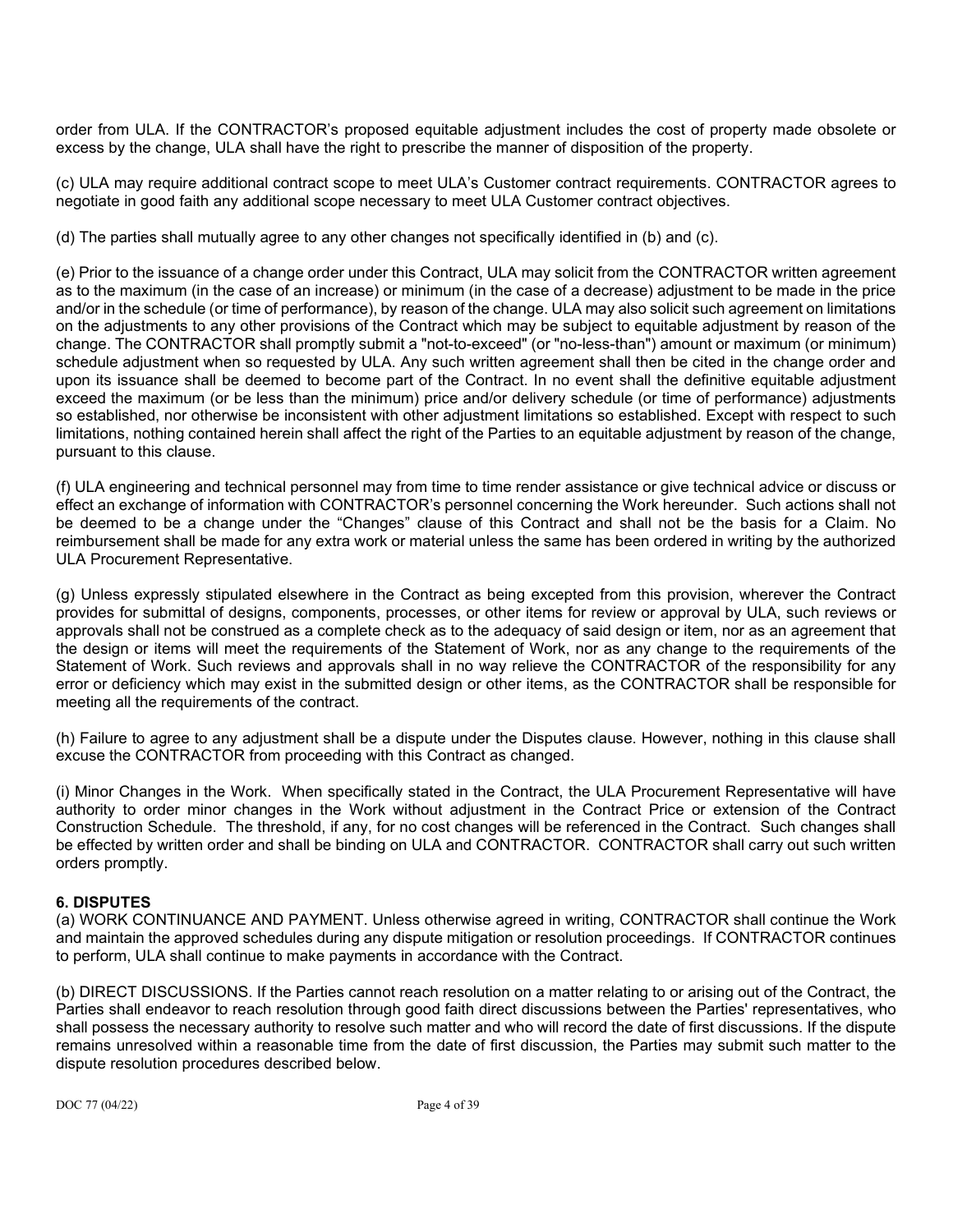(c) MEDIATION. If direct discussions pursuant to Paragraph (b) do not result in resolution of the matter, the Parties shall endeavor to resolve the matter by mediation through the current Construction Industry Mediation Rules of the American Arbitration Association, or the Parties may mutually agree to select another set of mediation rules. The administration of the mediation shall be as mutually agreed by the Parties. Either Party may terminate the mediation at any time after the first session, and the decision to terminate shall be delivered in person by the terminating Party to the non-terminating Party and to the mediator. The costs of the mediation shall be shared equally by the Parties. The mediation shall be non-binding.

(d) All disputes under this Contract that are not disposed of by mutual agreement may be decided by recourse to an action at law or in equity. **Each party hereby irrevocably waives, to the fullest extent permitted by applicable law, any right it may have to a trial by jury in respect to any litigation directly or indirectly arising out of under or in connection with this Contract.** 

(e) MULTIPARTY PROCEEDING. The Parties agree that all Parties necessary to resolve a matter shall be parties to the same dispute resolution procedure. Appropriate provisions shall be included in all other contracts relating to the Work to provide for the joinder or consolidation of such dispute resolution proceedings.

# **7. COMPLIANCE WITH LAWS**

(a) In performing this Contract, CONTRACTOR agrees to give all notices and comply with all applicable local, state, and federal laws, orders, rules, regulations, codes and ordinances ("Laws") that may affect performance of this Contract. CONTRACTOR shall cooperate with, and provide access to, regulatory agencies and authorities acting in an enforcement or compliance role. CONTRACTOR shall, (unless otherwise specified in Contract documents), without expense to ULA, obtain all licenses and permits required for the Work. CONTRACTOR shall be responsible for all defense costs, fines, penalties or other sanctions and remedial costs based on CONTRACTOR's failure to comply with applicable laws, rules or regulations which are CONTRACTOR's responsibility under the Contract. CONTRACTOR shall indemnify, defend and hold harmless ULA against any liability, fine or penalty that may be imposed upon ULA as a result of CONTRACTOR's failure to comply with such Laws.

(b) CONTRACTOR represents and warrants that it is not disqualified from receiving federal government contracts, meaning that it is not an excluded party as recorded in the System for Award Management (SAM) exclusion file available at SAM.gov. CONTRACTOR agrees to notify ULA immediately upon learning that it, any controlling owner, or any of its Subcontractor or affiliates performing work on this Contract have been excluded or proposed for exclusion from federal contracting in the exclusion file published at SAM.gov.

(c) CONTRACTOR shall provide to ULA with each delivery any Safety Data Sheet applicable to the Work in conformance with and containing such information as required by the Occupational Safety and Health Act of 1970 as amended and regulations promulgated thereunder, or its State approved counterpart.

#### **8. ETHICAL BUSINESS PRACTICES**

CONTRACTOR is responsible for maintaining an ethics and compliance program that is consistent with ULA's Supplier Code of Conduct (available on ULA's Supplier website, [https://www.ulalaunch.com/resources/doing-business-with-ulaa](https://www.ulalaunch.com/resources/doing-business-with-ula)s appropriate for its business, throughout the performance of this Contract. CONTRACTOR shall ensure that persons performing work under this Contract are aware of the importance of ethical behavior and comply with the Code of Conduct. If, at any time, Contractor becomes aware of a violation of the Supplier Code of Conduct in connection with this Contract, CONTRACTOR agrees to notify ULA, either through communication with ULA's Procurement Representative, or through ULA's Confidential Ethics Helpline, at 1-800-511-4173.

# **9. CONFLICTS OF INTEREST**

(a) CONTRACTOR warrants that it is and shall remain free of any obligation or restriction that would interfere or be inconsistent with or present a conflict of interest concerning the Work to be furnished by CONTRACTOR under this Contract. CONTRACTOR is responsible for determining, in good faith, whether its activities or relationships, or those of its employees, present or could present a conflict of interest. CONTRACTOR shall immediately notify ULA of any change in circumstances that creates an actual, apparent, or potential conflict of interest.

(b) For the purposes of this clause, a conflict of interest exists if: (i) because of other business or organizational activities or relationships (including relationships with ULA's Customers or competitors), CONTRACTOR is unable to render impartial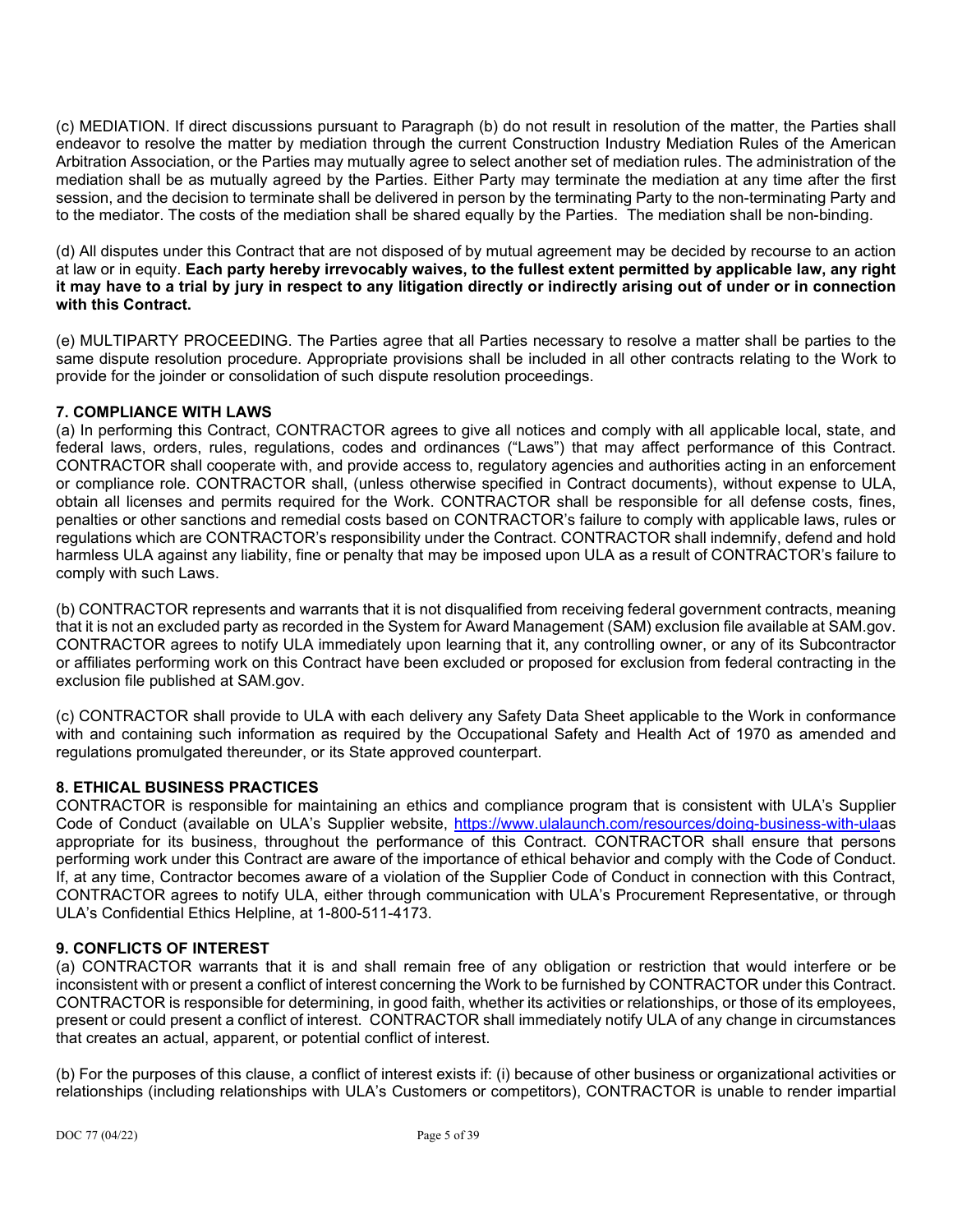advice or assistance to ULA, or CONTRACTOR's objectivity in performing the Work under this Contract is otherwise impaired; or (ii) an employee of CONTRACTOR performing Work under the Contract has a financial interest, personal activity, or relationship that impairs that employee's ability to act impartially on behalf of CONTRACTOR in the performance of the Contract.

# **10. CONSTRUCTION SCHEDULE**

(a) CONTRACTOR's timely performance is of the essence and is a material element of this Contact.

(b) Unless instructed by ULA in writing, CONTRACTOR shall not knowingly commence the Work before the effective date of insurance that is required to be provided by the CONTRACTOR or ULA.

(c) CONTRACTOR shall, prior to commencement of Work, prepare and submit for approval a practicable construction schedule and report ("Construction Schedule" or "Contract Construction Schedule"), showing the order in which the CONTRACTOR proposes to carry on the Work, the date on which it will start the several salient features of the Work (including procurement of materials, plant and equipment) and the contemplated dates for completing the same. The Construction Schedule shall be in the form of a progress chart of suitable scale to indicate appropriately the percentage of Work scheduled for completion at any time.

(d) CONTRACTOR shall furnish sufficient forces, construction plant and equipment, and shall work such hours, including night shifts and overtime operations, as may be necessary to ensure the performance of the Work in accordance with the approved Construction Schedule. If, in the opinion of ULA, CONTRACTOR falls behind the Construction Schedule, CONTRACTOR shall take such steps as may be necessary to improve its progress, and ULA may require it to increase the number of shifts, overtime operations, days of work, and/or the amount of construction equipment at no additional cost to ULA. Any direction issued to the CONTRACTOR to provide premium labor in any form must first be coordinated with and approved by the Procurement Representative.

(e) If CONTRACTOR is delayed at any time in the commencement or progress of the Work by any unforeseeable cause beyond the reasonable control of the CONTRACTOR, except financial inability to perform, CONTRACTOR shall be entitled to an equitable extension of the Date of Substantial Completion, the Date of final completion or an equitable extension of time in accordance with the Changes clause. Examples of causes beyond the control of CONTRACTOR include, but are not limited to, the following: acts or omissions of ULA or Others; changes in the Work or the sequencing of the Work ordered by ULA which CONTRACTOR cannot reasonably accommodate without modifying the Schedule of Work, or arising from decisions of ULA that impact the time of performance of the Work which CONTRACTOR cannot reasonably accommodate without modifying the Schedule of Work; transportation delays not reasonably foreseeable; labor disputes not involving CONTRACTOR or its Subcontractors impacting the Project; fire, terrorism, epidemics, pandemics, adverse governmental actions, adverse weather conditions not reasonably anticipated for the area in which the Work is being performed, encountering Hazardous Materials, concealed or unknown conditions; or delay authorized by ULA under Section 38. CONTRACTOR acknowledges and agrees that adjustments in the Schedule of Work will not be permitted if such delay (i) is caused by CONTRACTOR, or (ii) could have been be limited or avoided by CONTRACTOR's timely notice to ULA of the delay.

(f) In addition, if the CONTRACTOR incurs additional costs as a result of a delay that is caused by acts or omissions of ULA or other changes in the Work or the sequencing of the Work ordered by ULA, or arising from decisions of ULA that impact the time of performance of the Work, discovery of Hazardous Materials, or concealed or unknown conditions, delay authorized by ULA under Section 38, the CONTRACTOR shall be entitled to an equitable adjustment in accordance with Changes clause of the Contract.

(g) Whenever the CONTRACTOR has knowledge that any actual or potential labor dispute is delaying or threatens to delay the performance of this Contract, the CONTRACTOR shall immediately give Notice thereof, including all relevant information with respect thereto, to the Procurement Representative. The CONTRACTOR agrees to insert the substance of this paragraph in any Subcontract hereunder as to which a labor dispute may delay the timely performance of the Contract, with notice of all relevant information concerning such dispute to be provided to the next higher tier Subcontractor or ULA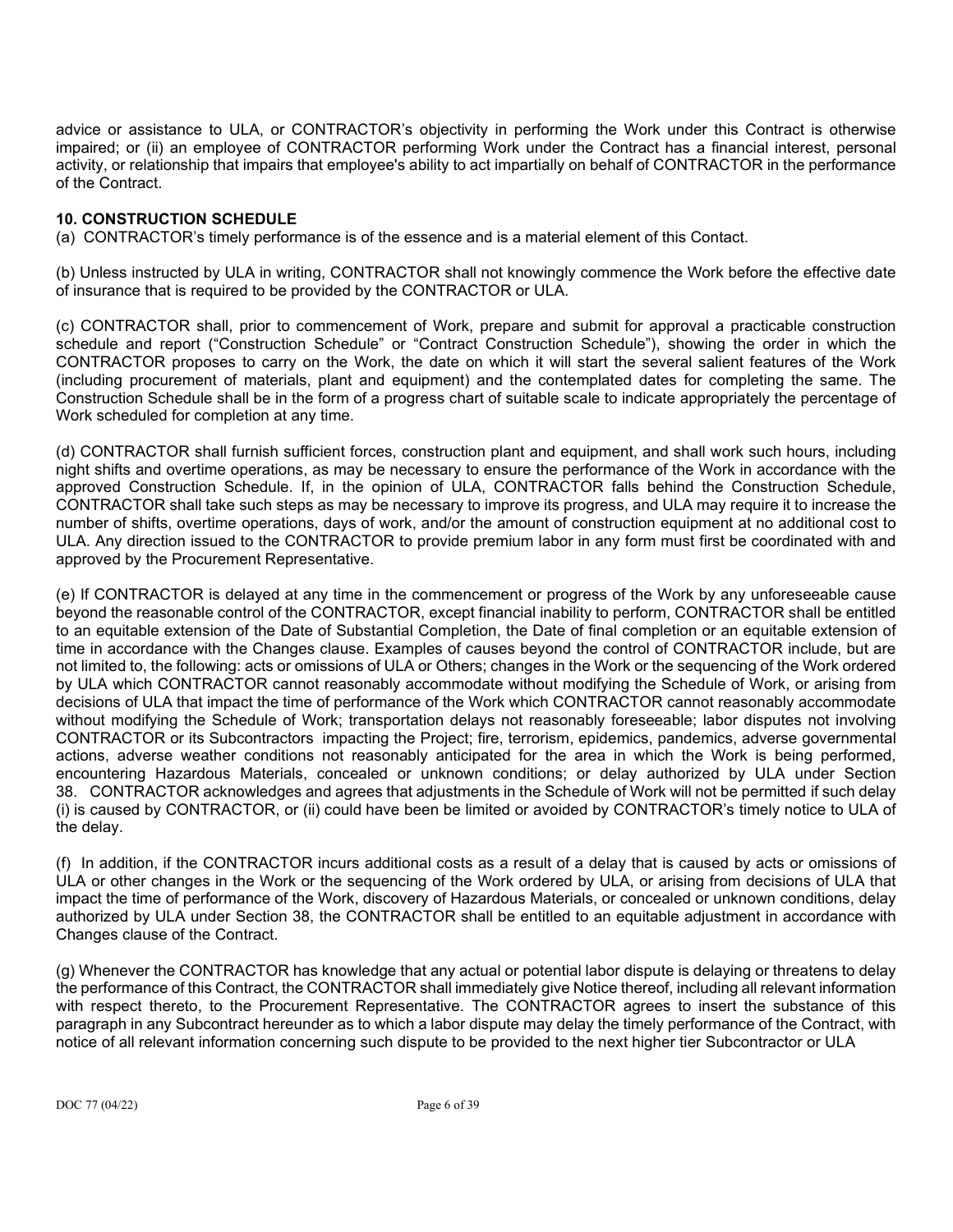(h) ULA may undertake or award other contracts for additional work to be performed in connection with or in or about the work under the Contract. The CONTRACTOR shall cooperate with ULA and its other CONTRACTORs and coordinate CONTRACTOR work activities with the activities of ULA personnel and other CONTRACTORs so that all work may be promptly and properly performed without undue interference or delay. The CONTRACTOR shall afford ULA and its other CONTRACTORs' reasonable opportunity for the timely execution of their work.

# **11. DIFFERING SITE CONDITIONS**

(a) If in the performance of the Work the CONTRACTOR finds latent, concealed or subsurface physical conditions which materially differ from the conditions the CONTRACTOR reasonably anticipated, or if physical conditions are materially different from those normally encountered and generally recognized as inherent in the kind of work provided for in the Contract, CONTRACTOR shall promptly, and before the conditions are disturbed, but in no event later than 48 hours after discovery, give a written notice to the Procurement Representative of (1) subsurface or latent physical conditions at the site which differ materially from those indicated in this Contract, or (2) unknown physical conditions at the site, of an unusual nature, which differ materially from those ordinarily encountered and generally recognized as inherent in Work of the character provided for in the Contract.

(b) If after the commencement of the Work, hazardous conditions, including hazardous materials, are discovered, that could pose a risk to life, health or the environment, the CONTRACTOR shall immediately stop Work in the affected area and report the condition to ULA. Upon receipt of such report, ULA shall take appropriate measures to further assess the site condition and will meet and confer with the CONTRACTOR to mutually agree upon a course of action. The CONTRACTOR shall resume Work in the affected area after 1) the hazard has been removed or rendered harmless, or 2) alternative safety and health measures have been implemented allowing continuation of the Work.

(c) The ULA Procurement Representative shall investigate the site conditions promptly after receiving the notice. If the conditions do materially differ and cause an increase or decrease in CONTRACTOR 's cost of, or the time required for, performing any part of the Work under this Contract, whether or not changed as a result of the conditions, an equitable adjustment accounting solely for CONTRACTOR increased costs or additional time of performance (with no allowance for profit) may be made under this clause and this Contract modified in writing accordingly.

(d) No request by CONTRACTOR for an equitable adjustment to this Contract under this clause shall be allowed, unless CONTRACTOR has given the written notice required; provided, that the time prescribed in (a) above for giving written notice may be extended by the Procurement Representative upon good cause shown.

(e) No request by CONTRACTOR for an equitable adjustment to the Contract for differing site conditions shall be allowed if made after final payment under this Contract.

# **12. EXPORT CONTROL**

(a) Technical data, defense services, software and/or hardware furnished under or in connection with the Contract may be subject to U.S. export or import control laws and regulations and may be subject to export or import laws and regulations of other countries. All Parties agree to comply with all such laws and regulations, including obtaining the appropriate USG authorization prior to exporting to a Foreign Person within the U.S. or abroad, as applicable. The substance of this subparagraph shall be flowed down to Subcontractors.

(b) CONTRACTOR certifies that only U.S. Persons, as defined in 22 CFR 120.15, will be recipients of subject data, services, software and/or hardware and participate directly in telecons, meetings and/or email with ULA. If direct participation by Foreign Persons is required, prior notice must be provided by CONTRACTOR, and approval received from ULA, to ensure that the appropriate export authorizations are in place. CONTRACTOR shall not distribute, transfer, or transmit any export controlled item, information or services (even if incorporated into other products), except in compliance with applicable export laws and authorities. CONTRACTOR further certifies that it has a US-based Information Technology system with access controls to prevent access to subject data by Foreign Persons. All work pursuant to this Contract shall be performed in the United States. The substance of this subparagraph shall be flowed down to Subcontractors.

(c) CONTRACTOR certifies that no item delivered under this Contract, or any component thereof, will be sourced from a country or entity subject to United States federal sanctions. CONTRACTOR is responsible for monitoring published lists of sanctioned entities to ensure that the prior statement remains accurate throughout Contract performance. If CONTRACTOR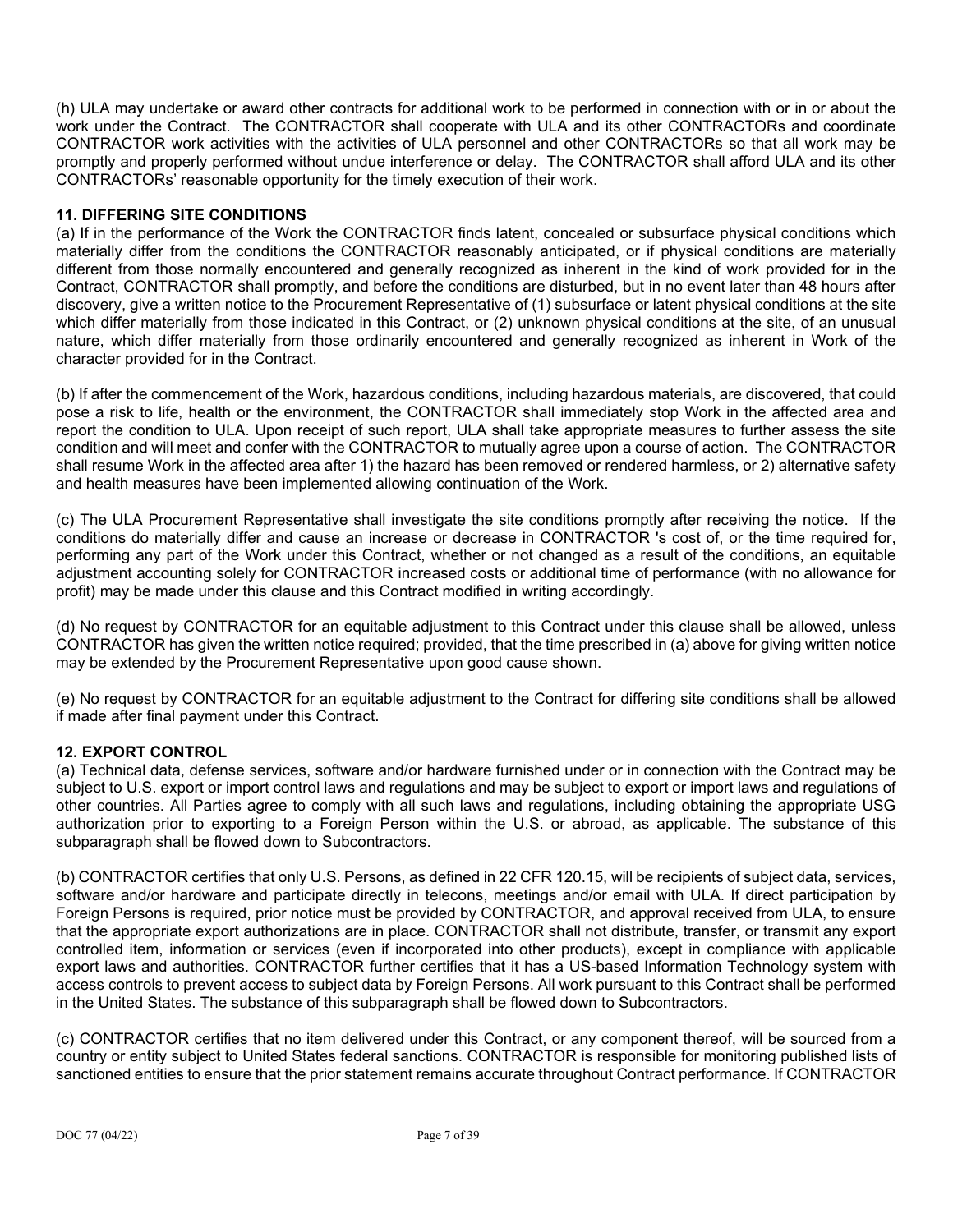becomes aware that any lower tier subcontractor, or the country of origin of a component, becomes subject to sanctions during Contract performance, CONTRACTOR will immediately notify ULA.

(d) CONTRACTOR is required to be registered with the State Department, Directorate of Defense Trade Controls, if it engages in the business of either exporting or manufacturing (whether exporting or not) defense articles (i.e. ITAR-controlled parts, technical data) or furnishing of defense services, and represents that it maintains an effective export and import compliance program.

(e) The exporter of record, who directly exports to a Foreign Person, has the ultimate responsibility to determine export jurisdiction, applicable license requirements, and to meet the applicable export laws and regulations. CONTRACTOR's responsibility to comply with all applicable laws and regulations regarding export-controlled items exists independent of, and is not established or limited by, the information provided by this clause. Nothing in this Contract changes, supersedes, or waives any of the requirements of applicable Federal laws, Executive orders, and regulations regarding export control. CONTRACTOR should resolve any questions regarding compliance with the ITAR or EAR, including export classification determinations, by consulting with its Empowered Official, other internal global trade resources, or counsel, as applicable. Contractor may also consult with the Department of State regarding any questions relating to compliance with the ITAR, or with the Department of Commerce regarding any questions relating to compliance with the EAR.

(f) The CONTRACTOR agrees to reasonably cooperate with ULA for assessments, audits and other fact-finding required to ensure compliance to U.S. export/import laws and regulations or as part of an investigation or corrective action related to a potential or actual violation of U.S. export/import laws and regulations. The CONTRACTOR will provide input for such activities in a timely and accurate manner. The substance of this subparagraph shall be flowed down to Subcontractors.

(g) The CONTRACTOR agrees to provide timely and accurate reporting of fees and commissions paid related to Part 130 of the ITAR, when applicable. CONTRACTOR certifies that, except as otherwise reported to ULA, it has not paid, or offered, nor agreed to pay, and will not pay, offer, or agree to pay, in respect of any sale for which an export license or approval is required, political contributions, fees or commissions in amounts as specified in 22 CFR 130.9. This subparagraph shall be flowed down to any authorized Subcontractors, as applicable.

(h) For any shipment exported from the United States in which ULA is the U.S. Principal Party in Interest (USPPI), ULA prohibits the filing of Electronic Exporter Information (EEI) via the Automated Export System (AES) by any party except ULA or a ULA-approved forwarder.

(i) When CONTRACTOR is responsible for clearing the Work through United States Customs, CONTRACTOR will neither cause nor permit ULA's name to be shown as "Importer Of Record" on any customs declaration form or other documentation.

(j) ULA has joined with the U.S. Customs Service in the Customs-Trade Partnership Against Terrorism (C-TPAT) program. Suppliers are advised that shipments through U.S. Importers, from manufacturers in foreign countries, and brokers/freight forwarders/carriers must be with transportation companies that are C-TPAT validated by the U.S. Customs Service.

(k) CONTRACTOR shall indemnify and hold harmless ULA, its officers, employees, and agents from any losses, costs, claims, causes of action, damages, liabilities, and expenses, including attorney fees, all expenses of litigation and/or settlement, and court costs caused in whole or in part by the actions or omissions of CONTRACTOR, its officers, employees, agents, suppliers, or Subcontractors in relation to its export/import activities. Any limitation of liability in this Contract shall not apply to this clause.

# **13. FURNISHED PROPERTY**

(Applicable if any property owned by either ULA or ULA's Customer(s) is furnished to the CONTRACTOR under this Contract.)

(a) ULA may provide to CONTRACTOR property owned by either ULA or ULA's Customer (Furnished Property). Furnished Property shall be used only for the performance of this Contract.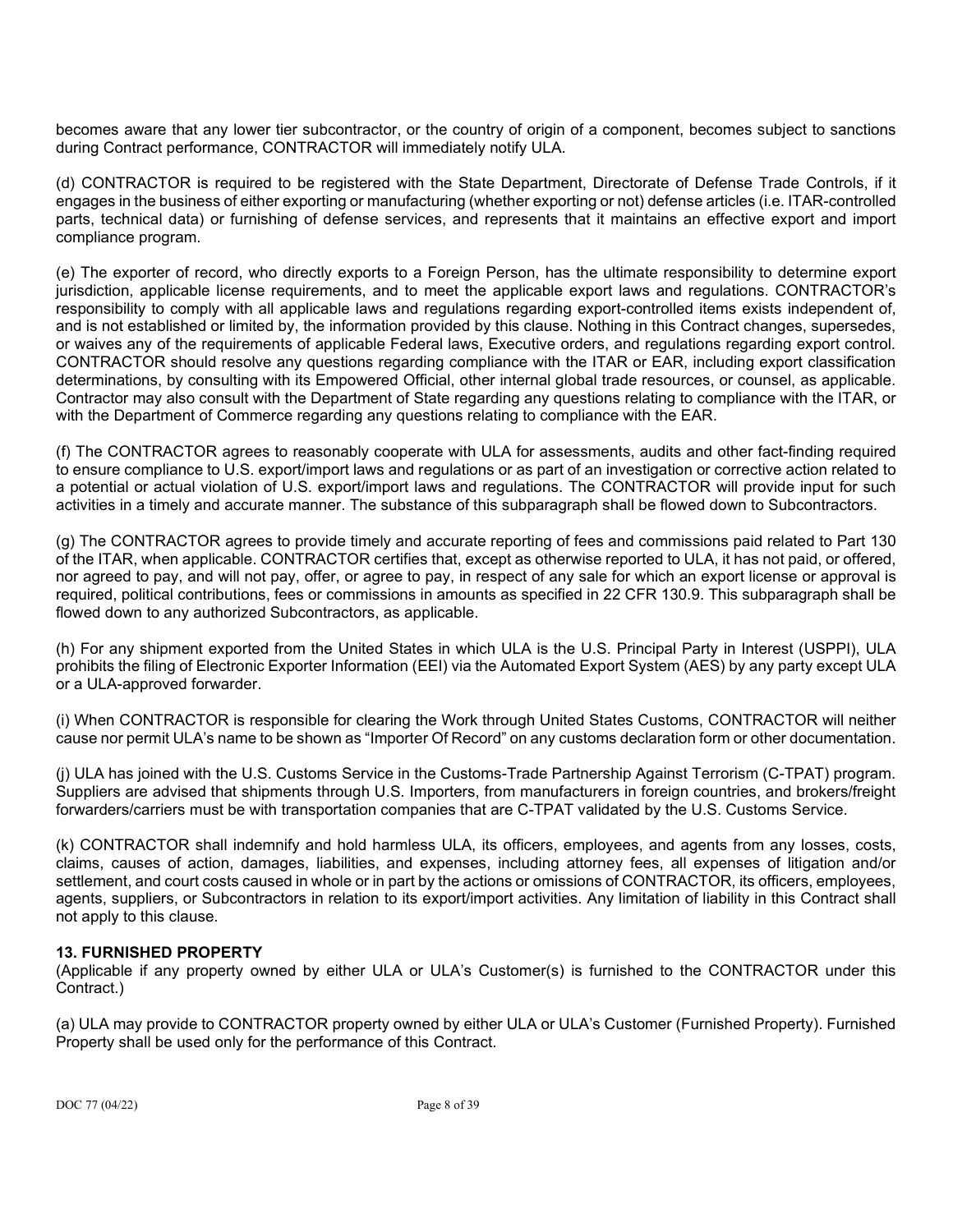(b) Furnished Property.

(1) ULA shall deliver to the CONTRACTOR, for use in connection with and under the terms of this Contract, the Furnished Property described in the Contract or Specifications together with any related data and information that the CONTRACTOR may request and is reasonably required for the intended use of the property.

(2) If Furnished Property is received by the CONTRACTOR in a condition not suitable for the intended use, the CONTRACTOR shall, upon receipt, notify ULA detailing the facts, and, as directed by the ULA Procurement Representative and at ULA's expense, either repair, modify, return, or otherwise dispose of the property. This provision does not apply to property furnished "as is".

(c) Changes in Furnished Property.

ULA may, by written Notice, (i) decrease the Furnished Property provided or to be provided under this Contract, or (ii) substitute other Furnished Property for the property to be provided by ULA or to be acquired by the CONTRACTOR for ULA, under this Contract. The CONTRACTOR shall promptly take such action as ULA may direct regarding the removal, shipment, or disposal of the property covered by such Notice.

(d) Title in Furnished Property.

(1) ULA or ULA'sCustomer shall retain title to all Furnished Property.

(2) Title to each item of facilities, special test equipment, and special tooling (other than that subject to a special tooling clause) acquired by the CONTRACTOR for ULA under this Contract shall pass to and vest in ULA when its use in performing this Contract commences or when ULA has paid for it, whichever is earlier, whether or not title previously vested in ULA.

(3) If this Contract contains a provision directing the CONTRACTOR to purchase material for which ULA will reimburse the CONTRACTOR as a direct item of cost under this Contract –

(a) Title to material purchased from a vendor shall pass to and vest in ULA upon the vendor's delivery of such material; and

- (b) Title to all other material shall pass to and vest in ULA upon
	- (i) Issuance of the material for use in Contract performance;
	- (ii) Commencement of processing of the material or its use in Contract performance; or
	- (iii) Reimbursement of the cost of the material by ULA, whichever occurs first.
- (e) Property administration.
	- (1) The CONTRACTOR shall be responsible and accountable for all Furnished Property provided under this Contract.
	- (2) The CONTRACTOR shall establish and maintain a program for the use, maintenance, repair, protection, and preservation of Furnished Property.

(f) Access. ULA and its designees shall have access at all reasonable times to the premises in which any Furnished Property is located for the purpose of inspecting the Furnished Property.

(g) Risk of loss. Unless otherwise provided in this Contract, the CONTRACTOR assumes the risk of and shall be responsible for, any loss or destruction of, or damage to, Furnished Property upon its delivery to the CONTRACTOR or upon passage of title to ULA under paragraph (d) of this clause and for any other direct, indirect, special, incidental or consequential damages caused to ULA on account of such loss, destruction or damage. However, the CONTRACTOR is not responsible for reasonable wear and tear to Furnished Property or for Furnished Property properly consumed in performing this Contract. Risk of loss of Government Furnished Property shall be in accordance with the Government Property clause contained in Section II.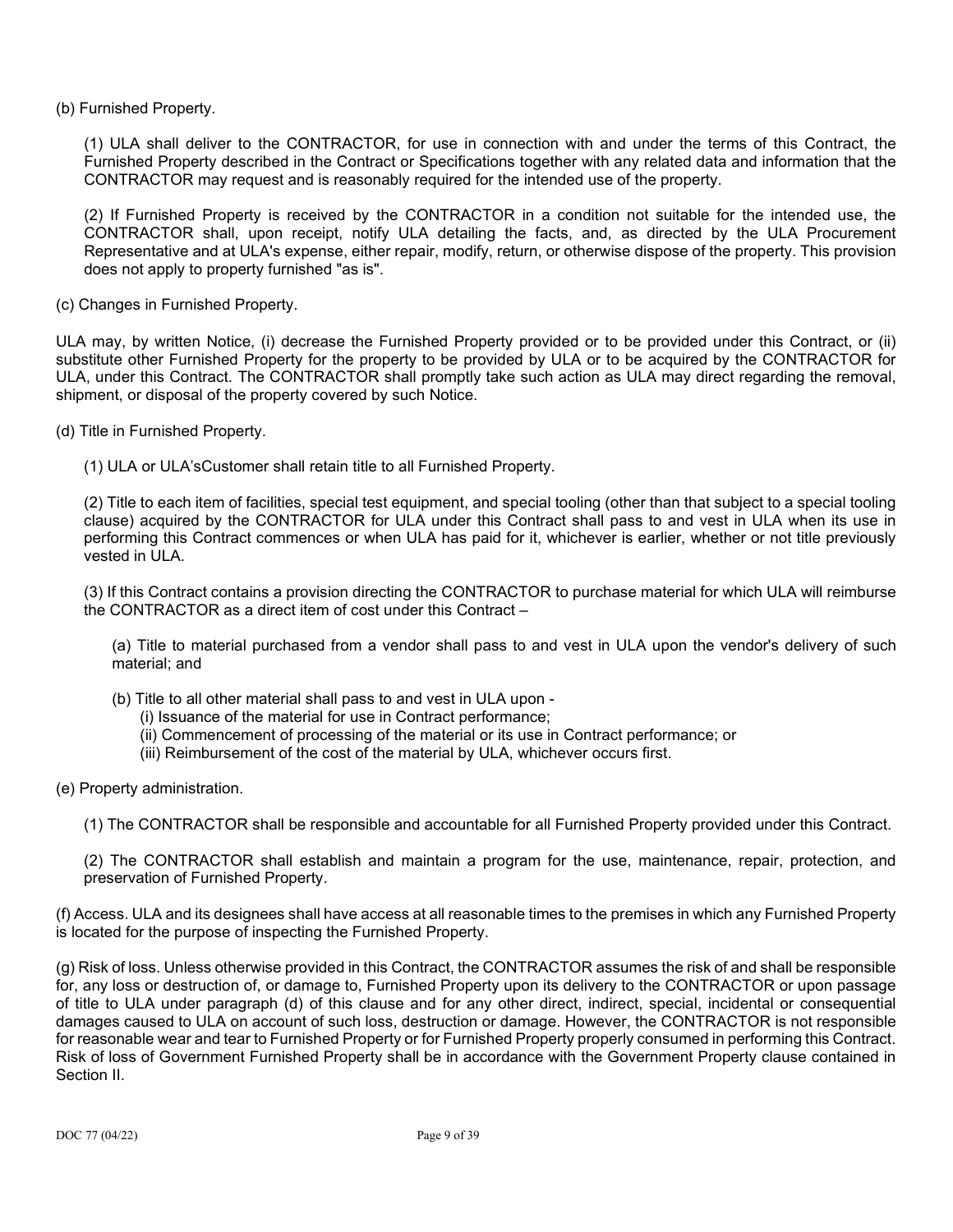- (h) ULA shall not be liable for breach of contract or otherwise for
	- (1) Any delay in delivery of Furnished Property;
	- (2) Delivery of Furnished Property in a condition not suitable for its intended use;
	- (3) A decrease in or substitution of Furnished Property; or
	- (4) Failure to repair or replace Furnished Property for which ULA is responsible.

(i) Final accounting and disposition of Furnished Property. Upon completing this Contract, or at such earlier dates as may be fixed by ULA, the CONTRACTOR shall submit, in a form acceptable to ULA, inventory schedules covering all items of Furnished Property (including any resulting scrap) not consumed in performing this Contract or delivered to ULA. The CONTRACTOR shall prepare for shipment, delivery f.o.b. origin, or dispose of the Furnished Property as may be directed or authorized by ULA. The net proceeds of any such disposal shall be credited to the Contract price or shall be paid to ULA as ULA directs.

(j) Abandonment and restoration of CONTRACTOR's premises. Unless otherwise provided herein, ULA:

(1) May abandon any Furnished Property in place, at which time all obligations of ULA regarding such abandoned property shall cease; and

(2) Have no obligation to restore or rehabilitate the CONTRACTOR's premises under any circumstances (e.g., abandonment, disposition upon completion of need, or upon Contract completion).

# **14. GRATUITIES/KICKBACKS**

(a) No gratuities (in the form of entertainment, gifts, or otherwise) for the purpose of obtaining or rewarding favorable treatment as a supplier or favorable treatment for ULA, and no kickbacks, shall be offered or given by CONTRACTOR to any employee of ULA, any ULA Customer, any Government entity or employee, or any foreign official, foreign political party, or official thereof.

(b) CONTRACTOR shall contact ULA's Ethics Helpline, at 1-800-511-4173, if any employee of ULA requests a gratuity and/or kickback, or if any individual or entity requests a gratuity or kickback in relation to this Contract.

(c) By accepting the Contract, CONTRACTOR certifies and represents that it has not made or solicited and will not make or solicit kickbacks in violation of FAR 52.203-7 or the Anti-Kickback Act of 1986 (41 USC 51-58), both of which are incorporated herein by this specific reference, except that paragraph (c)(1) of FAR 52.203-7 shall not apply.

# **15. INDEPENDENT CONTRACTOR RELATIONSHIP**

CONTRACTOR is an independent CONTRACTOR for all purposes. CONTRACTOR shall have complete control over the performance of, and the details for accomplishing, the Work. In no event shall CONTRACTOR or its agents, representatives or employees be deemed to be agents, representatives or employees of ULA. CONTRACTOR shall be solely responsible for its employees to include payment of all compensation and benefits for all Work performed. CONTRACTOR shall comply with all requirements and obligations relating to such employees under employment contracts and federal, state and local law. Should a CONTRACTOR employee claim that he/she is an employee of ULA or file a claim for compensation or benefits, CONTRACTOR shall indemnify and defend ULA against any such claim. CONTRACTOR shall also indemnify and defend ULA against any liability, fine or penalty that may be imposed upon ULA for CONTRACTOR's failure to comply with its employment contracts or federal, state or local law.

# **16. CONTRACTOR IDENTIFICATION**

(a) CONTRACTOR personnel and its Subcontractors working at ULA or ULA's Customer's site(s) must identify themselves as contractors or subcontractors during meetings, telephone conversations, in electronic messages, or correspondence related to this Contract and shall not hold themselves out as ULA employees.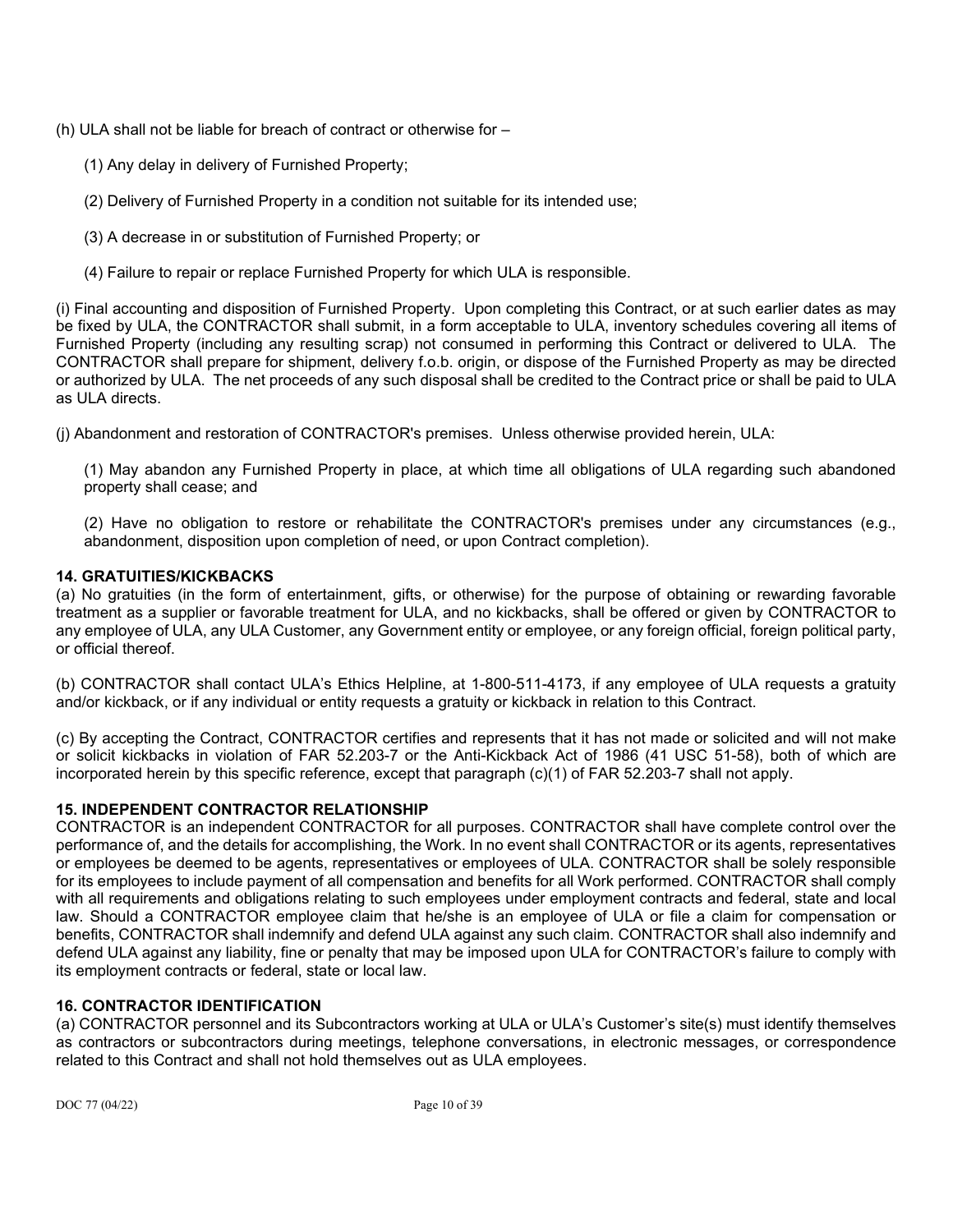(b) CONTRACTOR-occupied facilities within ULA or ULA's Customer's site(s) such as trailers, offices, separate rooms, or cubicles must be clearly identified with CONTRACTOR supplied signs, name plates or other identification, showing that these are work areas for CONTRACTOR or Subcontractor personnel.

### **17. NO SOLICITATION**

During the course of this Contract, if working within ULA or ULA's Customer's site(s), CONTRACTOR shall not actively recruit or solicit ULA's personnel or employees that have become known to CONTRACTOR as a result of the Work performed under this Contract without ULA's approval.

### **18. INSPECTIONS, TESTS, AND ACCEPTANCE**

(a) The CONTRACTOR shall provide and maintain its inspection system in accordance with sound business practices and in compliance with any governmental regulations, and as may be otherwise provided in this Contract. The CONTRACTOR shall keep records of all inspections complete and available to ULA during the performance of this Contract and for six (6) years after final payment.

(b) All material and workmanship furnished by the CONTRACTOR, and its Subcontractors shall be subject to inspection, examination and testing by ULA and ULA's Customer during manufacture or construction and at any and all places where such manufacture or construction is performed. ULA and ULA's Customer may also inspect the plant or plants of the CONTRACTOR or of any of its Subcontractors and Suppliers engaged in the performance of this Contract. The CONTRACTOR and its Subcontractors without additional charge, shall promptly provide all data, facilities, labor, materials, and assistance for the inspectors' performance of their duties. The CONTRACTOR shall be charged with any additional cost of inspection when materials and workmanship are not ready at the time specified for inspection. No inspection or test shall relieve the CONTRACTOR from responsibility for defects or other failure to meet the requirements of this Contract.

(c) Should it be considered necessary or advisable by ULA at any time before final acceptance of the entire Work to make an examination of Work already completed, by removing or tearing out same, the CONTRACTOR shall upon request promptly furnish all necessary facilities, labor and material. If such Work is found to be defective or nonconforming in any material respect, the CONTRACTOR shall defray all the expenses of such examination and of satisfactory reconstruction.

(d) ULA shall have the right to reject defective material and workmanship or to require its replacement or correction. Rejected workmanship shall immediately be corrected and rejected material shall immediately be replaced with proper workmanship and/or proper material at CONTRACTOR's sole expense. The CONTRACTOR shall promptly segregate and remove the rejected material from the premises. If the CONTRACTOR fails to proceed at once with the replacement of rejected material or the correction of defective workmanship, ULA may, at its sole discretion and without further Notice, (i) by contract or otherwise, replace such material or correct such workmanship and charge to the CONTRACTOR the cost incurred by ULA in such replacement or correction; (ii) terminate this Contract for default, in accordance with the clause hereof titled "Termination for Default"; and/or (iii) require a reduction in price.

(e) When CONTRACTOR deems the Work finally complete, CONTRACTOR shall give ULA notice as specified herein. After receipt of notice, ULA will determine if the Work has been completed according to the terms of the Contract. If the Work is incomplete, ULA will give notice to CONTRACTOR of the defects and/or omissions, and CONTRACTOR shall repeat the procedure stated herein until the Work has been accepted by ULA.

(f) Nothing contained in this clause shall in any way restrict ULA's rights under the clause hereof entitled "Warranty and Correction of Defects".

#### **19. INSURANCE**

- (a) CONTRACTOR'S REQUIRED LIABILITY INSURANCE
	- (1) Prior to the start of the Work, CONTRACTOR shall procure and maintain for the performance of this CONTRACT the following types of insurance, with coverage levels of at least those listed below, which shall remain in force continuously for the entire period covered by the Contract, to protect CONTRACTOR from claims which may arise out of or result from the CONTRACTOR's operations under the Contract and for which the CONTRACTOR may be legally liable, whether such operations be by the CONTRACTOR or by a Subcontractor, or by anyone directly or indirectly employed by any of them or by anyone for whose acts any of them may be liable: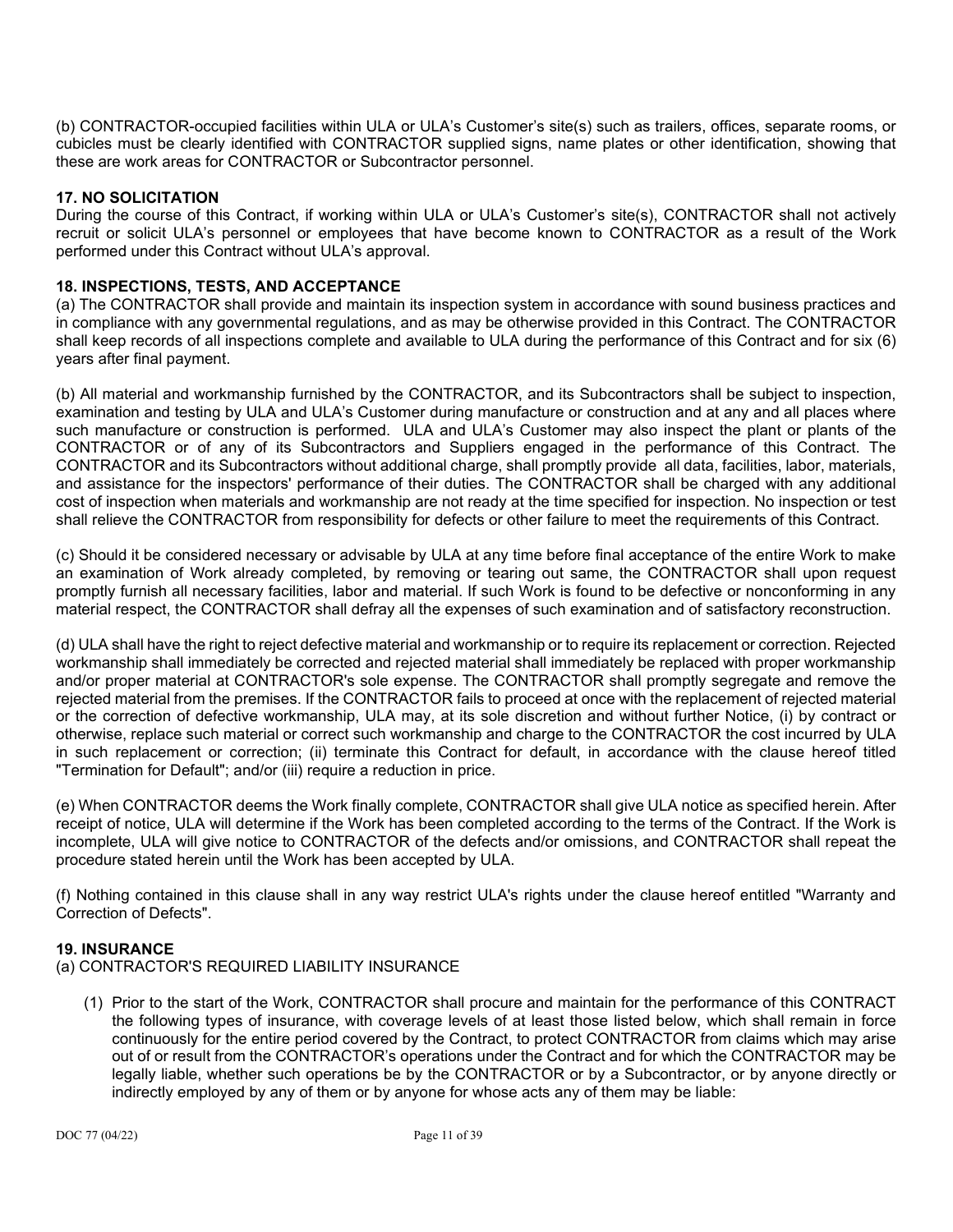- (i) Worker's Compensation Statutory benefits
- (ii) Employers' Liability insurance
- a. Bodily Injury by Accident \$1,000,000 Each accident
- b. Bodily Injury by Disease \$1,000,000 Each employee
- (iii) Business Automobile Liability Insurance
- a. Each accident or occurrence \$2,000,000

(iv) Commercial General Liability Insurance, covering Premises Liability, Contractual Liability, Products and Completed Operations and Personal Injury Liability. The policy shall not contain any exclusions directed toward any type of projects, materials, or processes involved in the Work.

- a. Each Occurrence \$2,000,000
- b. General Aggregate \$4,000,000
- c. Products/Completed Operations Aggregate \$4,000,000
- (2) Employers' Liability, Business Automobile Liability and Commercial General Liability coverage required under Subparagraph (a)(1) may be arranged under a single policy for the full limits required or by a combination of underlying policies with the balance provided by Excess or Umbrella Liability policies.
- (3) CONTRACTOR shall maintain in effect all insurance coverage required under Subparagraph (a)(1) with insurance companies lawfully authorized to do business in the jurisdiction in which the Project is located and with an AM Best rating of A- or better.
- (4) CONTRACTOR shall maintain completed operations liability insurance for one year after acceptance of the Work, Substantial Completion of the Project, or to the time required by the Contract, whichever is longer.
- (5) CONTRACTOR shall purchase and maintain general liability excess coverage under Subparagraph (a)(1) with limits of \$25,000,000. The amounts of insurance required in subparagraph (a)(1) may be satisfied by Contractor purchasing coverage for the limits specified or by any combination of underlying and umbrella limits, so long as the total amount of insurance is not less than the limit specified in this paragraph.
- (b) INSURANCE REQUIRED WHEN APPLICABLE
	- (1) PROFESSIONAL LIABILITY INSURANCE: When the Work involves architectural, engineering (including landscape engineering), and/or surveying services, CONTRACTOR shall obtain professional liability insurance for claims arising from the negligent performance of professional services under the Contract, written for not less than \$5,000,000 per claim and in the aggregate with a deductible not to exceed \$500,000. The Professional Liability Insurance shall include prior acts coverage sufficient to cover all services rendered by CONTRACTOR. This coverage shall continue in effect for 10 year(s) after the Date of Substantial Completion, or until the expiration of the period of repose, whichever is shorter.
	- (2) AIRCRAFT LIABILITY INSURANCE: If any aircraft is to be used in the performance of this work, (including owned and non-owned aircraft), aircraft liability insurance shall include the following minimum limits: (i) Bodily injury: \$10,000,000 each occurrence; \$2,000,000 each person (ii) Property Damage: \$10,000,000 each occurrence
	- (3) POLLUTION LIABILITY INSURANCE: If the Work being performed involves abatement, removal, replacement, repair, enclosure, encapsulation, and/or disposal of any hazardous material or substance, coverage shall be provided on an occurrence basis with limits of \$5,000,000, and shall include coverage for liability to third parties for bodily injury, property damage, remediation, and clean-up costs arising from pollution events or conditions on, at, under, or migrating from the Site and from transportation and disposal of pollutants.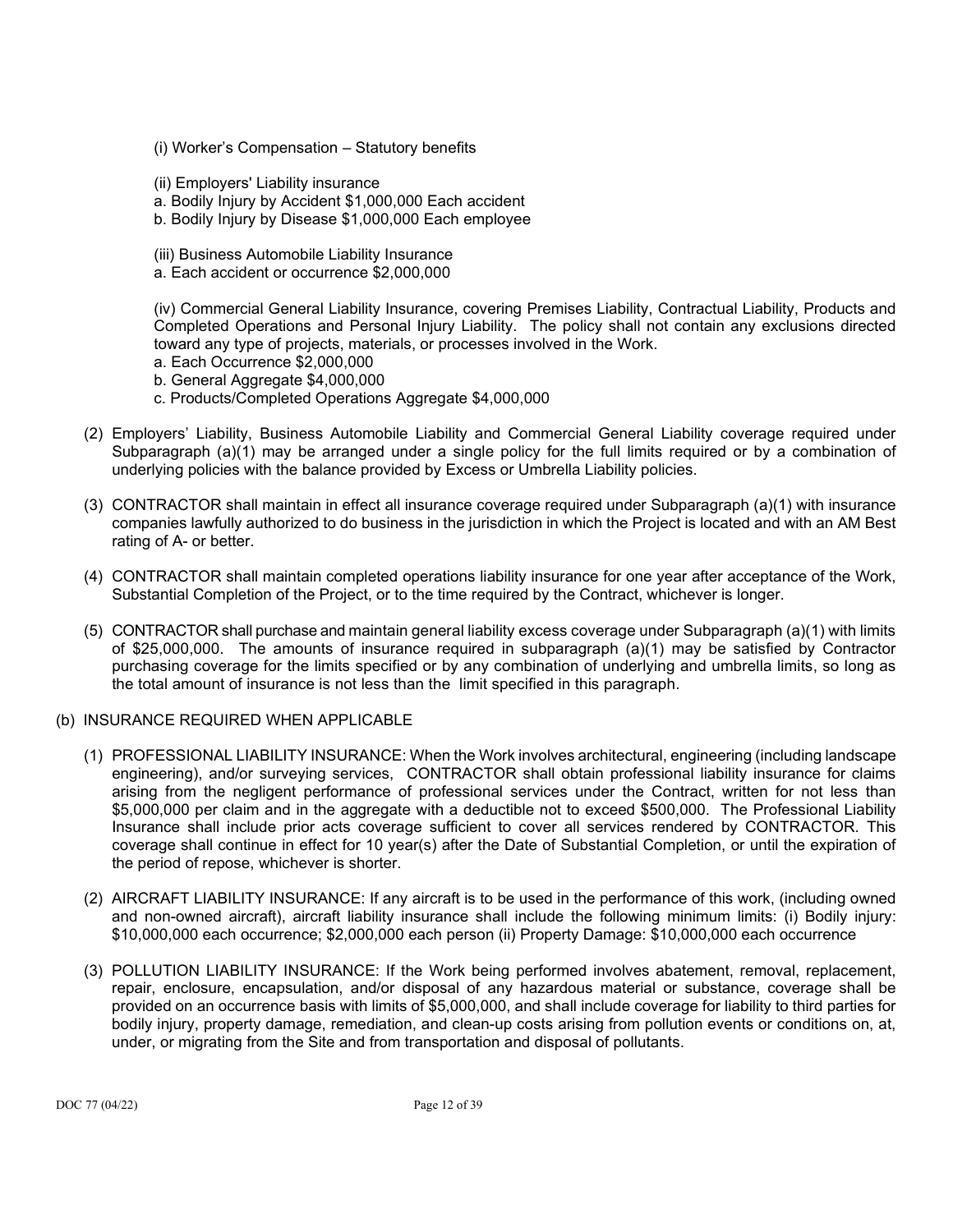# (c) PROPERTY INSURANCE

- (1) ULA shall maintain builders risk property insurance for the Work. Such insurance shall include CONTRACTOR and Subcontractors, and shall be maintained, unless otherwise provided in the Contract Documents or otherwise agreed by the parties.
- (2) In the event of a loss which requires ULA to satisfy all or any portion of the deductible or self-insured retention set forth in the builder's risk policy, ULA may, in its sole discretion, seek contribution toward such deductible or selfinsured retention from any responsible Contractor or Subcontractor in an amount not to exceed \$1,000,000. The contribution shall not be included in the contract price.

(d) GENERAL REQUIREMENTS: The following requirements are applicable to all of the insurance coverages required under this clause, except to the extent otherwise indicated.

- (1) For any insurance required by this clause, insurance must be obtained through an insurer with a minimum AM Best rating of A- VII. Additionally, CONTRACTOR shall provide ULA thirty (30) days advance written notice prior to the effective date of any cancellation or material change in the term or coverage of any of CONTRACTOR's required insurance, provided however such notice shall not relieve CONTRACTOR of its obligations to carry the required insurance. CONTRACTOR shall send a "Certificate of Insurance" showing CONTRACTOR's compliance with these requirements, to the Procurement Representative upon request. Insurance maintained pursuant to this clause shall be considered primary as respects to the interest of ULA and is not contributory with any insurance which ULA may carry. CONTRACTOR's obligations to carry insurance coverages are freestanding and are not affected by any other language in this Contract. If CONTRACTOR fails to obtain or maintain any insurance coverage required under the Contract, ULA may at its option terminate the Contract or charge any associated expenses to CONTRACTOR.
- (2) Additional Insureds. Except with regard to Professional Liability, and Workers' Compensation and Employer's Liability insurance, all insurance required by this Addendum shall name ULA as an additional insureds. Each such policy shall provide that the insurance provided to the Additional Insureds is primary and non-contributory, such that no other insurance or self-insured retention carried or held by ULA shall be called upon to contribute to a loss covered by insurance for the named insured.
- (3) Waiver of Subrogation. ULA and CONTRACTOR waive all rights against each other and any of their Subcontractors, consultants, separate contractors, agents and employees, for damages caused by fire or other causes of loss to the extent covered by property insurance obtained pursuant to this Section or other property insurance applicable to the Work (including without limitation property insurance obtained after completion of the Work), except such rights as they have to proceeds of such insurance held by ULA as fiduciary. ULA or CONTRACTOR, as appropriate, shall require of the consultants, separate contractors, if any, and the Subcontractors, agents and employees of any of them, by appropriate agreements, written where legally required for validity, similar waivers each in favor of other parties enumerated herein. The policies shall provide such waivers of subrogation by endorsement or otherwise. A waiver of subrogation shall be effective as to a person or entity even though that person or entity would otherwise have a duty of indemnification, contractual or otherwise, did not pay the insurance premium directly or indirectly, and whether or not the person or entity had an insurable interest in the property damaged.
- (4) No Limitation. Nothing in this Addendum shall be construed as limiting in any way the extent to which CONTRACTOR or any Subcontractor may be held responsible for payment of damages resulting from their operations. CONTRACTOR's obligations to procure insurance are separate and independent of, and shall not limit CONTRACTOR's contractual indemnity and defense obligations.
- (5) Subcontract Agreements. CONTRACTOR shall ensure that its Subcontractors maintain the coverages described in paragraph (a) of this clause at commercially reasonable amounts. CONTRACTOR shall flow down the requirements for i) the waiver of subrogation for all required insurance, and ii) additional insured coverage for all required insurance and iii) other requirements of this clause to all tiers of Subcontractors for all insurance required of such Subcontractors for the Work.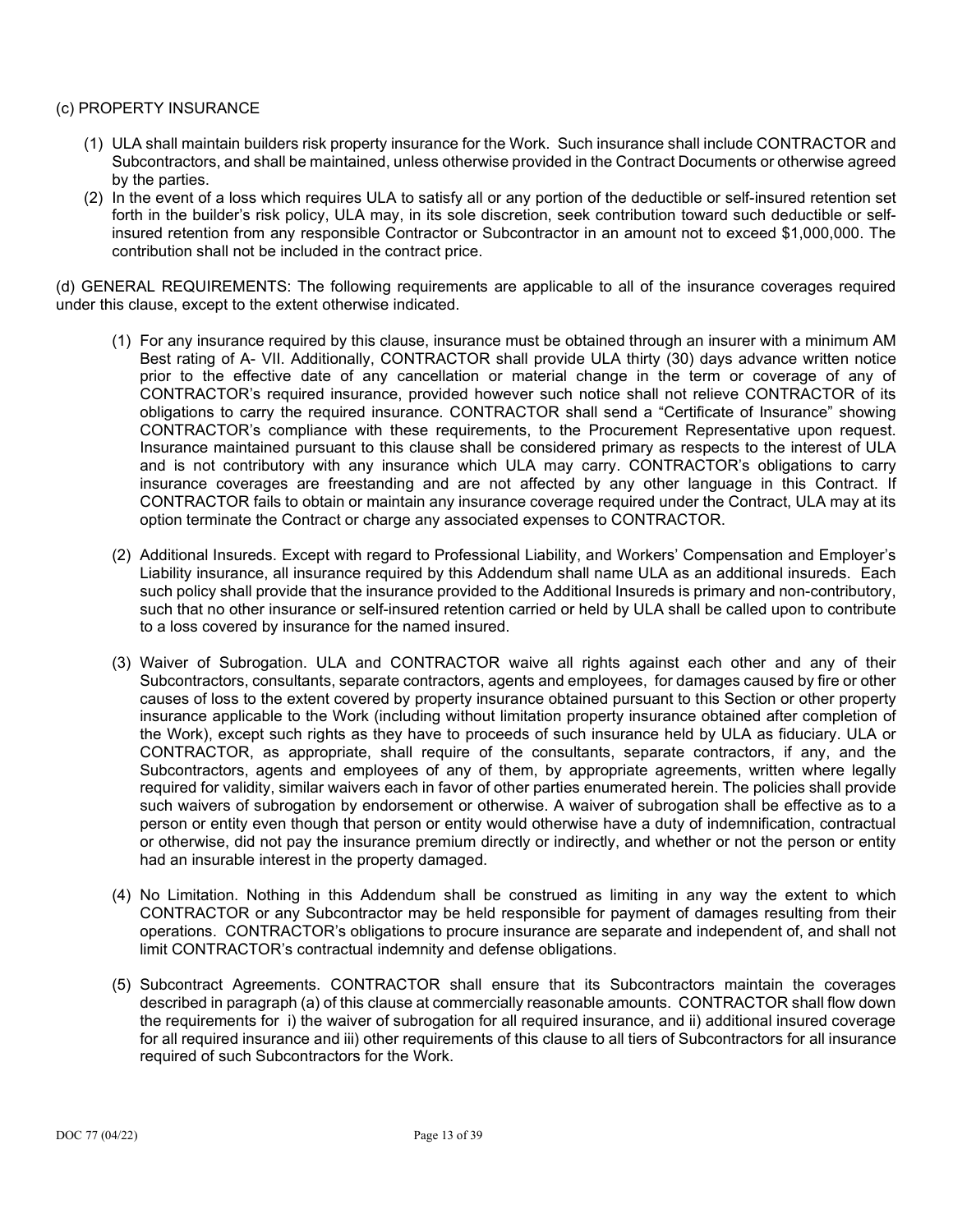# **20. BONDS**

(a) If the price of this contract is \$500,000 or greater, CONTRACTOR shall furnish to ULA, within ten (10) days after award of this Contract:

- (1) a performance bond.
- (2) a payment bond.

(or reasonably acceptable industry substitute approved by ULA). Each bond shall be in an amount equal to one hundred percent (100%) of the Contract price and shall be on an approved ULA form.

(b) Bonds must be provided by a Surety company that:

- (1) Is a licensed surety provider in the state in which the work is being performed.
- (2) Carries an AM Best rating of A- (XII) or higher.
- (3) Appear in the US Department of Treasury's List of Certified Companies, Circular 570.

(c) If the price of this Contract is less than \$500,000 and it is determined by ULA to be necessary, CONTRACTOR shall, after receipt of a request from ULA, furnish performance and payment bonds in the amount acceptable to ULA. When so requested, CONTRACTOR shall be entitled to an equitable adjustment reflecting premiums for the bonds. The bonds of any surety company holding a certificate of authority from the Secretary of Treasury as an acceptable surety of Federal bonds will be accepted.

(d) In the event that CONTRACTOR is unable to furnish satisfactory bonds, this contract may be terminated for default, at ULA's sole discretion, in, accordance with ARTICLE 40 - TERMINATION FOR DEFAULT.

(e) Date of Bonds - Bonds required hereunder shall be dated before or within 10 days of the date of execution of this Contract.

(f) In the event any changes, alterations, modifications, or amendments are made from time to time to this Contract or plans or specifications, subsequent to the date of bonds furnished hereunder, CONTRACTOR shall secure a Bond Rider to the effect that the Surety waives notice and Right of Discharge by reason of such action, and increasing the penal sum of the bond to 100% of the Contract Price as modified.

(g) Bonds will also contain a provision to the effect that if CONTRACTOR fails to give the Surety notice of changes, alterations, modifications, or amendments to this Contract, Surety shall not be released of liability under existing bonds or any riders issued thereto. ULA shall have the right to withhold any payments due CONTRACTOR hereunder until such time as the CONTRACTOR secures the bonds required or riders thereto, and the same have been approved by ULA.

#### **21. ACCESS TO ULA FACILITIES**

(a) CONTRACTOR and its Subcontractors granted access to ULA facilities shall comply with all site requirements including any health and safety requirements released by ULA.

(b) CONTRACTOR personnel who require regular unescorted access to ULA facilities are required to undergo background checks. Background checks must be performed before CONTRACTOR personnel can receive a ULA access badge. In the case of CONTRACTOR personnel accessing ULA sites at Cape Canaveral Space Force Station (CCSFS) and Vandenberg Space Force Base (VSFB), such background checks are conducted by the U.S. Government as a condition of access to the Government facility. For other ULA facilities, such background checks are the responsibility of the CONTRACTOR. Such background checks shall, at a minimum, verify that the individual granted regular unescorted access to ULA facilities meets the following requirements:

- (1) The individual is a U.S. Person as defined in 22 C.F.R. Part 120
- (2) No state criminal felony convictions 7 year search using Residence/Academic/Employment for past 5 years
- (3) No federal criminal convictions 7 year search using Residence/Academic/Employment for past 5 years
- (4) The individual is not on the Global Terrorist Watch Alert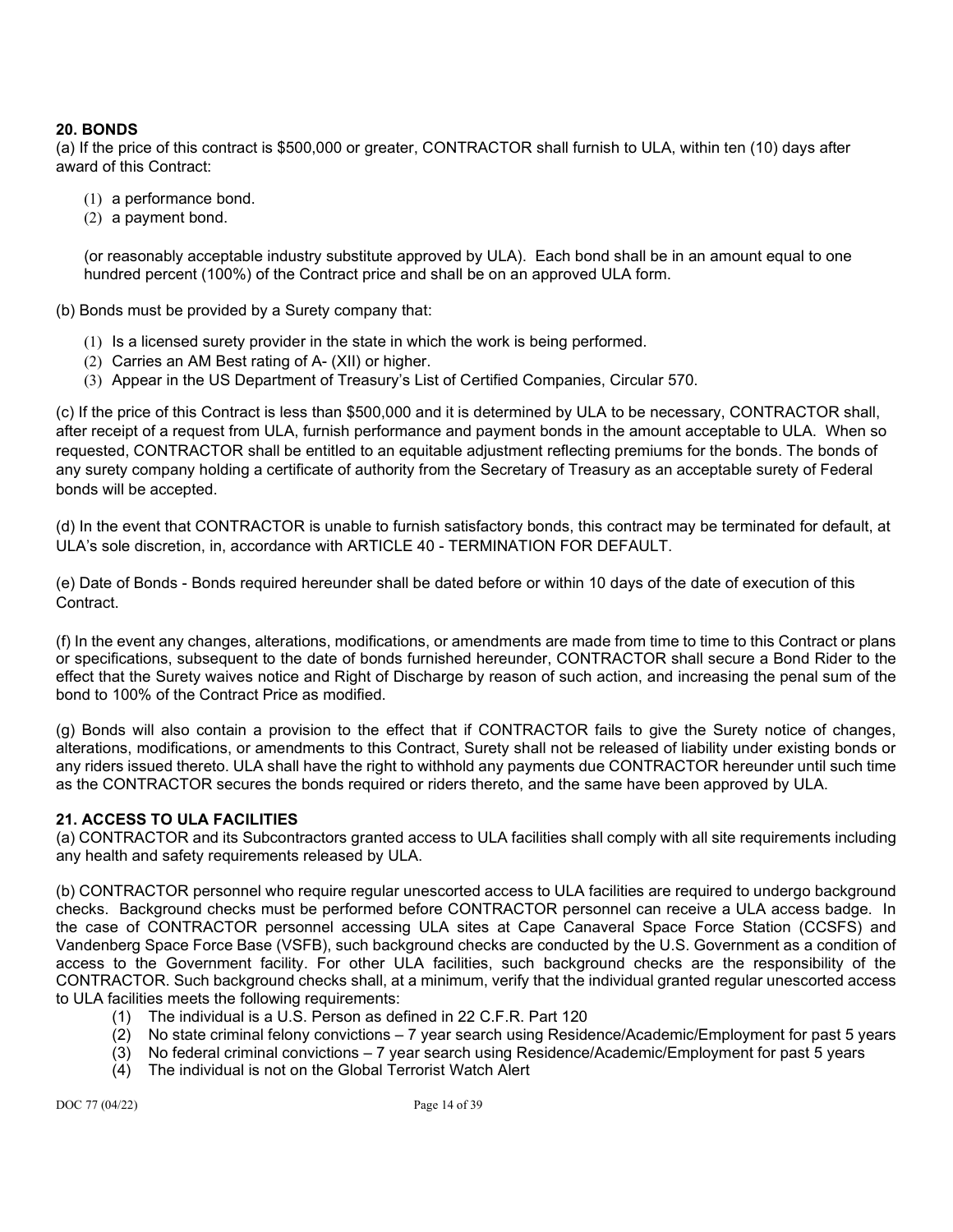(c) CONTRACTOR shall notify ULA if any individuals who will require regular unescorted access to ULA facilities include former ULA employees. ULA reserves the right to object to facilities access by former ULA employees if such access is deemed to be contrary to ULA's interest or policies.

(d) Pursuant to the Drug Free Workplace Act of 1998 ULA does not allow the presence of illegal drugs, or any person under the influence of such illegal drugs or alcohol, on its premises. All persons, vehicles and materials on ULA premises are subject to search and testing. The CONTRACTOR shall implement its own system to both preclude the presence and influence of alcohol and illegal drugs on ULA premises and to report any violation thereof with corrective action, to the Procurement Representative in writing within 30 days of such violations. Failure to comply with these provisions, including failure of any of CONTRACTOR's employees or Subcontractor's employees to consent to a blood test or urinalysis test when requested, based on reasonable suspicion, will result in removal of the CONTRACTOR's employee or Subcontractor's employee from performance on this Contract. CONTRACTOR shall insert the substance of this clause in all Subcontracts.

(e) ULA shall not be responsible for damages to property or injuries or death to persons which may arise from or be attributable or incident to the condition or state of repair of the Site, or the use and occupation of them, or for damages to the property of CONTRACTOR or the Government, or for damages to the property or injuries or death to the person of CONTRACTOR's officers, agents, servants or employees, or others who may be on the Site at the invitation of any one of them unless caused by the negligence of ULA or covered under policies of insurance provided by ULA.

(f) CONTRACTOR agrees to assume all risks of loss or damage to property and injury or death to persons by reason of or incident to CONTRACTOR's use of the Site, or the activities conducted by the CONTRACTOR under the Contract, provided that CONTRACTOR has acted or failed to act in a negligent manner. CONTRACTOR expressly waives all claims against ULA (except for claims arising from ULA's negligence or covered under policies of insurance provided by ULA under the Contract) for any such loss, damage, personal injury or death caused by or occurring as a consequence of such use of the Site or the conduct of activities or the performance of CONTRACTOR's responsibilities under the Contract. CONTRACTOR further agrees to indemnify, defend, save, and hold harmless ULA, the Government, and their respective officers, agents and employees, from and against all suits, claims, demands or actions, liabilities, judgments, costs and attorneys' fees arising out of, or in any manner predicated upon personal injury, death or property damage resulting from, related to, caused by or arising out of the CONTRACTOR's use of the Site or any activities conducted or services furnished in connection with or pursuant to the Contract, provided that CONTRACTOR has acted or failed to act in a negligent manner. The indemnity obligations in the preceding sentence do not extend to claims for damages caused by the gross negligence or willful misconduct of officers, agents or employees of the United States or to damages caused by the negligence of ULA. The Government and ULA will give CONTRACTOR reasonable notice of any claim against them covered by this indemnity after learning of it and cooperate with CONTRACTOR in the defense of any such claim.

# **22. INFORMATION SECURITY AND ACCESS TO ULA NETWORK**

(a) Adequate Controls for CONTRACTOR Information Systems:

CONTRACTOR shall apply appropriate safeguarding requirements and procedures to protect any CONTRACTOR Information Systems that process, store, or transit any information, not intended for public release (including any proprietary, confidential, or trade secret information, as well as any information subject to other limitations on dissemination), that is generated for, or provided by or on behalf of ULA or ULA's Customer under this Contract. Such safeguarding measures shall, at a minimum, comply with the applicable FAR/DFARS clauses regarding the safeguarding of information incorporated into this Contract unless ULA provides additional guidance, in writing, regarding the measures that should be applied. If ULA notifies CONTRACTOR that a Cybersecurity Maturity Model Certification (CMMC) certificate is required, CONTRACTOR will cooperate with ULA to obtain a CMMC certificate at the CMMC level required by ULA.

# (b) CONTRACTOR Employees Having Access to ULA Information Systems:

If ULA provides CONTRACTOR or any employees of CONTRACTOR with access to ULA Information Technology Systems (ULA IT Systems), including any ULA networks, intranet, VPN access, ULA-provided email, or ULA-provided computer, but excluding any folders or file transfer protocols established specifically for the sharing of information between ULA and third parties, then CONTRACTOR agrees:

(i) Neither CONTRACTOR nor its employees, shall transfer any ULA or third party proprietary information found on such ULA IT Systems to any non-ULA IT Systems without first consulting ULA Information Technology Security to establish that appropriate controls are in place.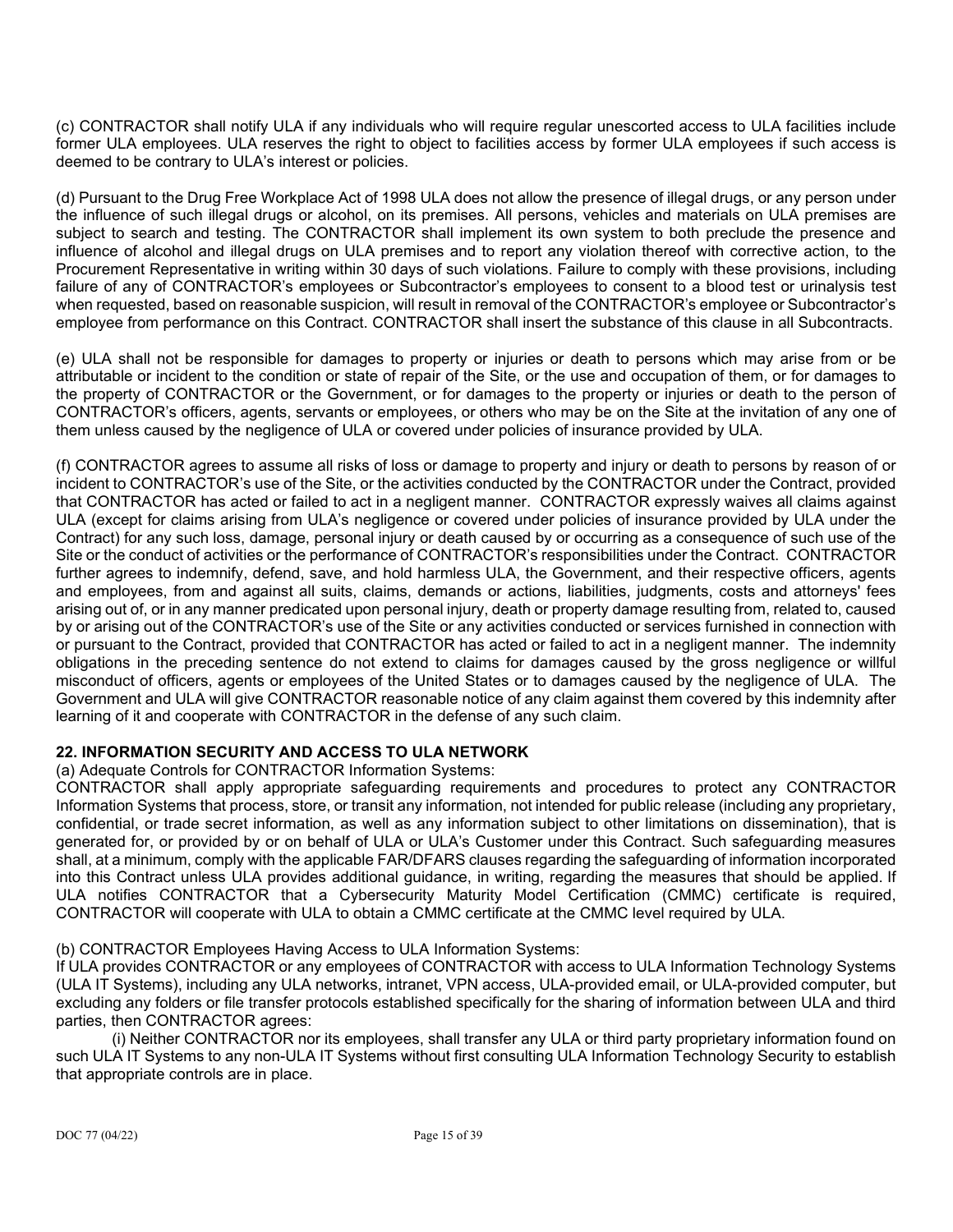(ii) CONTRACTOR is required to perform background checks for all personnel granted logical access to the ULA network. Such background checks shall, at a minimum, verify that the individual granted logical access to the ULA network meets the requirements set forth in clause 21(b). In addition, CONTRACTOR shall notify ULA if any individuals who will require access to ULA IT systems include former ULA employees. ULA reserves the right to object to access by former ULA employees if such access is deemed to be contrary to ULA's interests or policies.

(iii) CONTRACTOR shall provide written notification to the Procurement Representative, within 24 hours, when CONTRACTOR or sub-tier contractor personnel who have been granted logical access to ULA networks are terminated, transferred, removed or no longer supporting this Contract. Such notice shall reference the actual date of personnel termination, transfer, or removal.

(c) Subcontracts. CONTRACTOR shall include the substance of this clause, including this paragraph (c), in Subcontracts under this contract (including Subcontracts for the acquisition of commercial items, other than commercially available offthe-shelf items), in which the Subcontractor will operate a Covered Information System or in which Subcontractor employees will have access to ULA networks.

# **23. PROTECTION OF CONFIDENTIAL INFORMATION**

(a) CONTRACTOR agrees to comply with the terms of any Confidentiality Agreement entered into by the parties and respect any proprietary and other restrictive markings that may be applied by ULA to anything provided hereunder to CONTRACTOR. Information provided by ULA to CONTRACTOR remains the property of ULA and such information, including tangible items conveying or embodying such information, is deemed the proprietary, confidential and/or trade secret information of ULA. Such information may be used by CONTRACTOR solely in accordance with the terms of any Confidentiality Agreement and for the purposes of this Contract. CONTRACTOR may not disclose such information to any third party without prior written consent of ULA, except as authorized by any Confidentiality Agreement.

(b) Unless there is a Confidentiality Agreement in effect between the parties, ULA personnel are not authorized to receive any information in confidence from CONTRACTOR. All communications of any kind from CONTRACTOR to ULA, accordingly, shall be deemed to be on a non-confidential basis unless CONTRACTOR and ULA have executed a Confidentiality Agreement protecting CONTRACTOR information, which is incorporated into this Contract.

# **24. PUBLIC RELEASE OF INFORMATION**

Except as required by law, no public release of any information, or confirmation or denial of same, with respect to this Contract or the subject matter hereof, or CONTRACTOR's relationship with ULA, to include publication of ULA's logo, will be made by CONTRACTOR or any Subcontractor at any tier without the prior written approval of ULA.

# **25. COMMUNICATION WITH ULA'S CUSTOMER**

ULA shall be solely responsible for all liaison and coordination with ULA's Customer as it affects this Contract and any related contract, unless explicitly required in another clause. If another clause requires direct communication with ULA's Customer, CONTRACTOR shall notify ULA immediately and provide ULA a copy of the communication.

# **26. INTELLECTUAL PROPERTY**

(a) All Foreground Intellectual Property Made by or for CONTRACTOR, either alone or with others, in the performance of the Contract will be (i) the exclusive property of ULA, (ii) delivered to ULA promptly upon request, and (iii) protected as the proprietary, confidential, and/or trade secret of ULA and used only in accordance with the "Protection of Confidential Information" clause.

(b) CONTRACTOR will (i) promptly disclose in writing all inventions conceived, developed or first reduced to practice in the performance of the Contract to ULA and (ii) execute all papers, cooperate with ULA and perform all acts necessary in connection with the filing, prosecution or assignment of related patents or patent applications on behalf of ULA.

(c) To the extent permitted under United States or foreign copyright law, all works of authorship, including documents, drawings, test data, software, software documentation, photographs, videotapes, sound recordings and images, created by or for CONTRACTOR, either alone or with others in the performance of the Contract, will be works made for hire, with the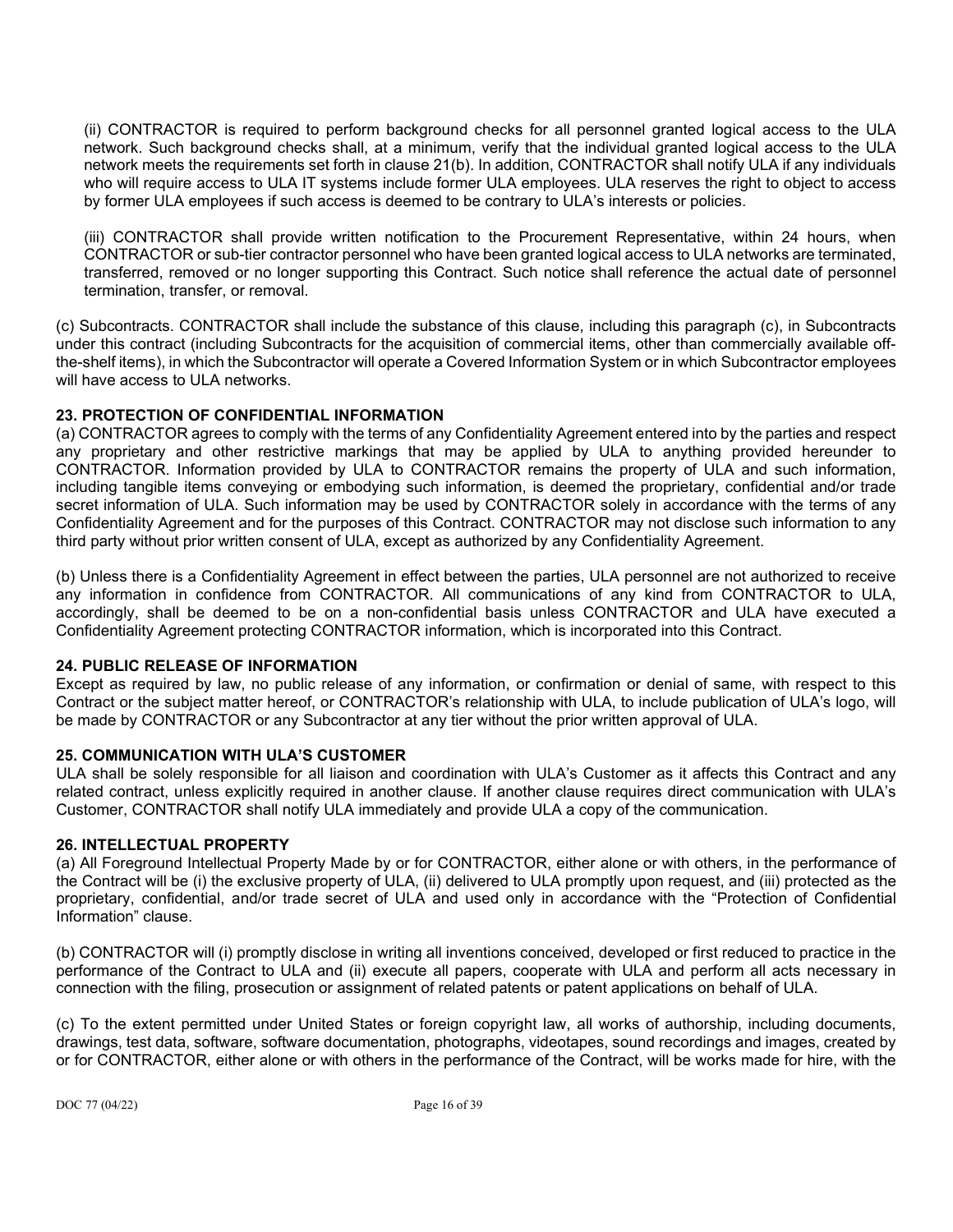copyrights therein vesting in ULA. The copyrights in all other such works that fall under this paragraph, including the exclusive rights therein, will be promptly transferred and formally assigned free of charge to ULA.

(d) CONTRACTOR grants to ULA, and to ULA's Customers and Subcontractors, an irrevocable, nonexclusive, royalty-free, fully paid-up, transferable, worldwide license under any Background Intellectual Property owned or controlled by CONTRACTOR, but only to the extent that such Background Intellectual Property of CONTRACTOR is necessary to facilitate ULA's or ULA's Customers', Subcontractors', or suppliers' use or enjoyment of the Work being delivered under this Contract or the Foreground Intellectual Property.

(e) All authorizations with respect to the provision and sharing of Foreground Intellectual Property, Background Intellectual Property and/or the Work performed under this Contract shall be governed by (i) this section, (ii) the terms of the Confidentiality Agreement executed by and between CONTRACTOR and ULA which Confidentiality Agreement is incorporated by reference and made a part of this Contract, and (iii) the regulatory data rights clauses incorporated into and made a part of this Contract.

(f) CONTRACTOR warrants that the Intellectual Property and/or Work performed or delivered under the Contract will not infringe or otherwise violate the Intellectual Property rights of any third party. CONTRACTOR shall indemnify, defend and hold harmless ULA, its customers, agents, employees, and Subcontractors from and against any loss, damage or liability including attorney's fees and costs, based on a claim of infringement or misappropriation of any third party's Intellectual Property rights by the Work or Intellectual Property performed or delivered hereunder. ULA shall notify CONTRACTOR promptly of any such claim and, at CONTRACTOR's option and expense, shall provide to CONTRACTOR reasonable and necessary information, assistance (at CONTRACTOR's expense) and authority to defend or settle said claim. If required by ULA, CONTRACTOR shall provide proof of having sufficient resources or insurance to support this indemnification obligation. In case any Work or Intellectual Property provided hereunder in any suit is held to constitute a violation of such third party's Intellectual Property rights and its use is enjoined, CONTRACTOR shall at its option and expense (i) procure for ULA the right to continue using the Work and/or Intellectual Property, or (ii) modify the same to make it non-infringing, or (iii) replace the same with Work and/or Intellectual Property that is non-infringing and acceptable to ULA. CONTRACTOR shall not have any liability for infringement or misappropriation if the alleged infringement or misappropriation would not have occurred except for ULA's unauthorized modification of the Work and/or Intellectual Property or unauthorized combination with other articles, materials, supplies, goods or Intellectual Property. Any limitation of liability in this Contract shall not apply to this paragraph.

(g) CONTRACTOR'S USE OF DOCUMENTS: CONTRACTOR is expressly prohibited from using documents prepared by it pursuant to the Contract in its practice for other clients, and acknowledges that such documents contain competition sensitive, proprietary information of ULA and ULA's Customers relating to the design and functionality of the systems depicted in such documents.

(h) CONTRACTOR shall obtain from its Subcontractors and consultants rights and rights of use that correspond to the rights given by CONTRACTOR to ULA in the Contract, and the CONTRACTOR shall provide evidence that such rights have been secured.

# **27. USE OF FREE, LIBRE AND OPEN SOURCE SOFTWARE (FLOSS)**

(a) This clause only applies to Work that includes the delivery of software (including software residing on hardware).

(b) CONTRACTOR shall disclose to ULA in writing any FLOSS that will be used or delivered in connection with this Contract and shall obtain ULA's prior written consent before using or delivering such FLOSS in connection with this Contract. ULA may withhold such consent in its sole discretion.

(c) As used herein, "FLOSS License" includes the General Public License ("GPL") or Lesser/Library GPL, Affero GPL, Reciprocal Public License (RPL), the Artistic License (e.g., PERL), the Mozilla Public License, the Netscape Public License, the Sun Community Source License, Eclipse Public License, Creative Commons CC-BY-SA, IBM Public License, or variations thereof, including without limitation licenses referred to as "GPL-Compatible, Free Software License."

(d) As used herein, "FLOSS" means software that incorporates or embeds software in, or uses software in connection with, as part of, bundled with, or alongside any (1) open source, publicly available, or "free" software, library or documentation, or (2) software that is licensed under a FLOSS License, or (3) software provided under a license that (a) subjects the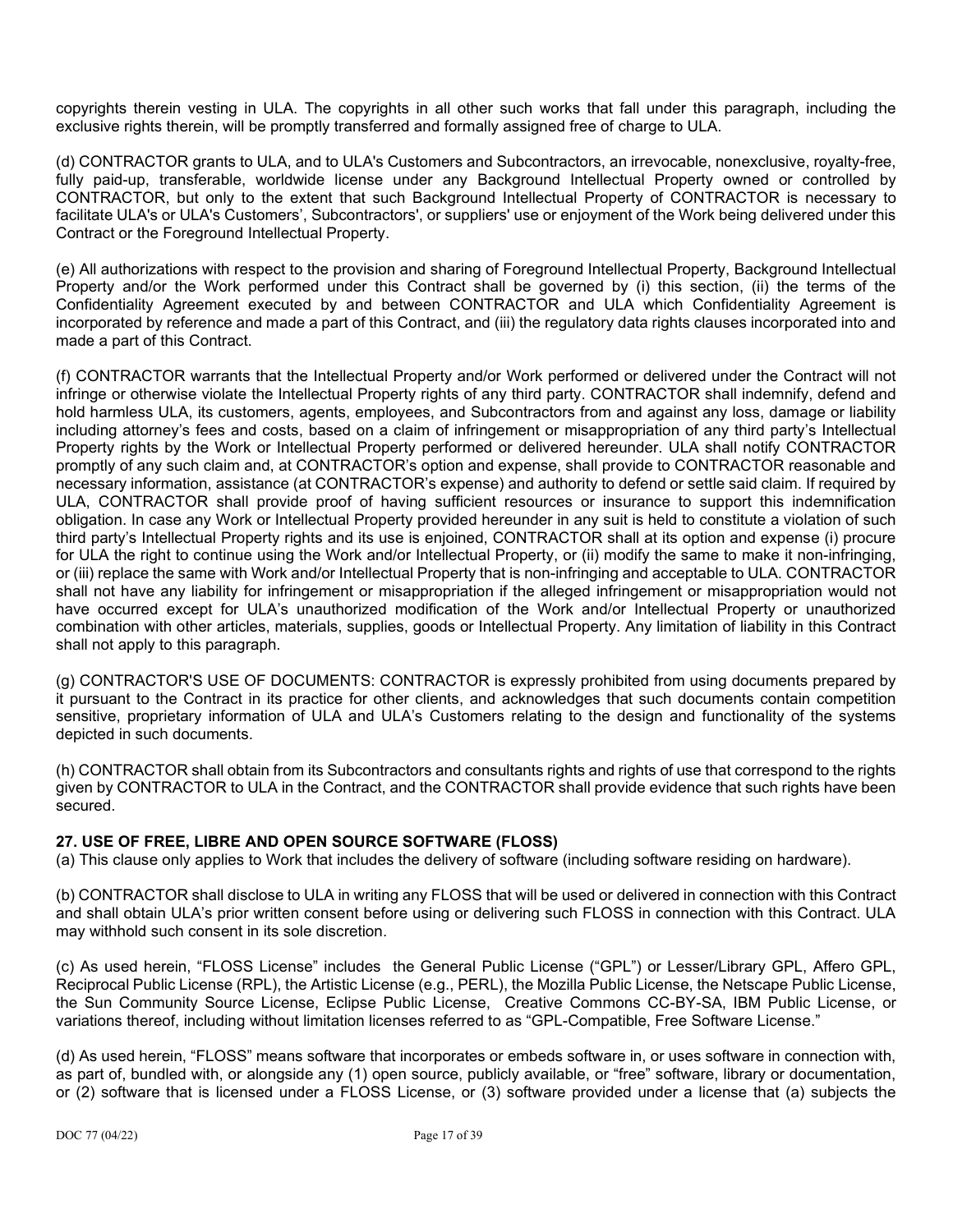delivered software to any FLOSS License, or (b) requires the delivered software to be licensed for the purpose of making derivative works or be redistributable at no charge, or (c) obligates ULA to sell, loan, distribute, disclose or otherwise make available or accessible to any third party (i) the delivered software, or any portion thereof, in object code and/or source code formats, or (ii) any products incorporating the delivered software, or any portion thereof, in object code and/or source code formats.

### **28. MAINTENANCE OF RECORDS**

(a) CONTRACTOR shall maintain complete and accurate records relating to its performance of the Work to substantiate that CONTRACTOR performed all tasks required by the Contract. CONTRACTOR shall maintain all financial and quality records pertaining to its performance of the Work. CONTRACTOR shall retain such records for six (6) years from final payment of this Contract.

(b) ULA shall have access to such records, and any other records CONTRACTOR is required to maintain under this Contract, for the purpose of audit during normal business hours, upon reasonable notice for so long as such records are required to be retained.

(c) CONTRACTOR shall require the substance of this section to be included in any agreement with Subcontractors.

# **29. MATERIAL AND WORKMANSHIP**

(a) Unless otherwise specifically provided in the Contract, all equipment, material, and articles incorporated in the Work covered by the Contract are to be new and of the most suitable grade for the purpose intended. Unless otherwise specifically provided in the Contract, reference to any equipment, material, article, or patented process, by trade name, make, or catalog number, shall be regarded as establishing a standard of quality and shall not be construed as limiting competition, and the CONTRACTOR may at its option, use any equipment, material, article, or process which, in the judgment of ULA is equal to that named. Approvals of equals will not relieve the CONTRACTOR of responsibility for adequate fulfillment of the various parts of the work, or from specified guarantees and maintenance standards. Any requests for substitution which may be offered shall have been submitted for approval prior to award of the Contract. Unless specified in the Schedule, no such substitution will be permitted and the CONTRACTOR will be deemed to have hereby agreed to furnish only the brand names specified in the Contract documents.

(b) No materials or supplies for the Work contracted for shall be purchased by the CONTRACTOR or by any Subcontractor working under CONTRACTOR which shall be subject to any chattel mortgage or under a conditional sale or other agreement in which an interest is retained by another party. The CONTRACTOR warrants that the title to all materials and supplies used by CONTRACTOR in the performance of the Work hereunder shall be clear of all encumbrances of any nature whatsoever.

**(c) Unless waived in writing by ULA, all tests or trials shall be made in the presence of a duly authorized representative of ULA. When the presence of the inspector is waived, sworn statements, in triplicate, of the test made and results thereof shall be furnished to ULA by the CONTRACTOR immediately after the tests are made. Costs of all tests and trials, including concrete aggregate and cylinder tests, and soil analysis, shall be borne by the CONTRACTOR.**(d) ULA may, in writing, require the CONTRACTOR to remove from the site any employee ULA deems incompetent, careless, or otherwise objectionable. The CONTRACTOR shall additionally be responsible for requiring each employee engaged on the site to display such identification as may be approved and directed by ULA. All prescribed identification shall immediately be delivered to ULA, for cancellation, when such employee is no longer engaged on the site. When required by ULA, the CONTRACTOR shall also obtain and submit fingerprints of all persons employed or to be employed on the project.

(d) All workers must be sufficiently qualified and possess the necessary skills to perform the Work required in this Contract. For any Work performed on a Government facility, including VSFB and CCSFS, CONTRACTOR agrees to pay all personnel engaged in the performance of Work under this Contract wages at or above the prevailing wage as set by the U.S. Department of Labor. The current U.S. Department of Labor wage rate determination can be found at <https://wdolhome.sam.gov/> . If union wages under a No Strike and No Lockout agreement exceed those set by the wage rate determination, CONTRACTOR should pay the higher wages.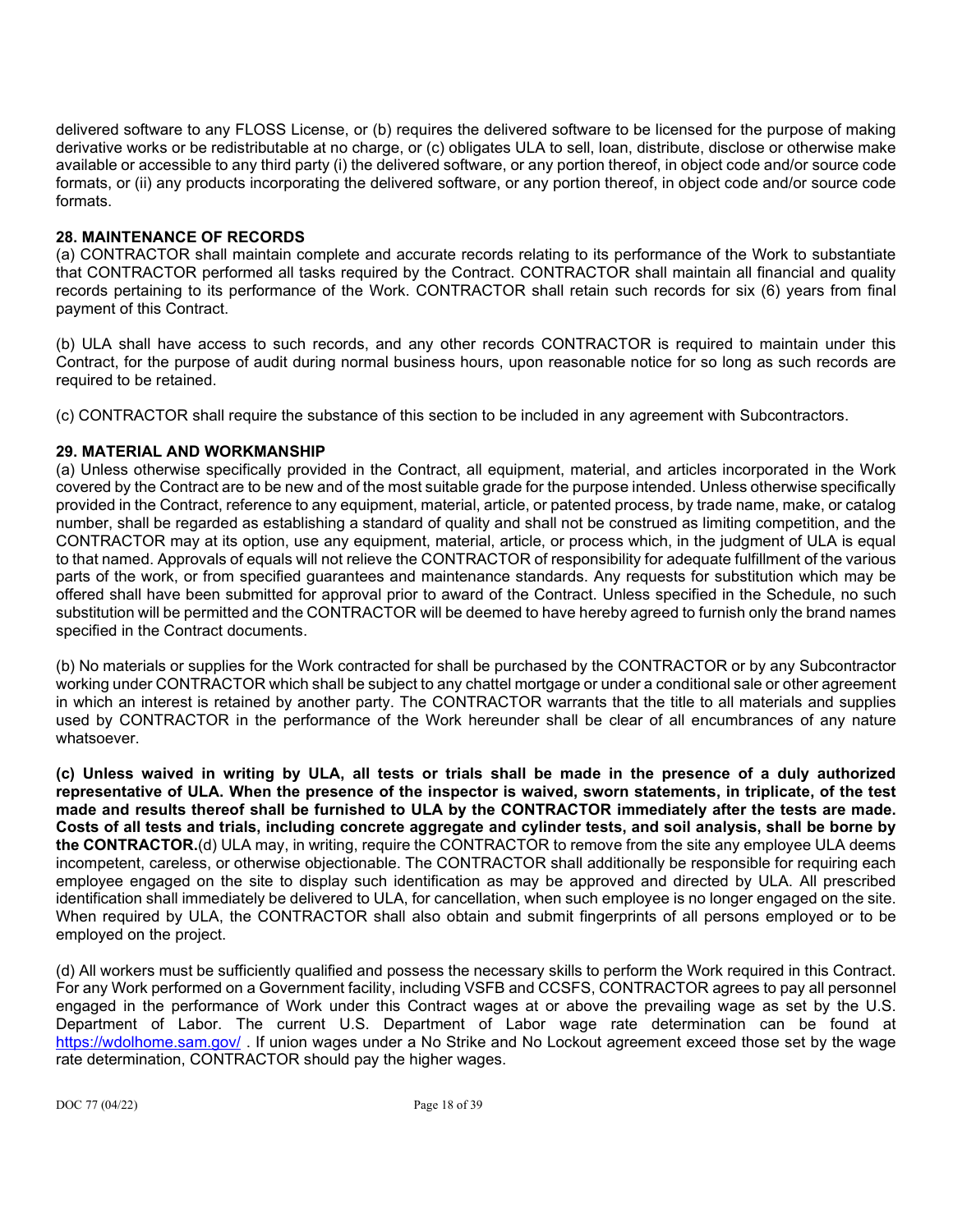### **30. COUNTERFEIT PARTS**

#### (a) For the purposes of this clause:

(i) Counterfeit Part means an unlawful or unauthorized reproduction, substitution, or alteration that has been knowingly mismarked, misidentified, or otherwise misrepresented to be an authentic, unmodified part from the original manufacturer, or a source with the express written authority of the original manufacturer or current design activity, including an authorized aftermarket manufacturer. Unlawful or unauthorized substitution includes used parts represented as new, or the false identification of grade, serial number, lot number, date code, or performance characteristics.

(ii) Electronic Part means an integrated circuit, a discrete electronic component (including, but not limited to, a transistor, capacitor, resistor, or diode), or a circuit assembly.

(b) Counterfeit Parts consist of items delivered under this Contract that are at the lowest level of separately identifiable items (e.g. articles, components, goods, and assemblies).

(c) CONTRACTOR shall not deliver Counterfeit Parts to ULA under this Contract.

(d) CONTRACTOR shall only purchase parts and material, including without limitation, Electronic Parts to be delivered or incorporated as Work to ULA directly from the Original Component Manufacturer (OCM)/Original Equipment Manufacturer (OEM), or through an OCM/OEM authorized distributor chain. Parts shall not be acquired from independent distributors or brokers unless approved in advance in writing by ULA.

(e) CONTRACTOR shall immediately notify ULA with the pertinent facts if CONTRACTOR becomes aware or suspects that it has furnished Counterfeit Parts. When requested by ULA, CONTRACTOR shall provide OCM/OEM documentation that authenticates traceability of the affected parts to the applicable OCM/OEM.

(f) This clause applies in addition to any quality provision, specification, statement of work or other provision included in this Contract addressing the authenticity of Work. To the extent such provisions conflict with this clause, this clause prevails.

(g) To the extent that this Contract involves delivery of parts, CONTRACTOR shall develop and implement policies and procedures to eliminate Counterfeit Parts from CONTRACTOR's supply chain, including training of personnel; inspection and testing; mechanisms to enable traceability of parts to OCMs/OEMs; methodologies to identify suspect Counterfeit Parts rapidly; and flow down of Counterfeit Parts avoidance and detection requirements to Subcontractors.

(h) In the event that Work delivered under this Contract constitutes or includes Counterfeit Parts, CONTRACTOR shall, at its expense, promptly replace such Counterfeit Parts with genuine parts conforming to the requirements of this Contract. Notwithstanding any other provision in this Contract, CONTRACTOR shall be liable for all costs relating to the removal and replacement of Counterfeit Parts including, without limitation, ULA's costs of removing Counterfeit Parts, of installing replacement parts and of any testing necessitated by the reinstallation of parts after Counterfeit Parts have been exchanged. The remedies contained in this paragraph are in addition to any remedies ULA may have at law, equity or under other provisions of this Contract.

(i) CONTRACTOR further agrees to defend, indemnify and hold harmless ULA, its officers, employees, and agents from any losses, costs, claims, causes of action, penalties, liabilities, expenses, including attorney fees, all expenses of litigation and/or settlement, and court costs caused in whole or in part by the actions or omissions of CONTRACTOR, its officers, employees, agents, suppliers, or Subcontractors in relation to Counterfeit Parts. Any limitation of liability in this Contract shall not apply to this clause.

(j) If CONTRACTOR is providing Electronic Parts, CONTRACTOR makes the following certification: Acceptance of this Contract constitutes confirmation by CONTRACTOR that it is the Original Equipment Manufacturer (OEM)/Original Component Manufacturer (OCM), or a franchised or authorized distributor of the OEM/OCM for the Work herein procured. CONTRACTOR further warrants that OEM/OCM acquisition documentation that authenticates traceability of the components to that applicable OEM/OCM is available upon request. If CONTRACTOR is not the OEM/OCM or a franchised or authorized distributor, CONTRACTOR confirms by acceptance of this Contract that it has been authorized in writing to procure from the OEM/OCM or a franchised or authorized distributor of the OEM/OCM.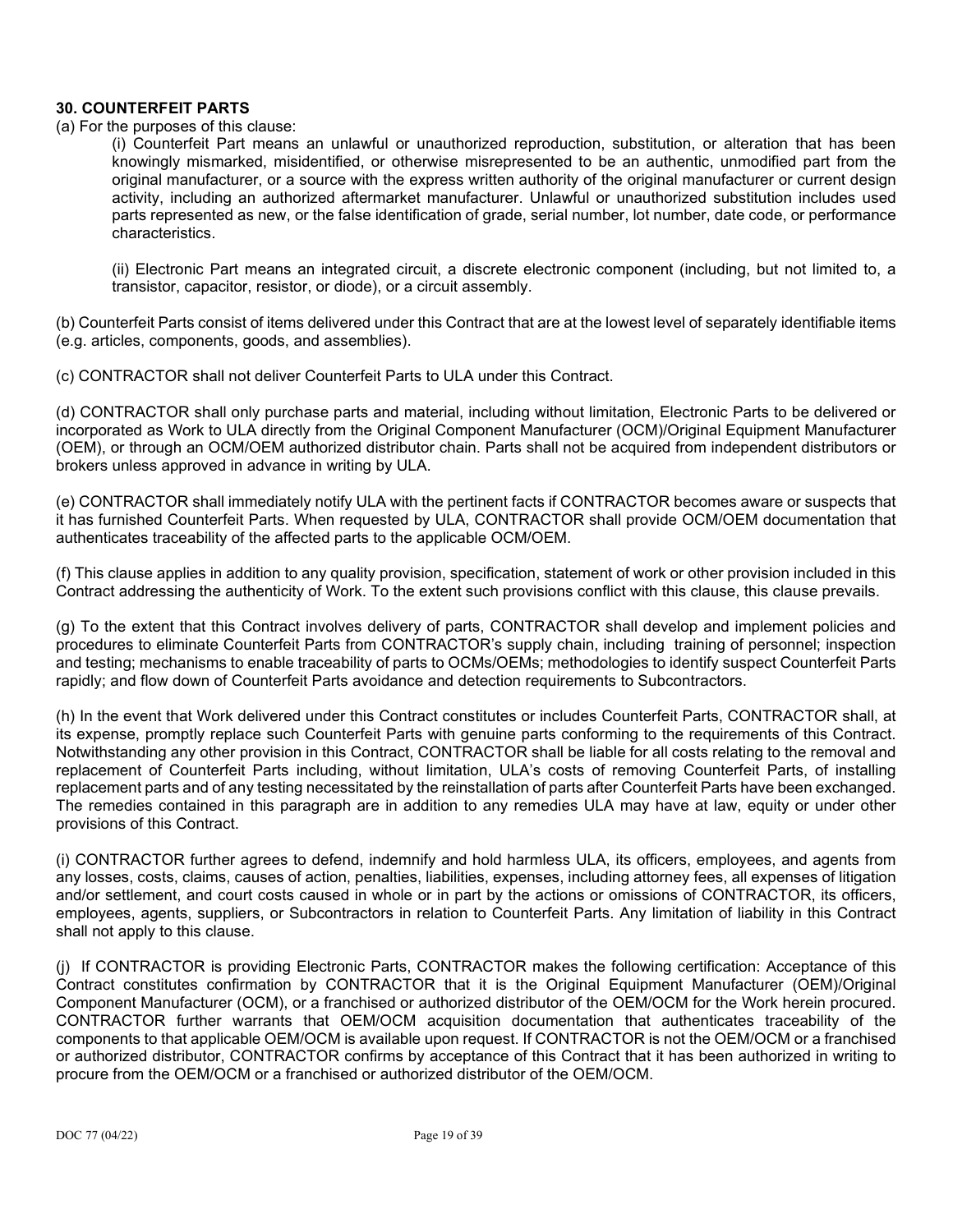(k) CONTRACTOR shall include paragraphs (a) through (g), (j) and this paragraph (k) of this clause or equivalent provisions in lower tier subcontracts for the delivery of items that will be included in or furnished as Work to ULA.

### **31. SOURCES OF SUPPLY**

(a) CONTRACTOR shall seek, to the greatest extent reasonably practicable, to procure items and services from sources that are located, mined, produced, or manufactured in the United States.

(b) CONTRACTOR shall not deliver items or materials (including end products and any components thereof) sourced from any country listed on the ITAR Proscribed country list located at 22 CFR § 126.1, with the limited exception of raw materials and lower level components available as commercial off the shelf (COTS) items. With respect to such raw materials or COTS items, CONTRACTOR further agrees:

(i) No software that is developed in a proscribed country shall be delivered to ULA

(ii) CONTRACTOR shall not supply to ULA, or incorporate into any product supplied to ULA, any item or component manufactured in a proscribed country that could be attached to a ULA computer or that could connect to a ULA network and is capable of storing, processing, or transmitting information

(iii) CONTRACTOR shall not disclose to any supplier based in a proscribed country information that is proprietary to ULA, relates to ULA, or which could be used to identify ULA as the ultimate customer for any order

(iv) In the event of a failure of any Work delivered under the Contract, CONTRACTOR must be able to support any failure investigation without reliance on the participation of any company or individual from a proscribed country

(c) CONTRACTOR shall notify ULA if it is aware of, or becomes aware of, reliance on specific foreign sources of supply, at any tier, as items critical to the functioning or operation of any Work to be delivered to ULA. For the purposes of this provision, reliance on means that CONTRACTOR could not reasonably procure critical items from an alternate source, and therefore would be unable to deliver Work to ULA if any single foreign source becomes unavailable.

(d) CONTRACTOR is responsible for the continuous monitoring of its supply chain to ensure that any changes that impact the Work to be provided to ULA maintains in compliance with the requirements of this clause.

# **32. OPERATIONS, STORAGE AREAS AND TEMPORARY FACILITIES**

(a) All operations of the CONTRACTOR (including storage of materials) upon ULA premises shall be confined to areas authorized or approved in advance by ULA. No unauthorized or unwarranted entry upon or passage through, or storage or disposal of materials shall be made upon ULA premises. Premises adjacent to the Site may be made available for use by the CONTRACTOR without cost whenever such use will not interfere with other contractors' uses or purposes. The CONTRACTOR shall be liable for any and all damages caused by CONTRACTOR to ULA premises. The CONTRACTOR and its Subcontractors shall hold and save harmless ULA, its officers, employees and agents, from liability of any nature or kind arising from any use, trespass or damages occasioned by its operations on premises of third parties.

(b) Temporary buildings (storage sheds, shops, offices, etc.) may be erected by the CONTRACTOR only with the advance approval of ULA and shall be built with labor and materials furnished by the CONTRACTOR without expense to ULA. Such temporary buildings and/or utilities shall remain the property of the CONTRACTOR and will be removed by the CONTRACTOR at its sole expense upon the completion of the Work.

(c) The CONTRACTOR shall use only established roadways or construct and use such temporary roadways as may be authorized in advance by ULA. When it is necessary to cross curbing or sidewalks, the CONTRACTOR shall provide protection against damage. Any roads, curbings, or sidewalks damaged by CONTRACTOR or Subcontractors shall be repaired by and at the expense of the CONTRACTOR, to ULA's satisfaction.

(d) The CONTRACTOR shall furnish adequate toilet facilities for its employees. Toilet facilities shall conform to all applicable federal, state and local sanitary regulations and shall be located as approved in advance by ULA.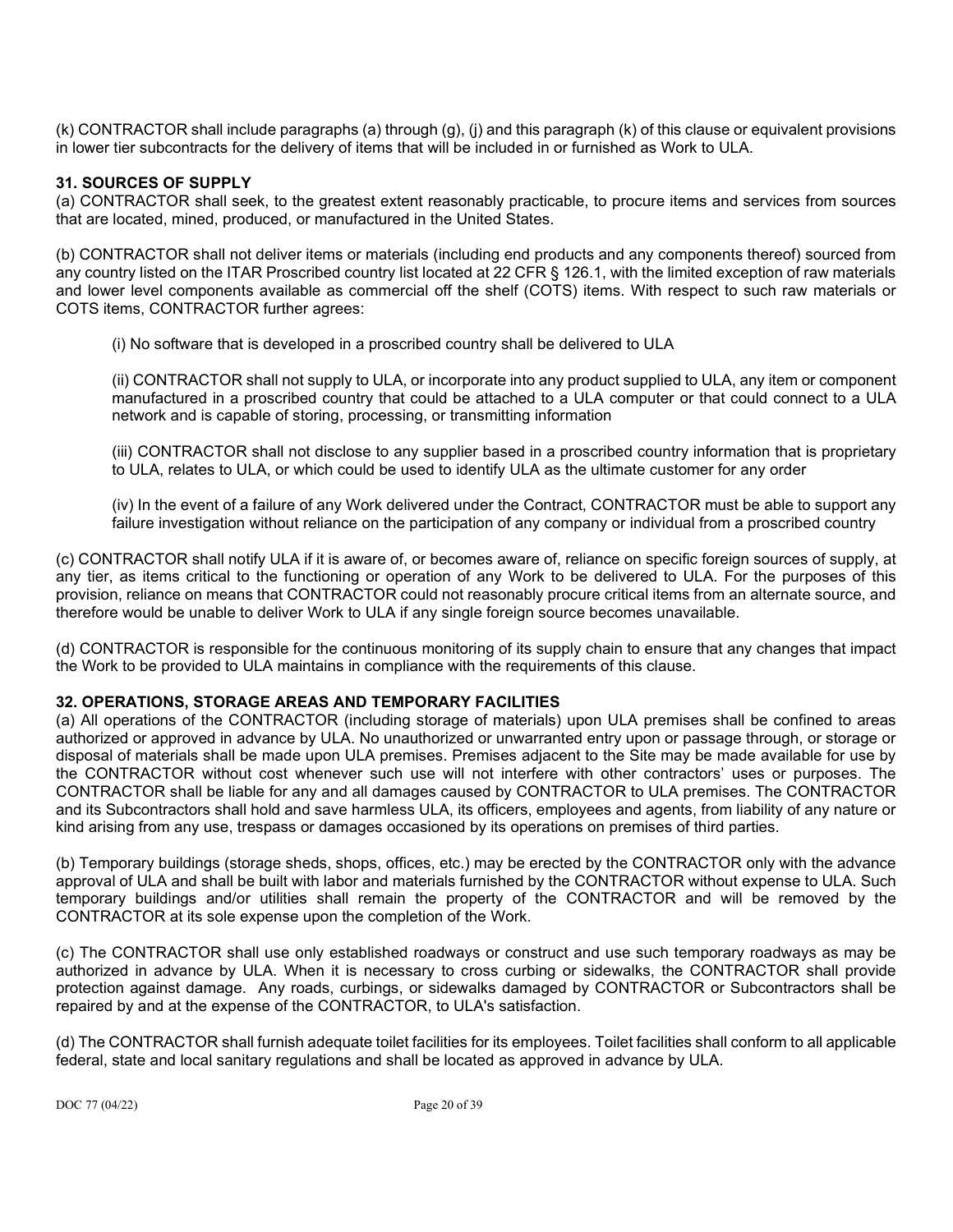(e)The Work shall be done without interference with the ordinary use of streets, easements and passages and the CONTRACTOR shall cooperate with other CONTRACTORs of ULA and ULA employees as may be required by ULA. The CONTRACTOR shall not commit or permit any act which will interfere with the performance of work by any other CONTRACTORs or ULA employees, whether at the Site or not.

(f) Temporary construction facilities and any connections to utilities shall be removed by and at the sole expense of the CONTRACTOR. The site occupied by such facilities and connections shall be restored to a condition satisfactory to ULA.

### **33. PRESERVATION OF EXISTING VEGETATION**

(a) The CONTRACTOR will preserve and protect all existing vegetation such as trees, shrubs, and grass on or adjacent to the Site which do not unreasonably interfere with the construction as may be determined by ULA. The CONTRACTOR will be responsible for all unauthorized cutting or damaging of trees and shrubs, including damage due to careless operation of equipment, stockpiling of materials or tracking of grass areas by equipment.

(b) Care shall be taken by the CONTRACTOR in felling trees authorized for removal to avoid any unnecessary damage to vegetation that is to remain in place. Any limbs or branches of trees broken during such operations shall be trimmed with a clean cut and painted with an approved tree pruning compound. The CONTRACTOR may be required to replace or restore, at its own expense, all vegetation not protected and preserved as required herein that is destroyed or damaged.

(c) The Site may contain protected species and their habitat. CONTRACTOR shall take particular care to preserve and protect any such protected species and their habitat. CONTRACTOR shall not disturb the habitat of any protected species, nor shall CONTRACTOR make contact with or feed any wildlife present on Site.

# **34. PROTECTION OF MATERIALS AND WORK PERFORMED**

(a) The CONTRACTOR shall at all times protect and preserve all materials, supplies and equipment of every description (including property which may be ULA furnished or owned) and all Work performed. The CONTRACTOR shall promptly comply with requests of ULA to enclose or specially protect such property. If as determined by the Procurement Representative, material, equipment, supplies and Work performed are not adequately protected by the CONTRACTOR, ULA may protect such property and the cost thereof may be charged to the CONTRACTOR or deducted from any payments due the CONTRACTOR.

(b) Any damage to existing structure or work of any kind or the interruption of a utility service, shall be repaired or restored immediately by and at the expense of the CONTRACTOR.

(c) The necessary materials, tools and equipment to be utilized in the performance of this Contract shall be consigned to and delivered to or by the CONTRACTOR at the site and shall be CONTRACTOR's responsibility to unload and safeguard from all hazards.

(d) The CONTRACTOR shall protect the materials and Work from deterioration and damage during construction and shall store and secure flammable material from fire, remove oily rags, waste, and refuse from buildings each night and during cold weather furnish all heat necessary for the proper conduct of the Work. CONTRACTOR shall provide and maintain all temporary walkways, roadways, trench covers, barricades, colored lights, danger signals, and other devices necessary to provide for safety and traffic.

# **35. USE OF STRUCTURE BEFORE ACCEPTANCE**

(a) ULA or others approved by ULA may, during the performance of the Work, enter the structure for the purpose of performing any necessary Work. In doing so ULA shall endeavor not to interfere with the CONTRACTOR and the CONTRACTOR shall not interfere with work being done by or on behalf of ULA.

(b) If, prior to completion and final acceptance of the Work, ULA takes possession of any structure (whether completed or otherwise) comprising a portion of the Work with the intent of retaining possession thereof (as distinguished from temporary possession contemplating return to the CONTRACTOR), then, while ULA is in possession, the CONTRACTOR, notwithstanding any other provision herein, shall be relieved of the responsibility for loss or damage to structure other than that resulting from the CONTRACTOR's fault or negligence. Such taking of possession by ULA shall not relieve the CONTRACTOR from any provisions of this Contract respecting such structure, other than to the extent specified in the preceding sentence, nor constitute a final acceptance of such structure.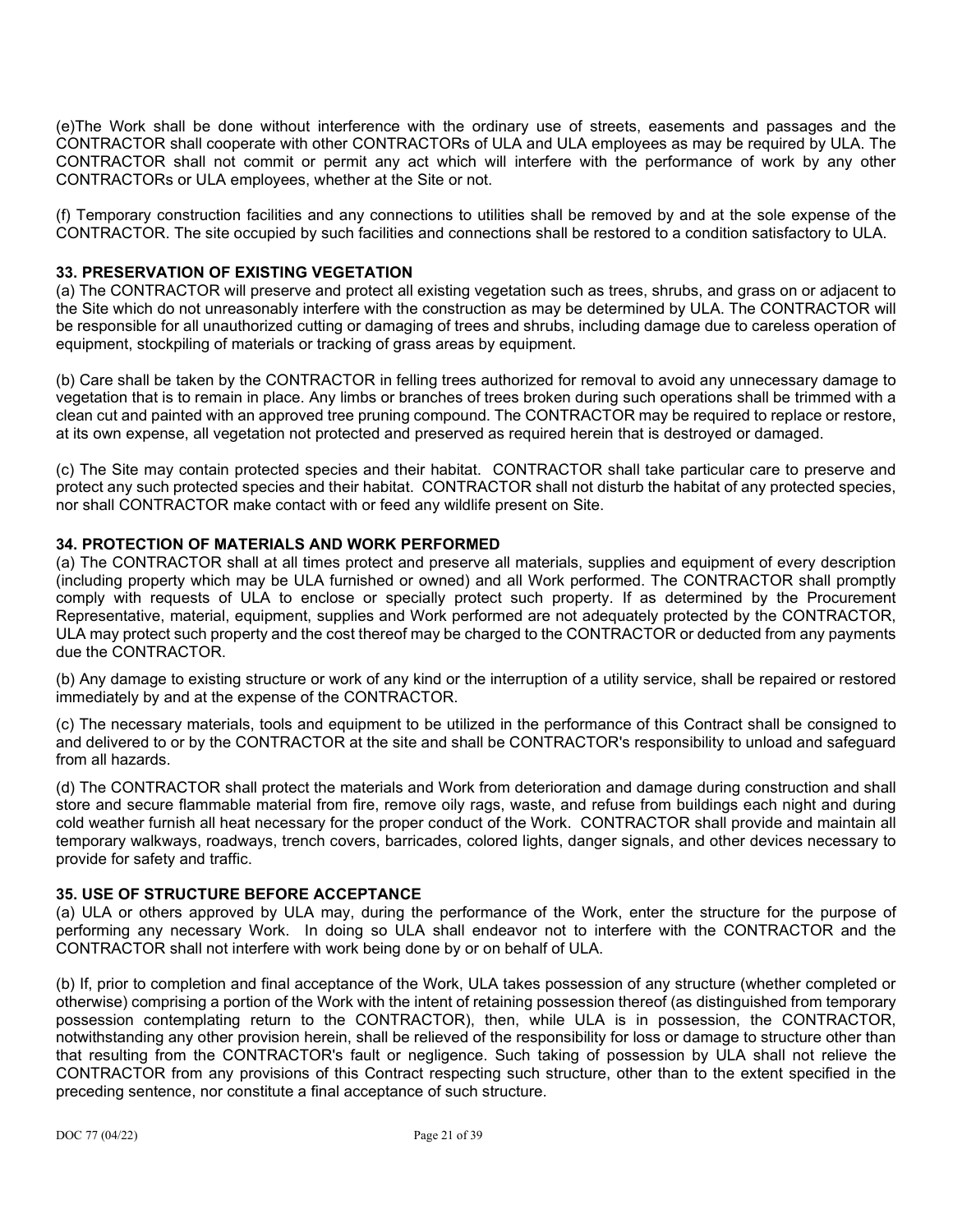### **36. REMOVAL OF EQUIPMENT AND CLEANUP**

(a) The CONTRACTOR shall at all times keep the Site, including storage areas, free from accumulations of waste material and rubbish. Prior to completion of the Work, CONTRACTOR shall remove any rubbish from the Site. Upon completion of the construction, the CONTRACTOR shall remove all tools, scaffolding equipment, and materials not the property of ULA and leave the Site in a broom clean, neat condition satisfactory to ULA.

(b) Should the CONTRACTOR fail to take prompt action to remove its equipment, tools, materials, and other articles from the site, ULA (at its option and without waiver of such other rights as it may have) may, thirty (30) days after Notice to CONTRACTOR, treat such items as abandoned property and thereby take title to, dispose, or use them as it deems appropriate.

### **37. SAFETY AND ACCIDENT PREVENTION**

(a) In performing Work under this Contract on ULA property, the CONTRACTOR is responsible for the safety and health of the CONTRACTOR'S, and Subcontractors' employees, and shall:

(1) Conform to all safety requirements contained in this Contract;

(2) Comply with the safety rules of ULA, all local, state and federal health and safety regulations, and federal and state regulatory authorities responsible for health and safety;

(3) Take all reasonable steps and precautions to prevent accidents and preserve the life and health of all individuals performing the Work or in any way involved with the performance of this Contract;

(4) Take such additional immediate precautions as ULA may reasonably require for safety and accident prevention purposes; and

(5) Be responsible for informing all CONTRACTOR and Subcontractor employees of any hazards associated with the job site.

(b) The Procurement Representative may, by written order, direct additional safety and accident standards as may be required in the performance of this Contract.

(c) The CONTRACTOR shall immediately notify ULA of any accident, incident or exposure resulting in fatality, lost-time, occupational injury or occupational disease, or contamination of property, or any loss of property owned by ULA or ULA's Customer, arising out of Work performed under this Contract; provided, however, the CONTRACTOR will not be required to include in any report an expression of opinion as to fault or negligence. In addition, the CONTRACTOR shall comply with any illness, incident and injury experience reporting requirements set forth in the Contract. The CONTRACTOR will investigate all such work-related incidents or accidents to the extent necessary to positively determine the cause, and furnish ULA with a report, in such form as ULA may require, of the investigative findings, together with proposed and/or completed corrective actions.

(d) Any violation of these safety rules and requirements, unless immediately corrected as directed by the Procurement Representative, shall be a material default and shall be grounds for termination of this Contract in accordance with the "Termination for Default" clause of this Contract.

(e) CONTRACTOR shall be responsible for and hereby agrees to indemnify and save ULA harmless from any and all:

- (1) damage to the property of ULA, the CONTRACTOR, or Subcontractors; or
- (2) injury to employees of ULA, the CONTRACTOR, or Subcontractors; or

(3) for any liability whatsoever arising out of or in connection with the presence of CONTRACTOR or its Subcontractors pursuant to the Contract.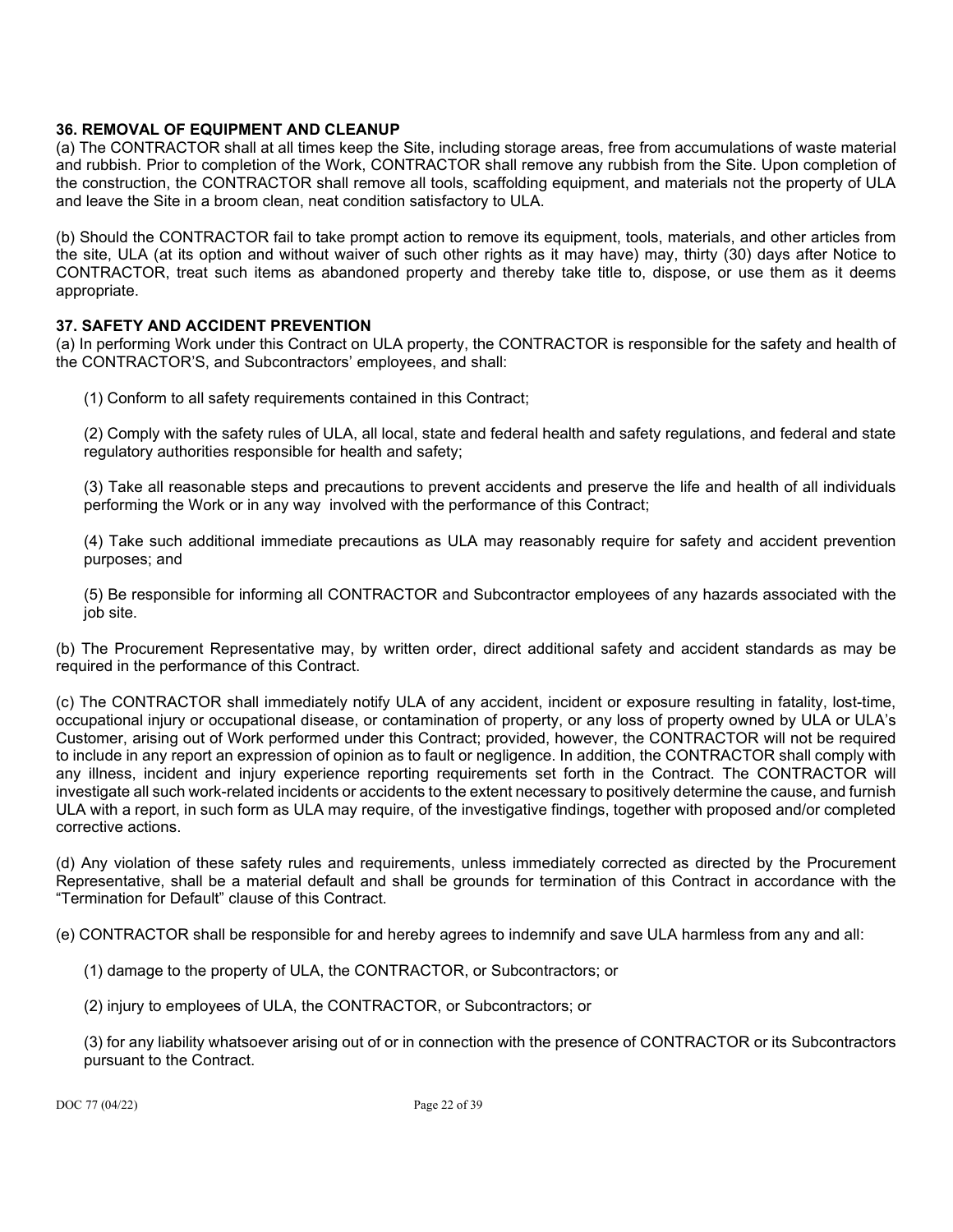(f) The CONTRACTOR shall cause the substance of this clause including this paragraph (f) and any applicable Contract Provisions to be inserted in Subcontracts which: (i) amount to \$1,000,000 or more unless ULA makes a written determination that this is not required; (ii) require construction, repair, or alteration in excess of \$10,000; or (iii) the CONTRACTOR, regardless of dollar amount, determines that hazardous materials or operations are involved.

### **38. SITE INVESTIGATIONS AND REPRESENTATIONS**

(a) The CONTRACTOR represents that it has investigated and satisfied itself as to the nature and location of the Work, the general and local conditions, including but not limited to those bearing upon transportation, disposal, handling and storage of materials; the availability of labor, water, electric power, and roads; the uncertainties of weather, river stages, tides, or similar physical conditions at the Site; the conformation and conditions of the ground; the character of equipment and facilities needed preliminary to and during the performance of the Work, and all other matters upon which information is reasonably obtainable and which can in any way affect the Work or the cost thereof under this Contract.

(b) The CONTRACTOR further represents that it has satisfied itself as to the character, quality and quantity of surface and subsurface materials or obstacles to be encountered insofar as this information is reasonably ascertainable from an inspection of the Site, including all exploratory work done by ULA, as well as from information presented by the specifications and drawings.

#### **(c) ULA expressly disclaims the accuracy and reliability of any subsurface tests and/or representations provided with the Bid Documents. Said materials are provided for illustrative purposes only, and CONTRACTOR is required to make and has made its own independent tests of subsurface conditions.**

(d) Failure by the CONTRACTOR to acquaint itself with all available information shall not relieve it of responsibility for successfully performing the Work. ULA assumes no responsibility for any conclusions or interpretations made by the CONTRACTOR based on the information made available by ULA or for any understandings reached or representations made by any of its officers, employees or agents prior to the execution of this Contract, unless (1) such understanding or representations are expressly stated in this Contract and (2) this Contract expressly provides that the responsibility therefore is assumed by ULA.

(e) Where alterations of and/or additions to existing construction are required under this Contract, the CONTRACTOR shall verify all dimensions and determine all existing conditions that may affect its Work and shall be responsible for the accuracy of such dimensions and determinations.

#### **39. SPECIFICATIONS AND DRAWINGS**

(a) CONTRACTOR shall comply with all specifications and drawings set forth in the Statement of Work hereof. All Work called for in said specifications and drawings shall be accomplished in accordance with all applicable national and local codes.

(b) The CONTRACTOR shall keep on the Site a copy of the specifications and drawings and shall at all times provide ULA access thereto. Anything mentioned in the specifications and not shown on the drawings, or shown on the drawings and not mentioned in the specifications, shall be of like effect as if shown or mentioned in both. In any case of discrepancy either in the figures, in the specifications, or in the drawings, the matter shall be promptly submitted to the Procurement Representative, who shall promptly make a determination in writing. Any adjustment by the CONTRACTOR without this determination shall be at its own risk and expense. ULA shall furnish from time to time such detail Drawings and other information as may be considered necessary, unless otherwise provided.

(c) Omissions and Misdescriptions. Omissions from the specifications or drawings or the misdescription of details of Work which are manifestly necessary to carry out the intent of the specifications and drawings, shall not relieve the CONTRACTOR from performing such omitted or misdescribed details of Work, but they shall be performed as if fully and correctly set forth and described in the specifications and drawings.

(d) Checking of Drawings and Dimensions. The CONTRACTOR shall check all drawings furnished it immediately upon their receipt and shall promptly provide notice to ULA of any discrepancies. Dimensions marked on drawings shall in general be followed in preference to scale measurements. Large-scale detail drawings shall in general govern small scale drawings. The CONTRACTOR shall compare all drawings and verify the figures before laying out the Work and will be responsible for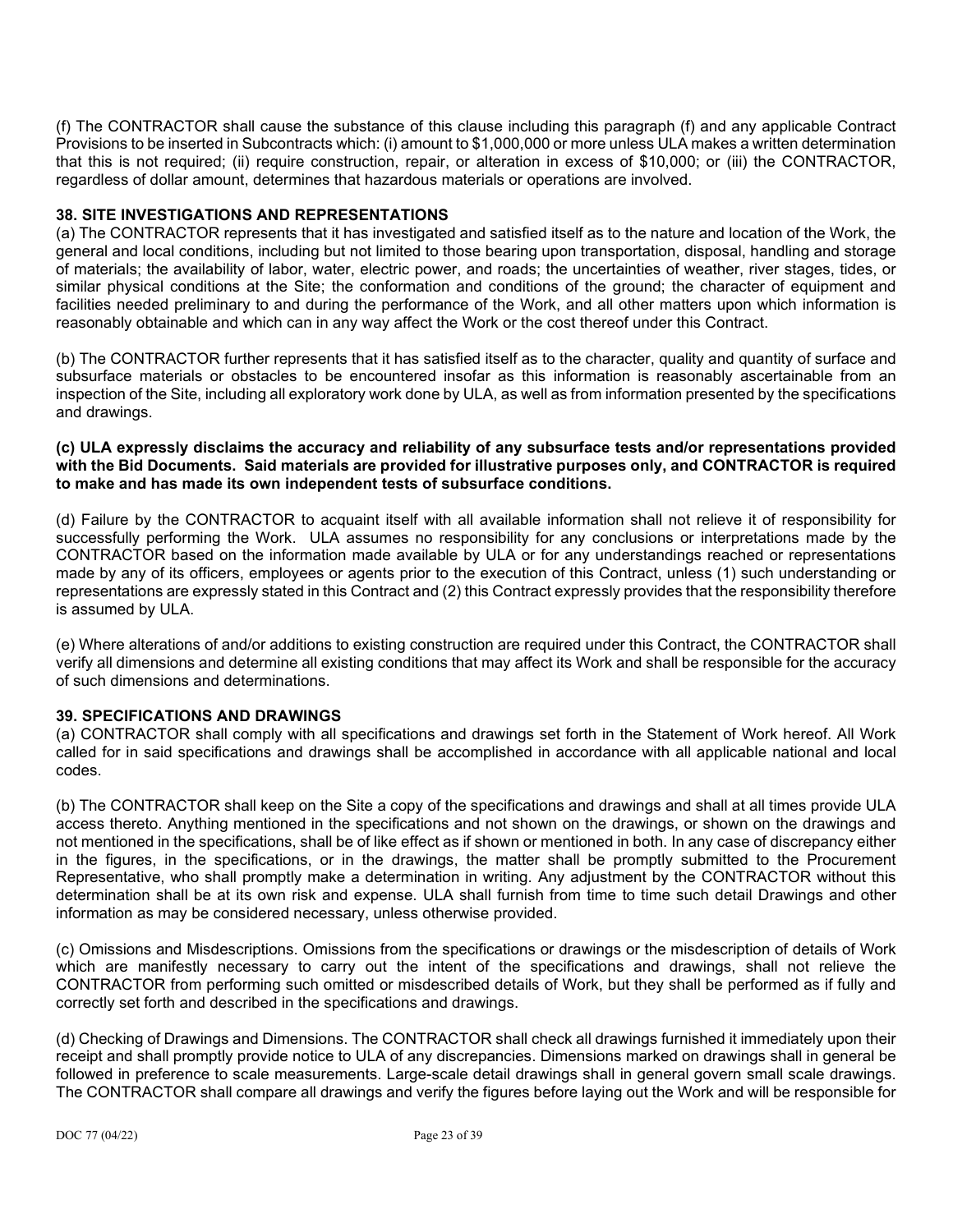any errors which might have been avoided thereby. When measurements are affected by field conditions, the CONTRACTOR shall take measurements notwithstanding the giving of scale or figure dimensions in the drawings.

(e) Deviations. Deviations from the drawings and the dimensions therein given, whether or not error is believed to exist, shall not be made until written authority is obtained from ULA.

(f) Base Lines and Grades. The CONTRACTOR shall lay out its work from base lines and grades established by ULA and shall be responsible for all measurements in connection therewith. The CONTRACTOR shall, at its own expense, furnish all stakes, templates, platforms, equipment, and ranges and labor that may be required in setting and cutting, or laying out any part of the Work. The CONTRACTOR will be held responsible for the proper execution of the Work to such lines and grades as may be established or indicated by ULA, and all stakes or other marks thus established shall be preserved by it until their removal is authorized by ULA. ULA will furnish, on request from the CONTRACTOR, all location and limit marks reasonably necessary for the conduct of the Work.

(g) All drawings shall become the property of ULA, and ULA shall be entitled, without further payment or liability to the CONTRACTOR and without further permission, to use such drawings and to reproduce them; provided, however, the use of such drawings shall not imply a license to ULA under any patent or shall not be construed as affecting the scope of any license otherwise granted to ULA under any patent.

(h) The CONTRACTOR shall furnish to ULA for all phases of the Work under specification sections wherein they apply, a sufficient number of submittals so that ULA can retain copies. Submittals include, but are not limited to, complete sets of certified shop drawings, fabrication and welding procedures, specifications, reports, any applicable standards, and/or catalog data including vendors' delivery dates. This information shall be submitted for approval within ten (10) days, in accordance with the Construction Schedule, after award of the Contract. Submittals returned by ULA shall be marked with one of the following notations: (i) NO EXCEPTIONS TAKEN, UNLESS OTHERWISE NOTED; (ii) MAKE CORRECTIONS NOTED; (iii) REVISE AND RESUBMIT; (iv) REJECTED; (v) SUBMIT SPECIFIED ITEM. Marking submittals as "NO EXCEPTIONS TAKEN, UNLESS OTHERWISE NOTED" does not constitute a waiver of detailed or specified requirements unless so stated in writing by ULA. Submittals bearing ULA's review comments of "MAKE CORRECTIONS NOTED", "REVISE AND RESUBMIT", "SUBMIT SPECIFIED ITEM", or "REJECTED" shall be corrected and resubmitted within seven (7) calendar days to comply with the requirements of the review comments and the design documents. All submittals shall be marked as "NO EXCEPTIONS TAKEN" before starting fabrication.

(i) ULA's review and/or approval of submittals shall not relieve the CONTRACTOR from the responsibility of producing completed and installed Work in strict conformance with the Contract requirements. ULA will not assume the responsibility for searching out deviations in the CONTRACTOR's submittals or any specifications indicated by the CONTRACTOR on submittals. It is understood that the review and/or approval by ULA of the CONTRACTOR's submittals shall not be construed as a complete check as to their adequacy, nor as an agreement that the submittal will meet the requirements of the Contract. Such review and/or approvals shall in no way relieve the CONTRACTOR of responsibility for any error or deficiency which may exist in the submittal, as the CONTRACTOR shall be responsible for meeting all requirements of the Contract.

(j) In the event the Work set forth in the specifications and drawings does not comply with requirements within the applicable national or local codes, the CONTRACTOR shall notify ULA of such fact and ULA may, by issuing a Change Order in accordance with the provisions of the Changes clause hereof, authorize compliance by the CONTRACTOR with the requirements of the applicable national or local codes.

(k) The CONTRACTOR shall provide to ULA one (1) set of drawings that accurately portray "as-built" conditions of all construction items within the Contract. Each of these drawings shall be neatly and clearly marked-up (in red) to show all variations between the as-built construction and that indicated or specified by the Contract. Where a choice of material, equipment and/or methods is permitted herein, or where variations in the scope or character of the Work from that indicated or specified is permitted by subsequent modification to the Contract, such choices or variations shall be reflected on these drawings. The as-built drawings shall include such supplementary notes, legends and details as may be necessary for legibility and clear portrayal of the as-built construction. All of the required as-built drawings will be delivered to ULA within four (4) weeks after completion of construction.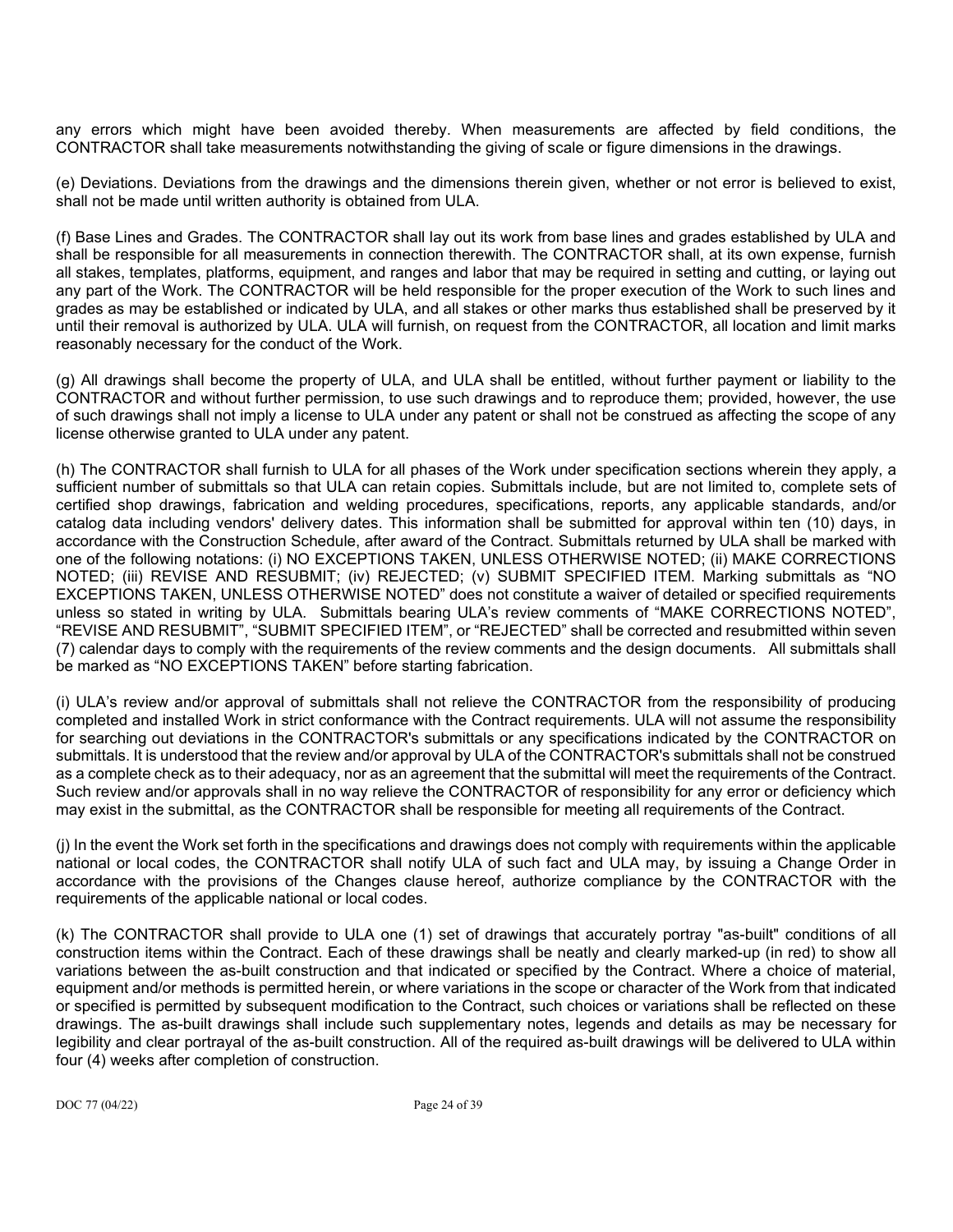(l) The CONTRACTOR acknowledges that the specifications and drawings are owned solely by ULA and acknowledges that they contain confidential, proprietary and trade secret information. CONTRACTOR agrees to maintain the confidentiality of these documents so far as is possible within the scope of the Work as provided for in the Contract documents. CONTRACTOR will not at any time provide any of the Contract documents to any person or entity that is not a Subcontractor on an employee or officer of a Subcontractor. CONTRACTOR shall include the substance of this paragraph in all agreements with Subcontractors.

#### **40. SUBCONTRACTORS**

(a) The CONTRACTOR shall at all times select qualified vendors and Subcontractors for performance of all Subcontract work and the furnishing of materials and labor. Nothing noted in any Subcontract hereunder shall create any contractual relation between any Subcontractor and ULA. The Contract shall not be nullified, in whole or in part, by any Subcontract.

(b) CONTRACTOR shall keep all invoices for labor, materials, tools, services, etc., incurred in connection with this Contract on a current basis, and if required by ULA, shall present evidence that payment therefore has been made.

(c) The CONTRACTOR shall not contract with a proposed person or entity to whom ULA has made objection. The CONTRACTOR shall not change a Subcontractor, person or entity previously selected without Procurement Representative prior approval to such substitution. The CONTRACTOR shall not retain any Subcontractor to whom ULA has a reasonable and timely objection, provided that ULA agrees to compensate the CONTRACTOR for any additional costs incurred by the CONTRACTOR as a result of such objection pursuant to the changes clause and upon provision of sufficient cost and other data supporting CONTRACTOR's claim.

(d) If the Contract is terminated, ULA reserves the right to require that any Subcontract be assigned by CONTRACTOR to ULA or its designee, subject to the prior rights of any surety.

#### **41. SUPERINTENDENCE**

(a) The CONTRACTOR shall provide a competent Superintendent, with necessary assistants, sufficient and competent management and supervisory personnel on the Site during performance of any Work. Such superintendence and management shall efficiently supervise the Work and be responsible for all requirements of the Contract.

(b) The Superintendent is subject to acceptance by ULA and subject to the continuing satisfaction of ULA. If such personnel become unacceptable to ULA, at ULA's sole discretion, the CONTRACTOR shall take immediate steps to replace such person(s).

(c) The Superintendent shall represent the CONTRACTOR, and communications including notices, delivered to the Superintendent shall be deemed delivered to the CONTRACTOR.

(d) CONTRACTOR superintendence and/or management at the Site shall have the authority to commit the CONTRACTOR to Changes under the Changes clause of this Contract. Upon acceptance of the Contract, CONTRACTOR shall provide the Procurement Representative with notice as to personnel designated under this provision, and such authority shall remain in force until Notice otherwise is received by the Procurement Representative.

#### **42. PAYMENTS, TAXES AND DUTIES**

(a) ULA shall pay the Contract price as provided in this Contract.

(b) ULA will make progress payments based on CONTRACTOR's proper invoice. CONTRACTOR shall submit invoices no more frequently than monthly as the Work progresses, based on estimates of acceptable Work accomplished submitted by the CONTRACTOR and approved by ULA. If requested by ULA, the CONTRACTOR shall furnish a breakdown of the total Contract price showing the amount included therein for each principal category of the Work, in such detail as requested, to provide a basis for determining progress payments. In preparing estimates of Work accomplished, the material delivered on the Site and preparatory work completed may be taken into consideration. Such payments shall be made on submission of itemized requests by the CONTRACTOR and shall be subject to reduction for overpayments or increase for underpayments on preceding payments to the CONTRACTOR.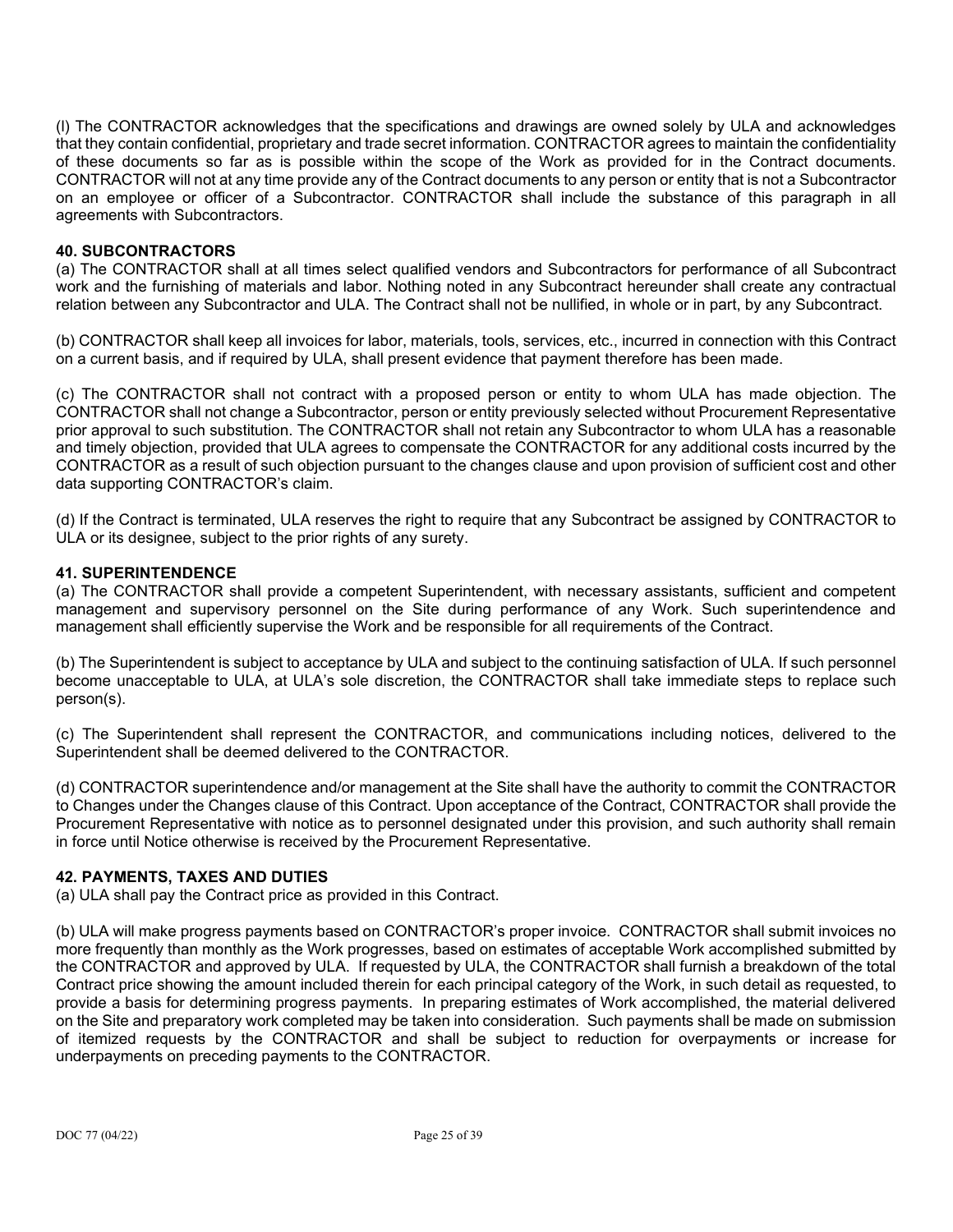(c) In making such progress payments there shall be retained, unless otherwise required or limited by applicable law, ten (10) percent of the approved estimated amount until final completion and acceptance of all Work covered by the Contract; provided, that upon completion and acceptance of each building, or other division of the Contract, on which the price is stated separately in the Contract, payment may be made in full, including retained percentage thereon, less authorized deductions.

(d) All material and Work covered by progress payments made shall thereupon become the sole property of ULA but this provision shall not be construed as relieving the CONTRACTOR from the sole responsibility for all materials and Work upon which payments have been made or the restoration of any damaged Work, or as a waiver of the right of ULA to require the fulfillment of all of the terms of the Contract.

(e) Unless otherwise provided, terms of payment shall be net sixty (60) days from ULA's receipt of the CONTRACTOR's proper invoice, Payment shall be deemed to have been made as of the date of mailing ULA's payment or electronic funds transfer. CONTRACTOR shall not include any export controlled information, covered defense information (if applicable), or any other information whose release is otherwise restricted by federal law or regulation in its invoices.

(f) Upon completion and final acceptance of all Work required hereunder as provided in the clause herein entitled "Inspection, Test, and Acceptance", the amount due the CONTRACTOR under this Contract will be paid upon the presentation of a properly executed and duly certified voucher therefore and presentation of release of all claims against ULA arising by virtue of this Contract, other than claims, in stated amounts, that the CONTRACTOR has specifically excepted from the operation of the release. If the CONTRACTOR's claim to amounts payable under the Contract has been assigned, a release may be required of the assignee at the option of ULA.

(g) Neither the final payment nor any part of the retained percentage shall become due until the CONTRACTOR delivers to ULA complete releases from itself and each of its Subcontractors of all liens arising out of this Contract, or receipts in full in lieu thereof, and, an affidavit that so far as it has knowledge or information the release includes all the labor and material for which a lien could be filed; but the CONTRACTOR may, if any Subcontractor refuses to furnish a release or receipt in full, furnish a bond satisfactory to ULA, to indemnify ULA against any lien. If any lien remains unsatisfied after all payments are made, the CONTRACTOR shall refund to ULA all monies that the latter may be compelled to pay in discharging such a lien, including all costs and reasonable attorneys' fees.

(h) The obligation of ULA to make the payments required under the provisions of this Contract shall, in the discretion of ULA, be subject to reasonable deductions on account of defects in material or workmanship. Each payment made shall be subject to reduction to the extent of amounts which are found by ULA or CONTRACTOR not to have been properly payable, and shall also be subject to reduction for overpayments. CONTRACTOR shall promptly notify ULA of any such overpayments identified by CONTRACTOR through any means. ULA may at any time deduct or set off CONTRACTOR's claims for money due or to become due from ULA against any claims that ULA has or may have arising out of this Contract or any other contract between the parties, including the value of any prepaid Work rejected or returned for nonconformance.

(i) With the exception of sales/use tax, and unless otherwise specified, prices include all applicable federal, state, local and foreign taxes, duties, tariffs, and similar fees imposed by any government, all of which shall be listed separately on the invoice. When taxable and non-taxable items are invoiced under this Contract, taxable versus non-taxable items (i.e. materials and labor) shall be separately stated. If Work purchased qualifies for tax exemption, then an exemption certificate will be presented from ULA to CONTRACTOR.

# **43. PRECEDENCE**

Any inconsistencies in this Contract shall be resolved in accordance with the following descending order of precedence: (i) Face of the Purchase Order and/or Task Order, or long form Contract, (if applicable); (ii) Terms and Conditions, including this Document and any Special Provisions such as Prime Contract Flowdowns and Site Security Documents; (iii) Any Confidentiality Agreement; (iv) Statement of Work; (v) Specifications; (vi) Drawings; and (vii) any other exhibits to this **Contract**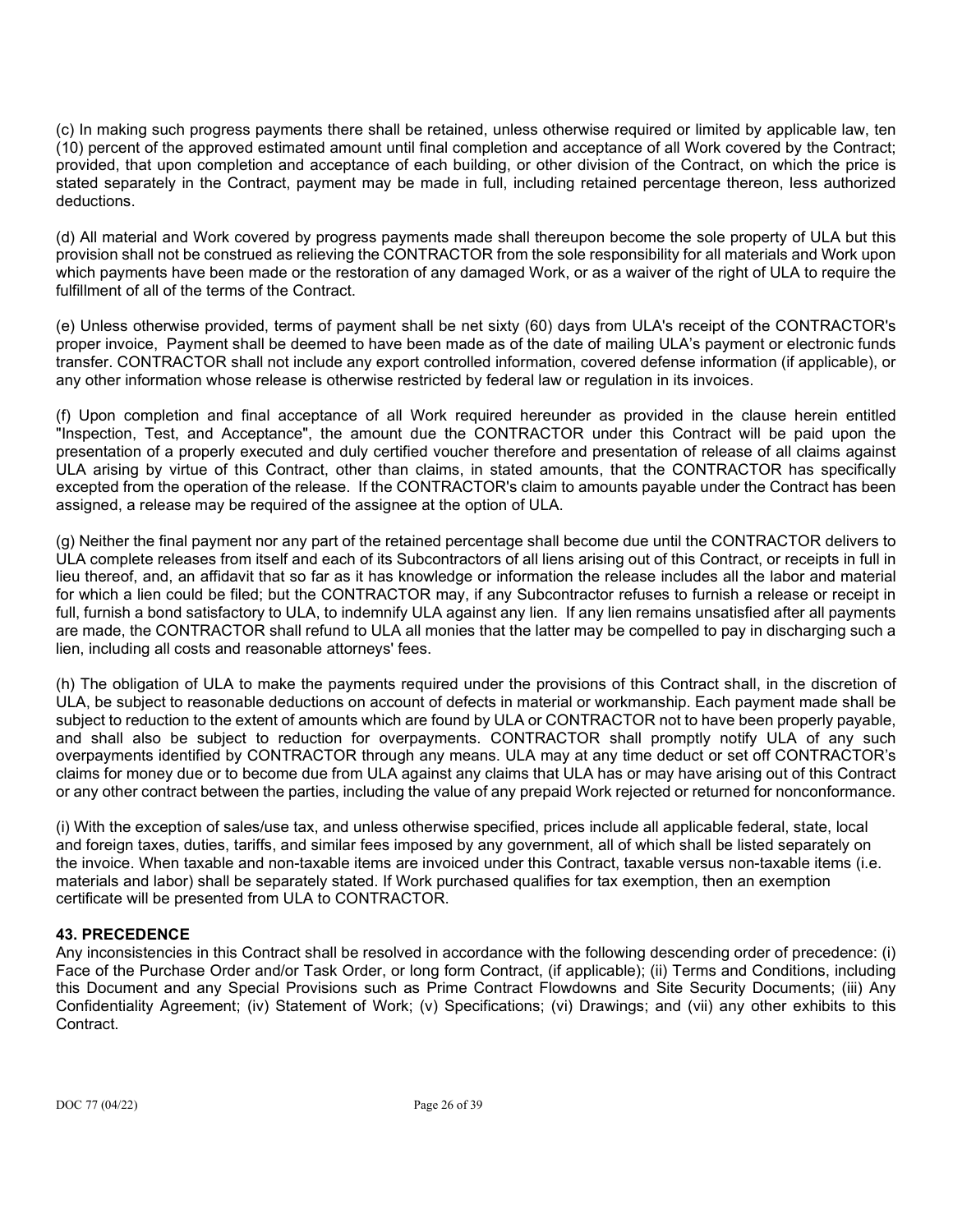# **44. SURVIVABILITY**

If the Contract is terminated for default or convenience, CONTRACTOR shall not be relieved of those obligations contained in:

(a) The following clauses:

Acceptance, Merger and Severability Applicable Laws **Disputes** Compliance with Laws Counterfeit Parts Export Control Independent CONTRACTOR Relationship Information Security and Access to ULA Network Insurance Maintenance of Records Intellectual Property No Solicitation Protection of Confidential Information Public Release of Information Use of Free, Libre And Open Source Software (Floss) Warranty and Correction Of Defects

(b) Those U. S. Government flowdown provisions that by their nature should survive; and

(c) Any Confidentiality Agreement entered into by the parties applicable to this Contract.

### **45. SUSPENSION OR STOPPAGE OF WORK**

(a) The Procurement Representative may order the CONTRACTOR in writing to stop or suspend all or any part of the Work of this Contract for such period of time as ULA may determine to be appropriate for the convenience of ULA. CONTRACTOR shall take all reasonable steps to minimize the incurrence of costs allocable to the Work during the period of suspension orstoppage. If, without the fault or negligence of the CONTRACTOR, the performance of all or any part of the Work is suspended for greater than 30 days, or such shorter time as the parties may agree in writing, CONTRACTOR may request an adjustment be made by ULA for any increase in the cost of performance of the Contract (excluding profit) necessarily caused by the suspension, and the Contract shall be modified in writing accordingly. No adjustment shall be made to the extent that performance by the CONTRACTOR would have been prevented by other causes even if the Work had not been so suspended. Any claim must be asserted to the Procurement Representative in writing within twenty-four (24) hours after the termination of the suspension and a proposal for adjustment must be submitted to the Procurement Representative in writing within twenty (20) days after the termination of suspension and must fully set forth the requested adjustment in the Contract Price and/or adjustment in the Contract Construction Schedule, if any. If an adjustment in the Contract Construction Schedule period of performance is requested, the proposal for adjustment shall also separately set forth the time required, including premium time, to maintain the present period of performance.

(b) In the event the CONTRACTOR is instructed to vacate an area where Work is being performed, the Construction Schedule will be extended by the time lost. If the CONTRACTOR is ordered to vacate for more than one hour at any one time, then the CONTRACTOR will make every reasonable effort to place his labor force in other productive work. If no other work is available, upon receipt request for equitable adjustment acceptable to ULA, ULA will reimburse the CONTRACTOR for the labor cost (without mark-up) of the time lost in excess of one hour per man, but in no event more than fifteen (15) hours per man. If the CONTRACTOR is required to vacate an area for more than sixteen (16) normal working hours the provisions of subparagraph (a) above shall apply in lieu of this paragraph.

# **46. TERMINATION FOR CONVENIENCE**

(a) ULA may terminate part or all of this Contract for its convenience and without cause, at any time, by giving written notice to CONTRACTOR. Such termination shall not constitute default.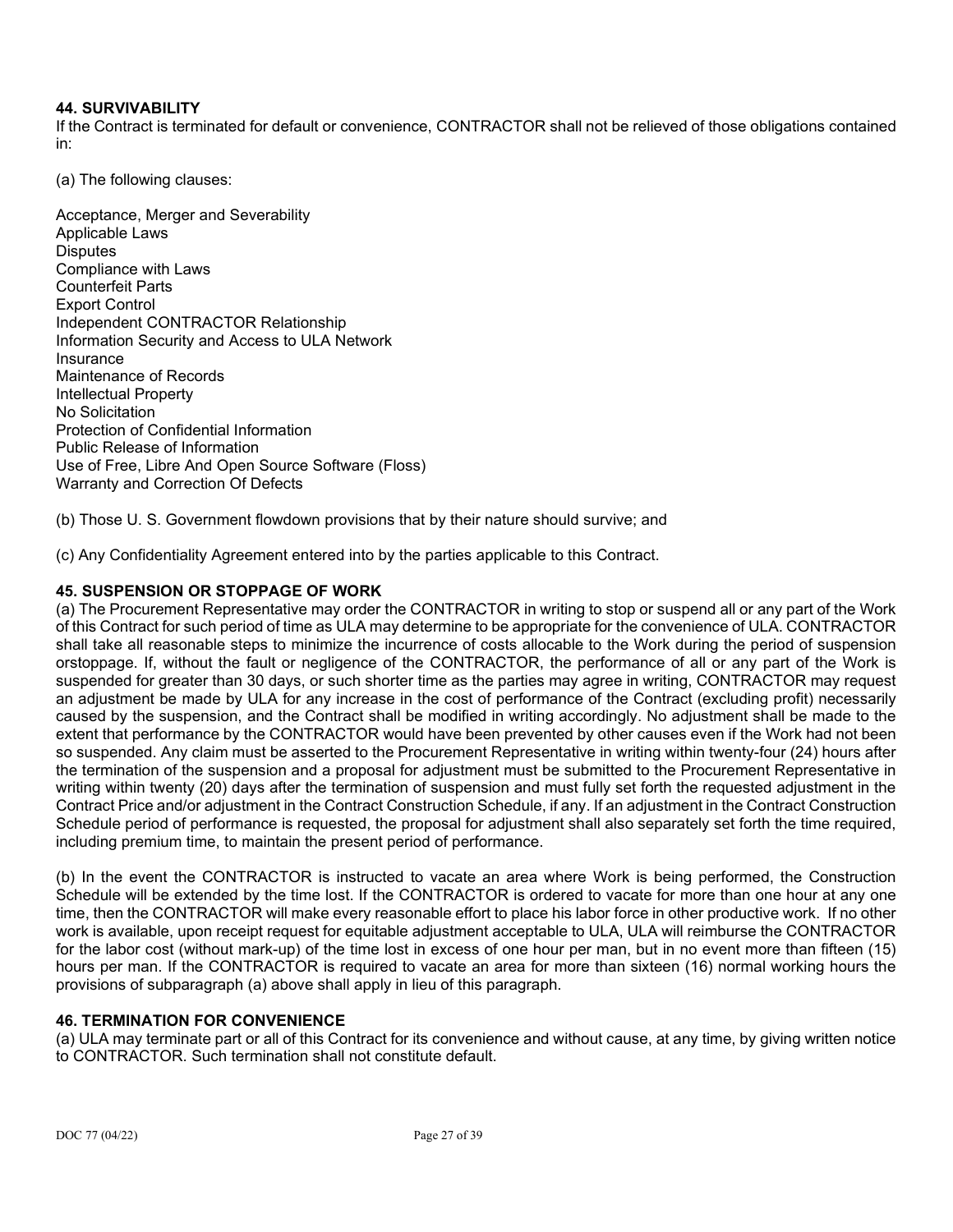(b) Upon termination, in accordance with ULA's written direction, CONTRACTOR will immediately: (i) Cease work; (ii) Prepare and submit to ULA an itemization of all completed and partially completed Work; (iii) Deliver to ULA any and all Work completed up to the date of termination at the agreed upon prices; and (iv) Deliver upon request any Work in process. In the event ULA terminates for its convenience after performance has commenced, ULA will compensate CONTRACTOR for the actual, allowable, reasonable, allocable and substantiated costs, plus a reasonable profit for Work performed up to and including the date of termination provided CONTRACTOR uses reasonable efforts to mitigate ULA's liability under this clause, except where such other provision governing termination liability has been agreed to between the parties and incorporated into this Contract.

(c) Any termination settlement proposal shall be submitted to ULA promptly, but in no event later than sixty (60) days from the effective date of the termination, unless otherwise authorized in writing by the Procurement Representative. In no event shall the amount of any settlement be in excess of the Contract value.

(d) CONTRACTOR shall continue all Work not terminated. In no event shall ULA be liable for lost or anticipated profits, unabsorbed indirect costs or overhead, or for any sum in excess of the total Contract price.

# **47. TERMINATION FOR DEFAULT**

(a) ULA, by written notice, may terminate this Contract for default, in whole or in part, if the CONTRACTOR (i) fails to comply with any of the terms of this Contract; (ii) refuses or fails to prosecute the Work, or any separable part thereof, with such diligence as will insure its completion within the time specified in this Contract, or any extension thereof, or (iii) fails to complete such Work in said time, (iv) fails to perform any other requirement under this Contract or (v) files or has filed against it a petition in bankruptcy. ULA's right to terminate this Contract under subdivisions (b)(i), (b)(ii)and (b)(iv) above may be exercised if the CONTRACTOR does not cure such failure within ten (10) days (or more if authorized in writing by the Procurement Representative) after receipt of notice from ULA specifying the failure. ULA's right to terminate the Contract under subdivision (b)(iii) or (b)(v) is not subject to cure. Any Notice of termination pursuant to subdivision (b)(iii) or (b)(v) is effective upon receipt by CONTRACTOR.

(b) In the event ULA terminates this Contract in whole or in part, ULA may take over the Work and complete it, by contract or otherwise, and may take possession of and use any materials, appliances and plant on the Site necessary for completing the Work. However, the CONTRACTOR shall continue the Work not terminated. The CONTRACTOR and its sureties shall be liable for any damage to ULA resulting from the CONTRACTOR's refusal or failure to complete the Work within the Contract Construction Schedule, whether or not the CONTRACTOR's right to proceed with the Work is terminated. This liability includes any excess costs incurred by ULA in completing the Work; and, if specified in the Construction Schedule of this Contract, liquidated damages for each calendar day of delay until the Work is finally accepted.

(c) CONTRACTOR shall continue all Work not terminated or cancelled.

(d) The right of the CONTRACTOR to proceed shall not be terminated, nor the CONTRACTOR charged with damages under this clause, if the delay in completing the Work arises from force majeure, which means any unforeseeable causes beyond the control and without the fault or negligence of the CONTRACTOR. Examples of such causes include acts of God or of the public enemy; acts of the Government in either its sovereign or contractual capacity; fires; floods; epidemics; pandemics; quarantine restrictions; freight embargoes; unusually severe weather; and delays of Subcontractors or Suppliers arising from unforeseeable causes beyond the control and without the fault or negligence of both the CONTRACTOR and such Subcontractors or Suppliers; provided, that the CONTRACTOR shall within ten (10) days from the beginning of any such delay, notify ULA of the cause of delay.

(e) If, after notice of termination of the CONTRACTOR's right to proceed under the provisions of this clause, it is determined for any reason that the CONTRACTOR was not in default under the provisions of this clause, or that the delay was excusable under the provisions of this clause, the rights and obligations of the Parties shall be the same as if the notice of termination had been issued pursuant to the clause entitled "Termination for Convenience".

(f) Following a termination for default of this Contract, CONTRACTOR shall be compensated only for Work actually completed. In addition, ULA may require the CONTRACTOR to transfer title and deliver to ULA any (1) completed supplies,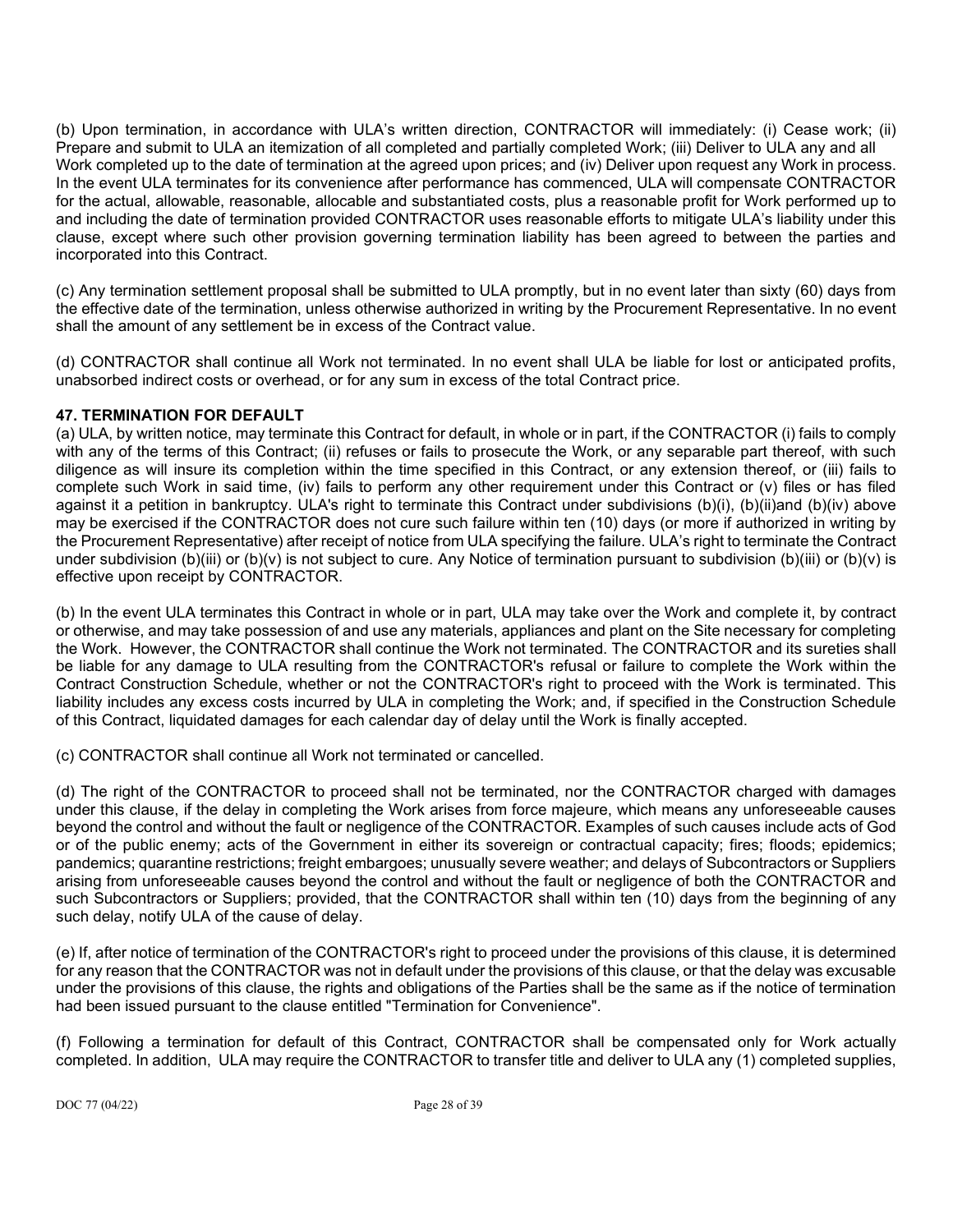and (2) partially completed supplies and materials, parts, tools, dies, jigs, fixtures, plans, drawings, information, and contract rights that the CONTRACTOR has specifically produced or acquired for the terminated portion of this Contract. Upon direction of ULA, the CONTRACTOR shall also protect and preserve property in its possession in which ULA or ULA's Customer has an interest. Payment for such items and for the protection and preservation of property shall be at a price determined by both parties, except that CONTRACTOR shall not be entitled to profit on such supplies or property protection activities. ULA may withhold from any amount due under this Contract any sum ULA determines to be necessary to protect ULA or ULA's Customer against loss because of outstanding liens or claims of former lien holders.

(g) Failure of ULA to enforce any right under this clause shall not be deemed a waiver of any right hereunder. The rights and remedies of ULA in this clause are in addition to any other rights and remedies provided by law or under this Contract.

# **48. RIGHTS AND REMEDIES**

(a) Failure by ULA to enforce any of the provisions of this Contract shall not be construed as a waiver of the requirements of such provision or provisions, or as a waiver of the right of ULA thereafter to enforce each and every such provision.

(b) ULA's approval of the CONTRACTOR's design or material shall not relieve the CONTRACTOR of any warranties or of any other requirements of this Contract; nor shall waiver by ULA of any drawings or specification requirements for one or more articles constitute a waiver of such requirements for the remaining articles to be delivered under this Contract unless so stated by ULA in writing. The provisions of this clause shall not limit or affect the rights of ULA under the clause entitled "Inspection, Tests, and Acceptance".

(c) The rights and remedies of ULA in this Contract are cumulative and in addition to any other rights and remedies provided by law or in equity.

### **49. WARRANTY AND CORRECTION OF DEFECTS**

(a) CONTRACTOR warrants that it will perform any services under this Contract in a non-negligent manner and with the highest degree of professional skill and sound practices and judgment recognized in the industry with respect to services of a similar nature.

(b) In addition to any other warranties in this Contract, and in addition to the warranties provided in paragraph (h) of this clause, the CONTRACTOR warrants that all Work performed under this Contract (i) strictly conforms to the applicable statement of work, specifications, drawings, descriptions, or other requirements of this Contract; (ii) is free of any defects in equipment, material, or design furnished, or workmanship performed by the CONTRACTOR or any Subcontractor, material supplier or manufacturer; (iii) does not contain Counterfeit Parts, and (iv) complies with all applicable legislative and regulatory requirements in effect during the term of this Contract.

(c) This warranty shall continue for a minimum of two (2) years from the date of final acceptance of the entire Work, unless otherwise stated in the Contract.

(d) The CONTRACTOR shall remedy, at the CONTRACTOR's expense, any failure to conform or any defect in the Work. In addition, the CONTRACTOR shall remedy, at the CONTRACTOR's expense, any damage to ULA owned or controlled real or personal property, when that damage is the result of:

- (1) The CONTRACTOR's failure to conform to Contract requirements; or
- (2) Any defect of equipment, material, workmanship, or design furnished.

(e) The CONTRACTOR shall restore any Work damaged in fulfilling the terms and conditions of this clause. The CONTRACTOR's warranty with respect to work repaired or replaced will run for two (2) years from the date of repair or replacement.

(f) ULA shall provide notice to the CONTRACTOR, within a reasonable time after discovery, of any failure, defect, or damage.

(g) If the CONTRACTOR fails to remedy any failure, defect, or damage within a reasonable time after receipt of Notice, ULA shall have the right to replace, repair or otherwise remedy the failure, defect, or damage at the CONTRACTOR's expense.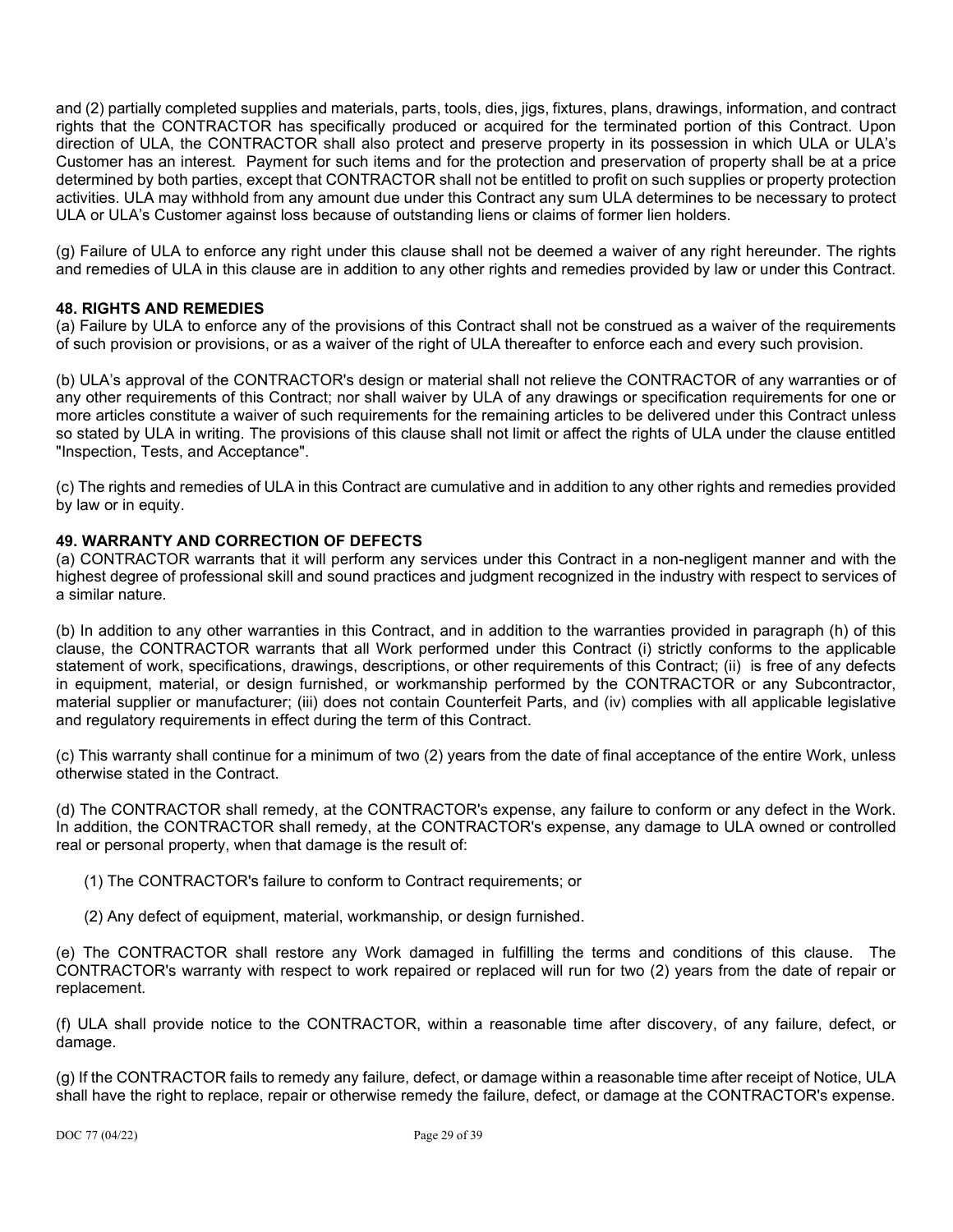(h) With respect to all warranties, express or implied, from Subcontractors, material suppliers, or manufacturers for Work performed and materials furnished under this Contract, the CONTRACTOR shall:

- (1) Obtain all warranties that would be given in normal commercial practice;
- (2) Require all warranties to be executed, in writing, for the benefit of ULA; and
- (3) Enforce all warranties for the benefit of ULA.

(i) All Subcontractor, material and/or manufacturer warranties shall inure to the benefit of ULA and its assigns.

(j) This warranty shall not limit ULA's rights under the Contract with respect to latent defects, gross mistakes, or fraud.

(k) The remedies provided above shall not be restrictive of, but shall be cumulative and in addition to, all other remedies of ULA.

# **50. INDEMNIFICATION**

CONTRACTOR shall defend, indemnify, and hold harmless ULA, its officers, directors, employees, consultants, agents, affiliates, successors, permitted assigns and customers from and against all losses, costs, claims, causes of action, damages, liabilities, and expenses, including attorney's fees, all expenses of litigation and/or settlement, and court costs, arising from any act or omission of CONTRACTOR, its officers, employees, agents, suppliers, or subcontractors at any tier, in the performance of any of its obligations under this Contract.

# **51. ENABLING CUSTOMER INSIGHT AND ACCESS**

(a) CONTRACTOR acknowledges that ULA's Customer may have reserved certain insight and access rights into ULA's performance under ULA's contracts with its customers, and that in order to meet its obligations to ULA's Customer, ULA may require CONTRACTOR's support and cooperation. If required by ULA, CONTRACTOR shall provide insight into CONTRACTOR tasks and milestones to ULA's Customer ("Customer Insight").

- (i) Customer Insight includes:
	- (1) Observation and discussion of technical activities
	- (2) Access to CONTRACTOR's and its Subcontractors' existing data and documentation
	- (3) Meeting attendance, attendance at reviews, tests and compliance evaluations.
	- (4) Providing access to CONTRACTOR facilities utilized in the performance of this Contract.

(ii) Customer Insight does not include approval/disapproval rights, the right to direct CONTRACTOR action, nor the right to require new data or documents to be created.

(b) Customer Insight may be exercised through ULA's Customer directly, or through support contractors who furnish independent and impartial advice or technical assistance directly to ULA's Customer in support of the Customer's management and oversight of a program or effort. These contractors provide services to ULA's Customer including Advisory and Assistance Services (A&AS), Systems Engineering and Technical Assistance (SETA), Systems Engineering and Integration (SE&I), Independent Verification and Validation (IV&V), or Launch Service Integrating Contractor (LSIC) services. CONTRACTOR agrees to cooperate with such support contractors in the performance of this Contract, subject to coordination with ULA.

# **SECTION II: FAR/DFARS FLOWDOWN PROVISIONS**

# **A. INCORPORATION OF FAR/DFARS CLAUSES**

The Federal Acquisition Regulation (FAR) and Defense Federal Acquisition Regulation Supplement (DFARS) clauses referenced below are incorporated herein by reference, with the same force and effect as if they were given in full text, and are applicable, including any notes following the clause citation, to this Contract. The Contracts Disputes Act shall have no application to this Contract. Any reference to a "Disputes" clause shall mean the "Disputes" clause of this Contract. The full text for a FAR or DFARS clause may be accessed electronically at the following address:<https://www.acquisition.gov/far/>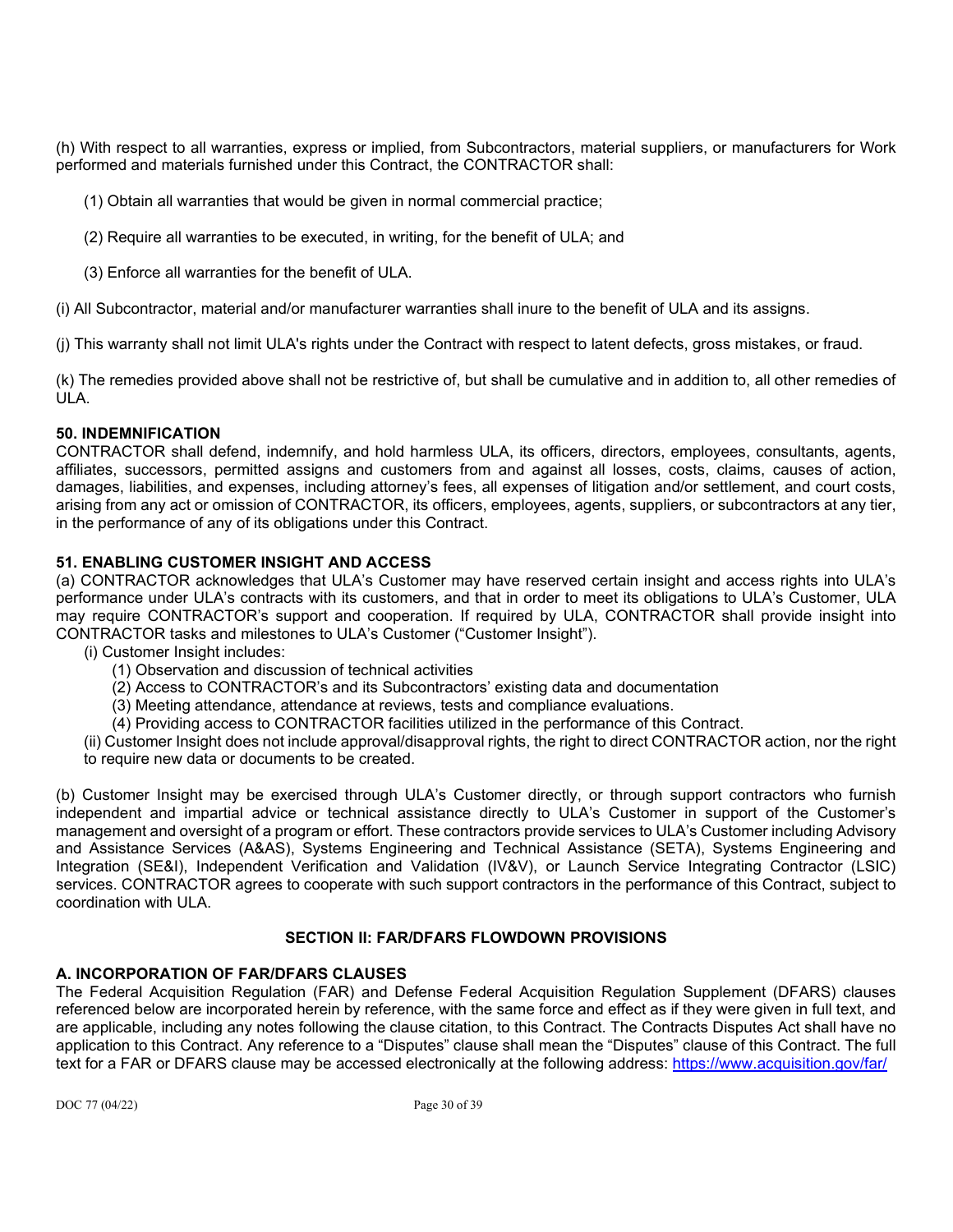# **B. INTERPRETATION OF TERMS**

# **As used in the FAR/DFARS clauses referenced below and otherwise in this Contract:**

1. "Commercial Item" means a commercial item as defined in FAR 2.101.

2. "Contracting Officer" shall mean the U.S. Government Contracting Officer for ULA's government prime contract under which this Contract is entered.

3. "Contractor" and "Offeror" means the CONTRACTOR, as defined in these Terms and Conditions, acting as the immediate (first tier) subcontractor to ULA.

4. "Prime Contract" means the contract between ULA and the U.S. Government or between ULA and its higher-tier contractor who has a contract with the U.S. Government.

5. "Subcontract" means any contract placed by the CONTRACTOR or lower-tier subcontractors under this Contract.

### **C. NOTES**

1. Substitute "ULA" for "Government" or "United States" throughout this clause.

2. Substitute "Procurement Representative" for "Contracting Officer", "Administrative Contracting Officer", and "ACO" throughout this clause.

3. Insert "and ULA" after "Government" throughout this clause.

4. Insert "or ULA" after "Government" throughout this clause.

5. Communication/notification required under this clause from/to the CONTRACTOR to/from the Contracting Officer shall be through ULA.

6. Insert "and the Procurement Representative" after "Contracting Officer", throughout the clause.

7. Insert "or the Procurement Representative" after "Contracting Officer", throughout the clause.

### **D. PRESERVATION OF THE GOVERNMENT'S RIGHTS**

If ULA furnishes designs, drawings, special tooling, equipment, engineering data, or other technical or proprietary information (Furnished Items) which the U. S. Government owns or has the right to authorize the use of, nothing herein shall be construed to mean that ULA, acting on its own behalf, may modify or limit any rights the Government may have to authorize the CONTRACTOR's use of such Furnished Items in support of other U. S. Government prime contracts.

# **E. FAR FLOWDOWN CLAUSES**

#### **1. The following FAR clauses apply to this Contract as indicated**:

(a) 52.203-12 LIMITATION ON PAYMENTS TO INFLUENCE CERTAIN FEDERAL TRANSACTIONS (OCT 2010) (CONTRACTOR's disclosure forms and those of CONTRACTOR's lower tier subcontractors will be provided to ULA.) (Applicable only if the value of this Contract equals or exceeds \$150,000.)

(b) 52.203-13 CONTRACTOR CODE OF BUSINESS ETHICS AND CONDUCT (OCT 2015) (Applicable if the period of performance is 120 days or over. Paragraph (c) does not apply if this Contract is for a commercial item or if the CONTRACTOR is a small business. Disclosures made under this clause shall be made directly to the Government entities identified in the clause, with a copy to ULA.) (Applies only if the value of this Contract equals or exceeds \$5.5 Million.)

(c) 52.203-19 PROHIBITION ON REQUIRING CERTAIN INTERNAL CONFIDENTIALITY AGREEMENTS OR STATEMENTS (JAN 2017)

(d) 52.204-21 BASIC SAFEGUARDING OF COVERED CONTRACTOR INFORMATION SYSTEMS (JUNE 2016)(Applicable where CONTRACTOR may have Federal contract information or ULA Proprietary Information residing in or transitioning through its information system. Any reference to Federal contract information shall be interpreted to include ULA Proprietary Information. Any references to the Government shall mean the Government or ULA.)

(e) 52.204-23 PROHIBITION ON CONTRACTING FOR HARDWARE, SOFTWARE, AND SERVICES DEVELOPED OR PROVIDED BY KASPERSKY LAB AND OTHER COVERED ENTITIES (JUL 2018)

(f) 52.204-25 PROHIBITION ON CONTRACTING FOR CERTAIN TELECOMMUNICATIONS AND VIDEO SURVEILLANCE SERVICES OR EQUIPMENT (AUG 2019)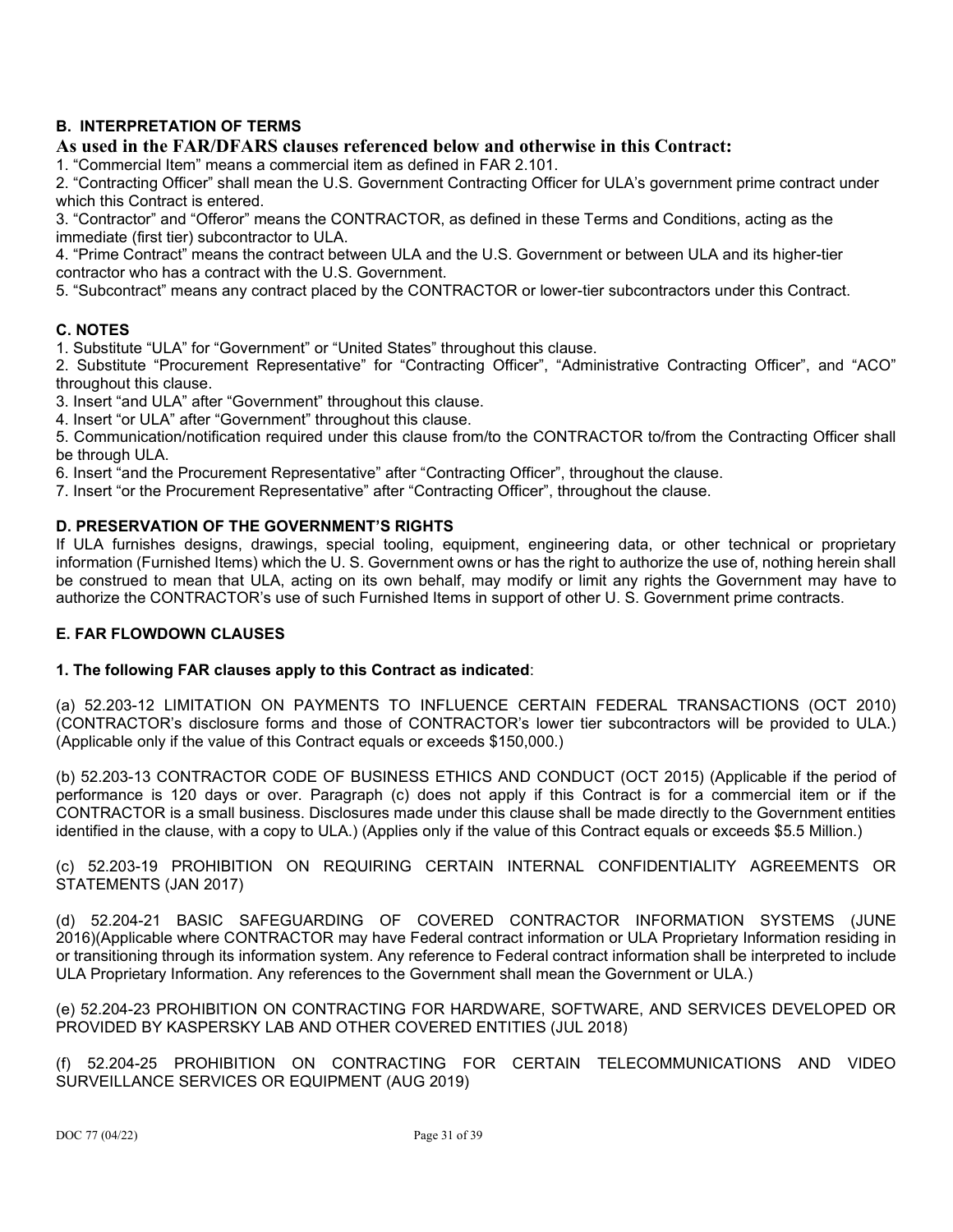(g) 52.209-06 PROTECTING THE GOVERNMENT'S INTEREST WHEN SUBCONTRACTING WITH CONTRACTORS DEBARRED, SUSPENDED, OR PROPOSED FOR DEBARMENT (OCT 2015) (Substitute "Procurement Representative" for "Contracting Officer", "Administrative Contracting Officer", and "ACO" throughout this clause. Applies if this Contract exceeds \$35,000 except for the procurement of commercially available off-the-shelf items.)

(h) 52.219-08 UTILIZATION OF SMALL BUSINESS CONCERNS (OCT 2018)

(i) 52.222-21 PROHIBITION OF SEGREGATED FACILITIES (APR 2015) (Applies only to CONTRACTS subject to the Equal Opportunity clause).

(j) 52.222-26 EQUAL OPPORTUNITY (SEP 2016) (Applies to Contracts not exempt by the rules, regulations, or orders of the Secretary of Labor issued under Executive Order 11246, as amended. Paragraph (d) does not apply.)

(k) 52.222-35 EQUAL OPPORTUNITY FOR VETERANS (OCT 2015) (Applies only if the value of this Contract equals or exceeds \$150,000) (Applies to Contracts not exempt by the rules, regulations, or orders of the Secretary of Labor).

(l) 52.222-36 EQUAL OPPORTUNITY FOR WORKERS WITH DISABILITIES (JULY 2014) (Applies only if the value of this Contract equals or exceeds \$15,000.) (Applies to Contracts not exempt by the rules, regulations, or orders of the Secretary of Labor)

(m) 52.222-37 EMPLOYMENT REPORTS ON VETERANS (FEB 2016) (Applies only if the value of this Contract equals or exceeds \$150,000) (Applies to Contracts not exempt by the rules, regulations, or orders of the Secretary of Labor).

(n) 52.222-40 NOTIFICATION OF EMPLOYEE RIGHTS UNDER THE NATIONAL LABOR RELATIONS ACT (DEC 2010) (Applies only if the value of this Contract equals or exceeds \$10,000). (Applies to Contracts not exempt by the rules, regulations, or orders of the Secretary of Labor issued pursuant to Section 3 of Executive Order 13496.)

(o) 52.222-50 COMBATING TRAFFICKING IN PERSONS (JAN 2019) (The requirements in paragraph (h) of this clause apply only to any portion of the Contract that is for supplies, other than commercially available off-the-shelf items, acquired outside the United States, or services to be performed outside the United States; and exceeds \$500,000.) (In paragraph (e) insert "and ULA" after "Government". Communication/notification required under this cause from/to CONTRACTOR to/from the Contracting officer shall be through ULA.)

(p) 52.223-99 ENSURING ADEQUATE COVID-19 SAFETY PROTOCOLS FOR FEDERAL CONTRACTORS (OCT 2021) (Deviation). (Applicable to subcontracts at any tier that exceed the Simplified Acquisition Threshold, and are for services, including construction, performed in whole or in part within the United States or its outlying areas.)

(q) 52.245-01 GOVERNMENT PROPERTY (JAN 2017) ALT I (APR 2012) (If there is any government property on Contract, the followingsubstitutions apply: "Contracting Officer" means "ULA" except in the definition of Property Administrator, in paragraph (h)(1)(iii),and in paragraphs (c) and (h)(4) where it includes ULA. "Government" is unchanged in the phrases "Government property" and"Government furnished property" and where elsewhere used except in paragraph (d)(1) where it means "ULA" and except inparagraph (d)(2) and (g) where the term includes ULA. The following is added as paragraph (n) "CONTRACTOR shall provide to ULA immediate notice of any disapproval, withdrawal of approval, or non-acceptance by the Government of property control system. Notwithstanding the foregoing, in the event of CONTRACTOR's loss, damage or destruction of Government property accountable to any ULA Contract with ULA's Customer in which ULA's Contract does not include Alt I, CONTRACTOR's liability for the risk of loss of such Government property shall be governed by the basic clause.)

(r) 252.203-7002 REQUIREMENT TO INFORM EMPLOYEES OF WHISTLEBLOWER RIGHTS (SEP 2013)

(s) 252.204-7012 SAFEGUARDING COVERED DEFENSE INFORMATION AND CYBER INCIDENT REPORTING (OCT 2016DEC 2019) (Applicable to Contracts for operationally critical support, or for which Contract performance will involve Covered Defense Information (CDI). Any reporting pursuant to this clause shall be submitted through ULACONTRACTOR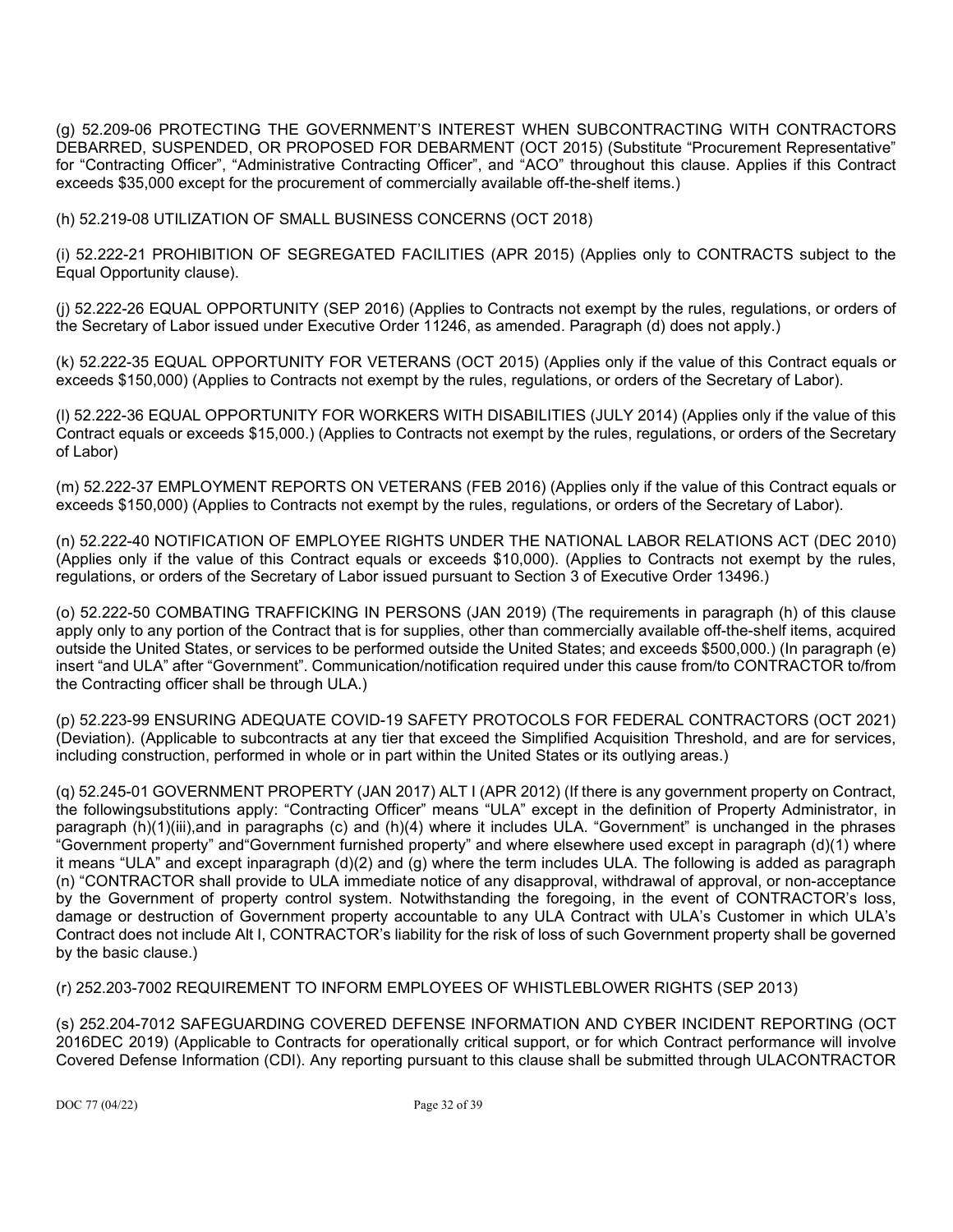shall notify ULA when submitting a request to vary from a NIST SP 800-171 security requirement. CONTRACTOR shall report cyber incidents to ULA and shall provide the incident report number, automatically assigned by DoD, to ULA as soon as practicable when reporting a cyber incident to DoD.)

(t) 252.204-7015 NOTICE OF AUTHORIZED DISCLOSURE OF INFORMATION TO LITIGATION SUPPORT (MAY 2016) (Insert "or ULA" after "Government" throughout this clause.)

(u) 252.204-7020 NIST SP 800-171 DOD ASSESSMENT REQUIREMENTS (NOV 2020) (Applicable to covered contractor information systems that are required to comply with the National Institute of Standards and technology (NIST) Special Publication (SP) 800-171, in accordance with DFARS 252.204-7012.)

(v) 252.244-7000 SUBCONTRACTS FOR COMMERCIAL ITEMS (JUN 2013)

(w) 1852.246-73 HUMAN SPACE FLIGHT ITEM (MAR 1997)

# **SECTION III: CERTIFICATIONS, REPRESENTATIONS, AND REQUIRED CROSS-WAIVERS**

# **A. REPRESENTATIONS AND CERTIFICATIONS**

**This clause contains certifications and representations that are material representations of fact upon which ULA will rely in making awards to CONTRACTOR. By submitting its written offer, or providing oral offers/quotations at the request of ULA, or accepting any contract, CONTRACTOR certifies to the representations and certifications as set forth below in this clause. These certifications shall apply whenever these terms and conditions are incorporated by reference in any contract, agreement, other contractual document, or any quotation, request for quotation (oral or written), request for proposal or solicitation (oral or written), issued by ULA. CONTRACTOR shall immediately notify ULA of any change of status with regard to these certifications and representations.**

(a) **FAR 52.203-11 Certification and Disclosure Regarding Payments to Influence Certain Federal Transactions** (Applies to Contracts that equal or exceed \$150,000.)

(i) CONTRACTOR hereby certifies to the best of its knowledge and belief that no Federal appropriated funds have been paid or will be paid to any person for influencing or attempting to influence an officer or employee of any agency, a Member of Congress, an officer or employee of Congress, or an employee of a Member of Congress on its behalf in connection with the awarding of this Contract.

(ii) If any registrants under the Lobbying Disclosure Act of 1995 have made a lobbying contact on behalf of the CONTRACTOR with respect to this Contract, the CONTRACTOR shall complete and submit OMB Standard Form LLL, Disclosure of Lobbying Activities, to provide the name of the registrants. The CONTRACTOR need not report regularly employed officers or employees of the CONTRACTOR to whom payments of reasonable compensation were made.

# (b) **FAR 52.209-05 Certification Regarding Responsibility Matters**.

(i) CONTRACTOR certifies that, to the best of its knowledge and belief, that CONTRACTOR and/or any of its Principals, (as defined in FAR 52.209-05):

(1) are not presently debarred, suspended, proposed for debarment, or declared ineligible for the award of contracts by any Federal agency;

(2) have not, within a three-year period, been convicted of or had a civil judgment rendered against them for: commission of fraud or a criminal offense in connection with obtaining, attempting to obtain, or performing a public (Federal, [State,](https://www.law.cornell.edu/cfr/text/48/52.209-5) or local) contract or [subcontract;](https://www.law.cornell.edu/cfr/text/48/52.209-5) violation of Federal or [State](https://www.law.cornell.edu/cfr/text/48/52.209-5) antitrust statutes relating to the submission of offers; or commission of embezzlement, theft, forgery, bribery, falsification or destruction of records, making false statements, tax evasion, violating Federal criminal tax laws, or receiving stolen [property;](https://www.law.cornell.edu/cfr/text/48/52.209-5) and

(3) are not presently indicted for, or otherwise criminally or civilly charged by a governmental entity with, commission of any of the offenses enumerated in subdivision (2).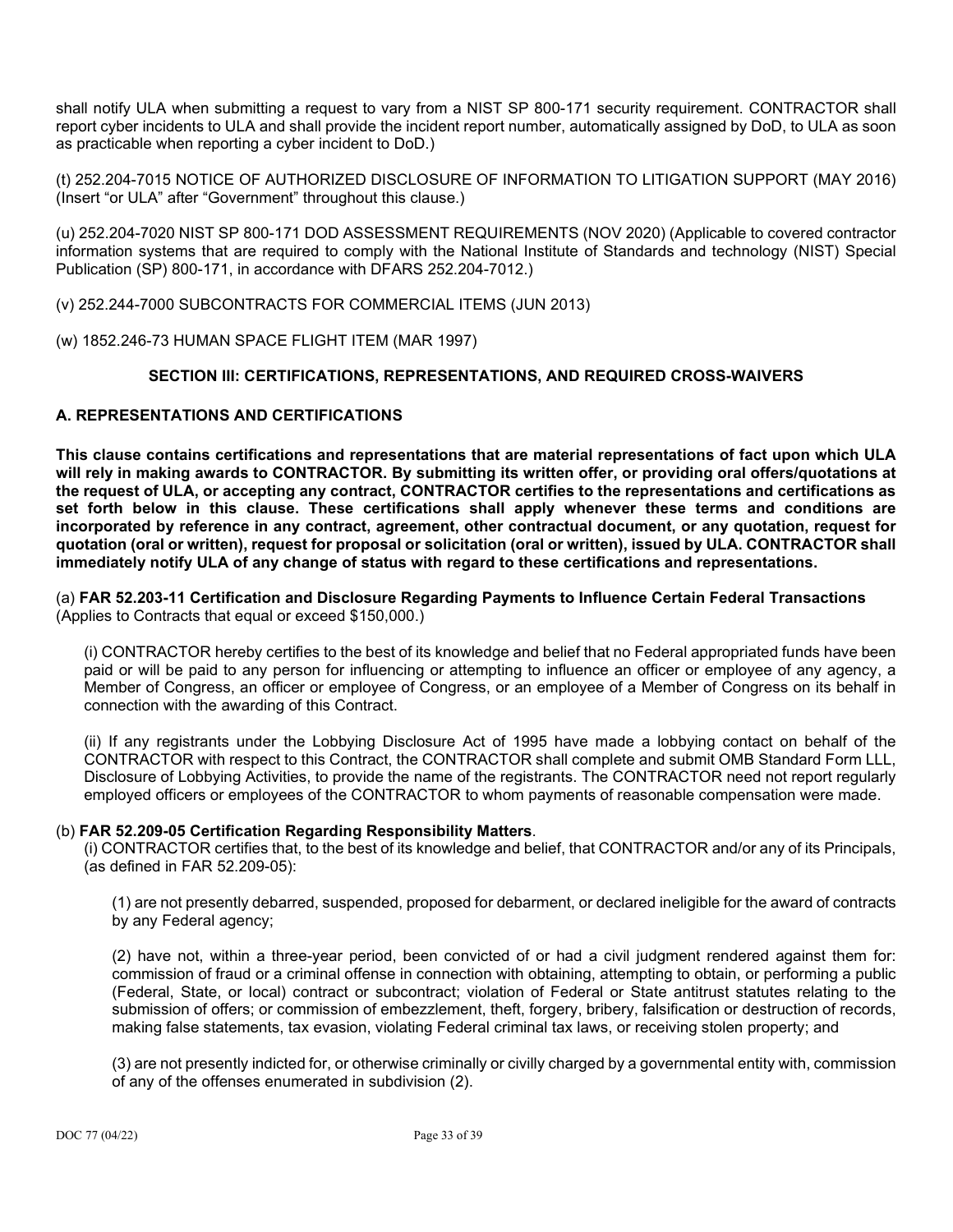(ii) CONTRACTOR shall provide immediate written notice to ULA if, any time prior to award of any contract, it learns that its certification was erroneous when submitted or has become erroneous by reason of changed circumstances.

### (c) **FAR 52.222-22 Previous Contracts and Compliance Reports.**

CONTRACTOR represents that if CONTRACTOR has participated in a previous contract or subcontract subject to Equal Opportunity clause (FAR 52.222-26): (i) CONTRACTOR has filed all required compliance reports, and (ii) that representations indicating submission of required compliance reports, signed by proposed subcontractors, will be obtained before subcontract awards.

(d) **FAR 52.222-25 Affirmative Action Compliance**. CONTRACTOR represents: (i) that CONTRACTOR has developed and has on file at each establishment, Affirmative Action programs required by the rules and regulations of the Secretary of Labor (41 CFR 60-1 and 60-2), or (ii) that in the event such a program does not presently exist, CONTRACTOR will develop and place in operation such a written Affirmative Action Compliance Program within one-hundred twenty (120) days from the award of this Contract.

(e) **DFARS 252.204-7020 NIST SP 800-171 DoD Assessment Requirements.** CONTRACTOR certifies that it has completed, within the last 3 years, at least a basic NIST SP 800-171 DoD Assessment, as described in [https://www.acq.osd.mil/dpap/pdi/cyber/strategically\\_assessing\\_contractor\\_implementation\\_of\\_NIST\\_SP\\_800-171.html,](https://www.acq.osd.mil/dpap/pdi/cyber/strategically_assessing_contractor_implementation_of_NIST_SP_800-171.html) for all covered contractor information systems relevant to this Contract that are not part of an information technology service or system operated on behalf of the Government.

(f) Contractor Responsibility Watch List. CONTRACTOR certifies that it is not listed on the Responsibility Watch List (CRWL) maintained by the United States Space Force Space and Missile Systems Center (SMC), and has not been notified by any of its subcontractors of their inclusion on the CRWL.

# **B. FEDERALLY-REQUIRED CROSS-WAIVERS**

Federal Regulations may require that ULA extend to CONTRACTOR and its Subcontractors the following reciprocal crosswaivers applicable to launch activity. In consideration for CONTRACTOR's agreement to these cross-waivers, Federal Regulations afford CONTRACTOR certain protections from third party claims. **By Submitting its written offer or accepting any Contract, CONTRACTOR agrees to be bound to each of the required waivers below. Contractor agrees to defend, indemnify, and hold harmless ULA and ULA's Customer from and against any claims, damages, losses, costs, or expenses, including reasonable attorneys' fees, arising out of CONTRACTOR's failure to extend any federally required cross-waivers.**

# **1. WAIVER OF CLAIMS AND ASSUMPTION OF LIABILITY FOR FAA-LICENSED LAUNCH ACTIVITY**

(a) As required by 14 C.F.R. part 440 of the regulations of the Federal Aviation Administration (FAA) of the U.S. Department of Transportation, the reciprocal waiver of claims in this clause between ULA and CONTRACTOR applies when ULA conducts a launch under 51 U.S.C. ch. 509. This reciprocal waiver of claims implements the provisions of §440.17(c) of the Commercial Space Transportation Licensing Regulations, 14 CFR Ch. III (the "Regulations"). This clause applies to ULA's licensed activity, where ULA is the "Licensee" described by the Regulations. In consideration of the mutual releases and promises contained herein, the Parties hereby agree to the provisions contained in subparagraphs (b)-(g):

(b) The following definitions will apply to this clause only:

"Contractors and Subcontractors" means those entities that are involved at any level, directly or indirectly, in Licensed Activities or Permitted Activities, and includes suppliers of property and services, and the component manufacturers of the launch vehicle.

"Customer" means ULA's Customer or any other customer defined by §440.3 of the Regulations.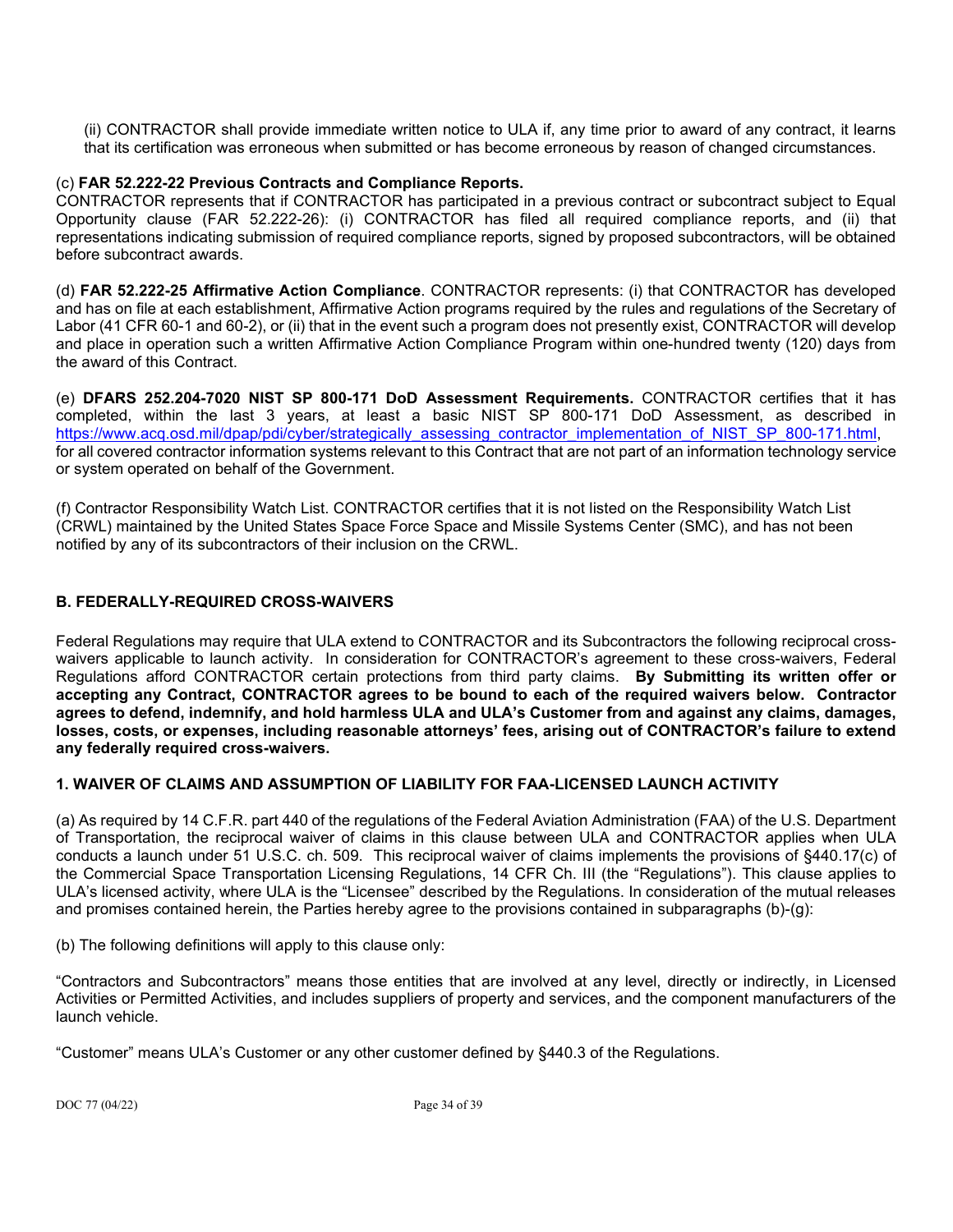"Launch License" means any license issued by the Associate Administrator for Commercial Space Transportation, FAA, to ULA, including all license orders issued in connection with the License, under 51 U.S.C. Subtitle V, chapter 509.

Except as otherwise defined herein, terms used in this Clause and defined in the Regulations shall have the same meaning as contained in 51 U.S.C. Subtitle V, ch. 509, or the Regulations, respectively.

#### (c) Waiver and Release of Claims.

(i) ULA hereby waives and releases claims it may have against CONTRACTOR and each of CONTRACTOR'S Contractors and Subcontractors, for Property Damage it sustains and for Bodily Injury or Property Damage sustained by its own employees, resulting from Licensed Activity, regardless of fault.

(ii) CONTRACTOR hereby waives and releases claims it may have against ULA, the United States, any Customer, and each of their respective Contractors and Subcontractors, and against any space flight participant, for Property Damage it sustains and for Bodily Injury or Property Damage sustained by its own employees, resulting from Licensed Activity, regardless of fault.

(d) Assumption of Responsibility.

ULA and CONTRACTOR shall each be responsible for Property Damage it sustains and for Bodily Injury or Property Damage sustained by its own employees, resulting from Licensed Activities, regardless of fault. ULA and CONTRACTOR shall each hold harmless and indemnify each other, the United States, any Customer, and the Contractors and Subcontractors of each, and any space flight participant, for Bodily Injury or Property Damage sustained by its own employees, resulting from Licensed Activities, regardless of fault.

### (e) Extension of Assumption of Responsibility and Waiver and Release of Claims.

(i) ULA shall extend the requirements of the waiver and release of claims, and the assumption of responsibility, hold harmless, and indemnification, as set forth in paragraphs (c)(i) and (e), respectively, to its Contractors and Subcontractors by requiring them to waive and release all claims they may have against CONTRACTOR and each of its Contractors and Subcontractors, and to agree to be responsible, for Property Damage they sustain and to be responsible, hold harmless, and indemnify CONTRACTOR and each of its Contractors and Subcontractors, for Bodily Injury or Property Damage sustained by their own employees, resulting from Licensed Activities, regardless of fault.

(ii) CONTRACTOR shall extend the requirements of the waiver and release of claims, and the assumption of responsibility, hold harmless and indemnification, as set forth in paragraphs (c)(ii) and (d), respectively, to its Contractors and Subcontractors by requiring them to waive and release all claims they may have against ULA, the United States, and any Customer, and each of their respective Contractors and Subcontractors, and any space flight participant and to be responsible, hold harmless and indemnify ULA, the United States, and any Customer, and each of their respective Contractors and Subcontractors, and any space flight participant, for Bodily Injury or Property Damage sustained by their own employees, resulting from Licensed Activities, regardless of fault.

# (f) Indemnification.

(i) ULA shall hold harmless and indemnify CONTRACTOR and its directors, officers, servants, agents, subsidiaries, employees and assignees, or any of them, from and against liability, loss, or damage arising out of claims that ULA's Contractors, and Subcontractors, or any Customer, may have for Property Damage sustained by them and for Bodily Injury or Property Damage sustained by their employees, resulting from Licensed Activities and arising out of ULA's failure to implement properly the waiver requirement of 14 C.F.R. §440.17.

(ii) CONTRACTOR shall hold harmless and indemnify ULA, any Customer, and the United States, and any of their directors, officers, servants, agents, subsidiaries, employees and assignees, or any of them, from and against liability, loss, or damage arising out of claims that CONTRACTOR's Contractors and Subcontractors may have for Property Damage sustained by them and for Bodily Injury or Property Damage sustained by their employees, resulting from Licensed Activities and arising out of CONTRACTOR'S failure to implement properly the waiver requirement of 14 C.F.R. § 440.17.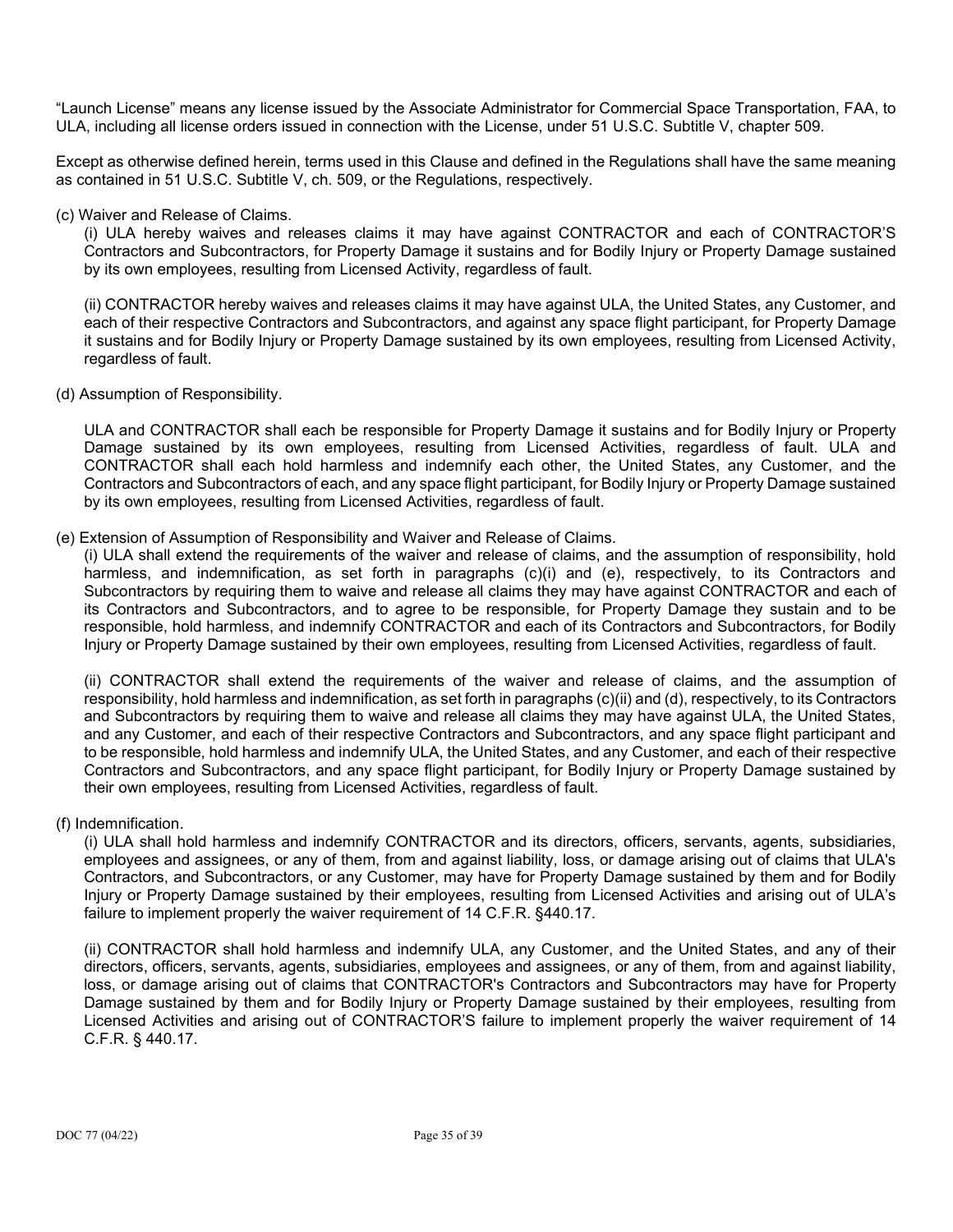# (g) Miscellaneous.

(i) Nothing contained herein shall be construed as a waiver or release by ULA or CONTRACTOR of any claim by an employee of ULA or CONTRACTOR, respectively, for Bodily Injury or Property Damage, resulting from Licensed Activities.

(ii) Notwithstanding any provision of this Agreement to the contrary, any waiver, release, assumption of responsibility or agreement to hold harmless and indemnify herein shall not apply to claims for Bodily Injury or Property Damage resulting from willful misconduct of any of the Parties, the Contractors and Subcontractors of any of the Parties, the United States, the Contractors and Subcontractors of the United States, any Customer, the Contractors and Subcontractors of any Customer, any space flight participant, and in the case of ULA, CONTRACTOR, any Customer, and the Contractors and Subcontractors of each of them, the directors, officers, agents and employees of any of the foregoing, and in the case of the United States, its agents.

(iii) CONTRACTOR and ULA shall each be responsible for such insurance as they deem necessary to protect their respective property. Any such insurance procured by one Party shall provide that the insurers shall waive all rights of subrogation against the other Party and, in the case of insurance procured by ULA, a waiver of subrogation for the benefit of CONTRACTOR's Contractors Subcontractors and, in the case of CONTRACTOR, a waiver of subrogation for the benefit of ULA's Contractors and Subcontractors, ULA's Customers, the United States, and their respective Contractors and Subcontractors and space flight participants.

(iv) This clause shall be governed by and construed in accordance with United States Federal law.

# **2. CROSS-WAIVER OF LIABILITY FOR SCIENCE OR SPACE EXPLORATION ACTIVITIES UNRELATED TO THE INTERNATIONAL SPACE STATION (NFS 1852.228-78) (OCT 2009) (DEVIATION)**

(a) This clause applies when Work procured under this Contract is used to provide launch services to NASA in support of a mission unrelated to the International Space Station (ISS). The purpose of this clause is to extend a cross-waiver of liability to NASA contracts for Work done in support of Agreements between Parties involving Science or Space Exploration activities, unrelated to ISS, but which involve a launch not licensed by the FAA. This cross-waiver of liability shall be broadly construed to achieve the objective of furthering participation in space exploration, use, and investment.

(b) As used in this clause, the term:

- (i) "Agreement" refers to any NASA Space Act agreement that contains the cross-waiver of liability provision authorized in 14 CFR 1266.104.
- (ii) "Damage" means:
	- (1) Bodily injury to, or other impairment of health of, or death of, any person;
	- (2) Damage to, loss of, or loss of use of any property;
	- (3) Loss of revenue or profits; or
	- (4) Other direct, indirect, or consequential Damage;

(iii) "Launch Vehicle" means an object, or any part thereof, intended for launch, launched from Earth, or returning to Earth which carries Payloads or persons, or both.

(iv) "Party" means a party to a NASA Space Act agreement for Science or Space Exploration activities, unrelated to the ISS, but which involve a launch. For purposes of this cross-waiver of liability, "Party" also means a contractor or subcontractor of a party to such a NASA agreement.

(v) "Payload" means all property to be flown or used on or in a Launch Vehicle.

(vi) "Protected Space Operations" means all Launch or Transfer Vehicle activities and Payload activities on Earth, in outer space, or in transit between Earth and outer space in implementation of an Agreement for Science or Space Exploration activities, unrelated to the ISS, but which involve a launch. Protected Space Operations begins at the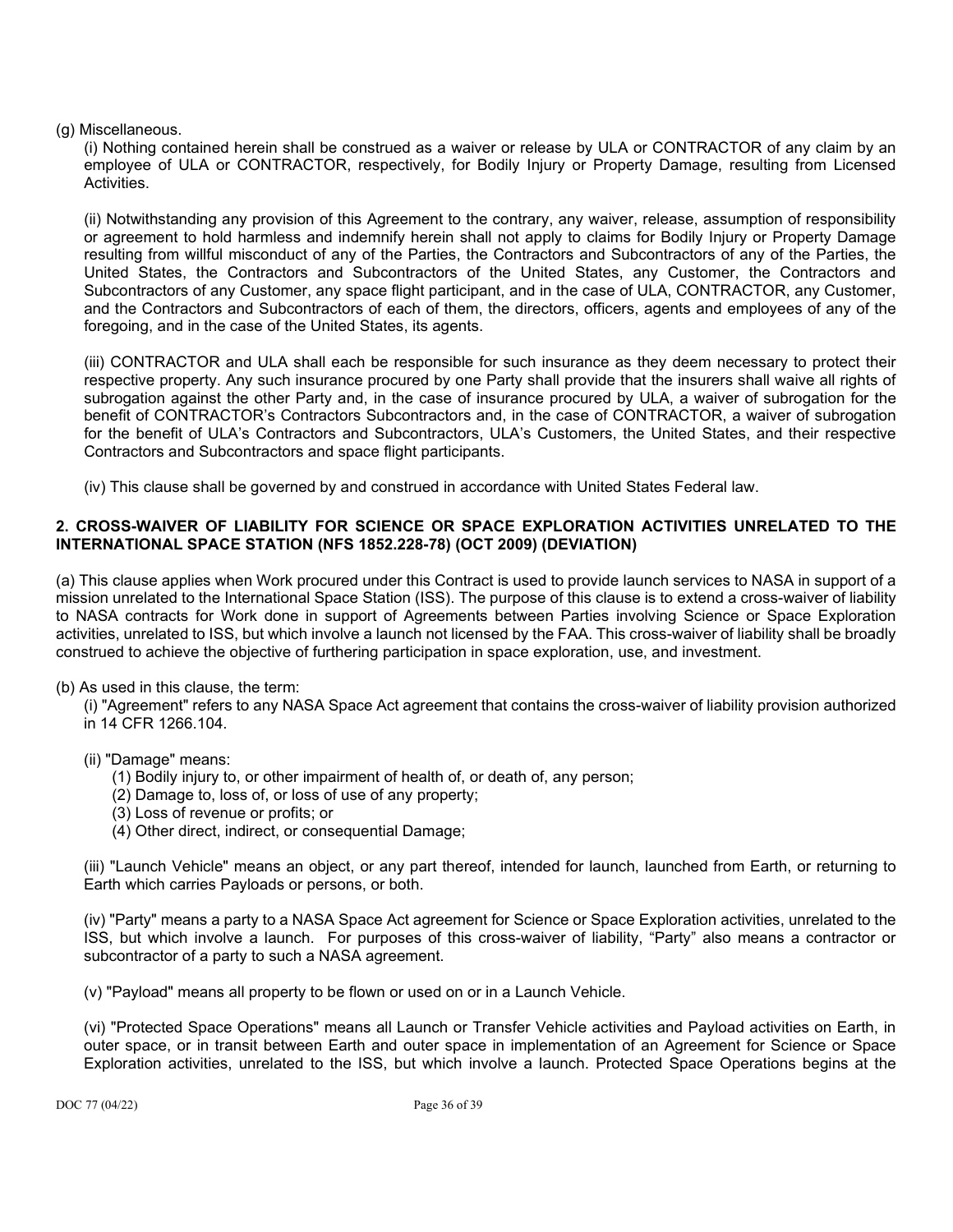signature of the Agreement and ends when all activities done in implementation of the agreement are completed. It includes, but is not limited to:

(1) Research, design, development, test, manufacture, assembly, integration, operation, or use of Launch or Transfer Vehicles, Payloads, or instruments, as well as related support equipment and facilities and services; and

(2) All activities related to ground support, test, training, simulation, or guidance and control equipment, and related facilities or services. Protected Space Operations excludes activities on Earth which are conducted on return from space to develop further a Payload's product or process other than for the activities within the scope of an Agreement for launch services.

(vii) "Related entity" means:

(1) A contractor or subcontractor of a Party at any tier;

- (2) A user or customer of a party at any tier; or
- (3) A contractor or subcontractor of a user or customer of a Party at any tier.

The terms "contractors" and "subcontractors" include suppliers of any kind.

### (c) Cross-waiver of liability:

(i) ULA and CONTRACTOR each agree to a waiver of liability pursuant to which each waives all claims against any of the entities or persons listed in paragraphs  $(c)(i)(1)$  through  $(c)(i)(4)$  of this clause based on Damage arising out of Protected Space Operations. This cross-waiver shall apply only if the person, entity, or property causing the Damage is involved in Protected Space Operations and the person, entity, or property damaged is damaged by virtue of its involvement in Protected Space Operations. The waiver shall apply to any claims for Damage, whatever the legal basis for such claims, against:

(1) A Party;

- (2) A Party to another NASA Agreement or contract that includes flight on the same Launch Vehicle;
- (3) A Related Entity of any of the entities identified in  $(c)(i)(1)$  or  $(c)(i)(2)$  of this clause; or
- (4) The employees of any of the entities identified in  $(c)(i)(11)$  through  $(c)(i)(3)$  of this clause.

(ii) CONTRACTOR agrees to extend the cross-waiver of liability as set forth in paragraph (c)(i) of this clause to its own subcontractors at all tiers by requiring them, by contract or otherwise, to:

(1) Waive all claims against the entities or persons identified in paragraphs  $(c)(i)(1)$  through  $(c)(i)(4)$  of this clause; and

(2) Require that their Related Entities waive all claims against the entities or persons identified in paragraph  $(c)(i)(1)$ through (c)(i)(4) of this clause.

(iii) For avoidance of doubt, this cross-waiver includes a cross-waiver of claims arising from the *Convention* on *International Liability for Damage Caused by Space Objects,* which entered into force on September 1, 1972, where the person, entity, or property causing the Damage is involved in Protected Space Operations and the person, entity, or property damaged is damaged by virtue of its involvement in Protected Space Operations.

(iv) Notwithstanding the other provisions of this clause, this cross-waiver of liability shall not be applicable to:

(1) Claims between a Party and its own Related Entities or between its Related Entities;

(2) Claims made by a natural person, his/her estate, survivors, or subrogees (except when a subrogee is a Party to an Agreement or is otherwise bound by the terms of this cross-waiver) for bodily injury to, or other impairment of health, or death of such person;

(3) Claims for Damage caused by willful misconduct;

(4) Intellectual property claims;

(5) Claims for damages resulting from failure of a Party to extend the cross-waiver of liability to its subcontractors and related entities, pursuant to paragraph (c)(ii) of this clause; or

(6) Claims by the Government arising out of or relating to a contractor's failure to perform its obligations under this contract.

(d) Nothing in this clause shall be construed to create the basis for a claim or suit where none would otherwise exist.

(e) This cross-waiver shall not apply when 51 U.S.C. ch. 509 applies.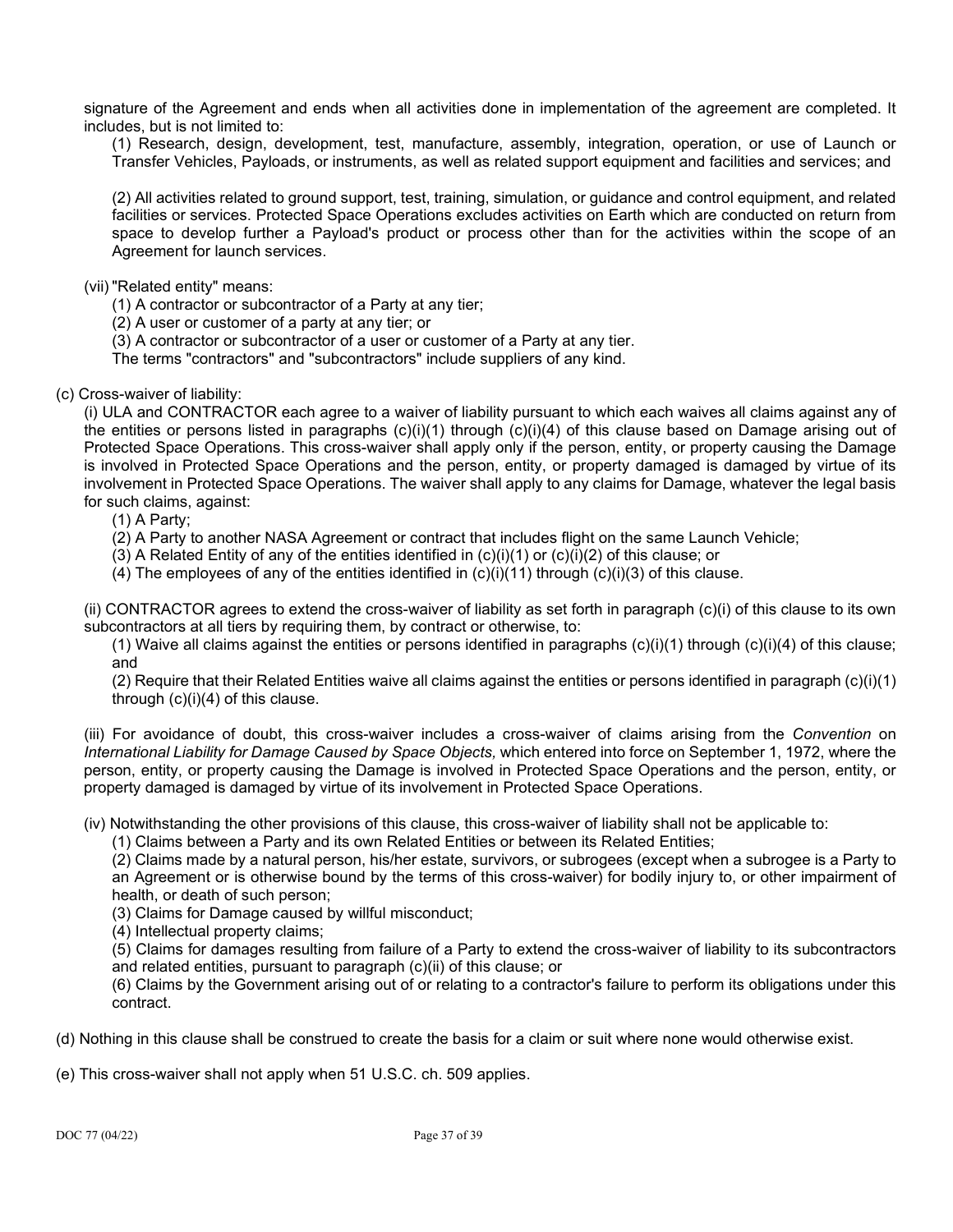# **3. CROSS-WAIVER OF LIABILITY FOR INTERNATIONAL SPACE STATION ACTIVITIES (NFS 1852.228-76) (OCT 2012) (DEVIATION)**

(a) This clause applies when Work procured under this Contract is ultimately used to provide launch services to NASA in support of ISS activities. The Intergovernmental Agreement for the ISS contains a cross-waiver of liability provision to encourage participation in the exploration, exploitation, and use of outer space through the ISS. The cross-waiver of liability in this clause is intended to be broadly construed to achieve this objective.

(b) As used in this clause, the term:

(i) "Agreement" refers to any NASA Space Act agreement or contract that contains the cross-waiver of liability provision authorized by 14 CFR Part 1266.102.

(ii) "Damage" means:

(1) Bodily injury to, or other impairment of health of, or death of, any person;

(2) Damage to, loss of, or loss of use of any property;

(3) Loss of revenue or profits; or

(4) Other direct, indirect, or consequential Damage.

(iii) "Launch" means the intentional ignition of the first-stage motor(s) of the Launch Vehicle intended to place or try to place a Launch Vehicle (which may or may not include any Transfer Vehicle, Payload or crew) from Earth:

(1) in a suborbital trajectory;

(2) in Earth orbit in outer space; or

(3) otherwise in outer space, including activities involved in the preparation of a Launch Vehicle, Transfer Vehicle or Payload for launch.

(iv) "Launch Vehicle" means an object, or any part thereof, intended for launch, launched from Earth or returning to Earth, which carries Payloads or persons, or both.

(v) "Partner State" includes each Contracting Party for which the Agreement Among the Government of Canada, Governments of Member States of the European Space Agency, the Government of Japan, The Government of the Russian Federation, and the Government of the United States of America concerning Cooperation on the Civil International Space Station (IGA) has entered into force, pursuant to Article 25 of the IGA or pursuant to any successor Agreement. A Partner State includes its Cooperating Agency. It also includes any entity specified in the Memorandum of Understanding (MOU) between NASA and the Government of Japan's Cooperating Agency in the implementation of that MOU.

(vi) "Party" means a party to a NASA Agreement involving activities in connection with the ISS. For purposes of this cross-waiver of liability, "Party" also means a contractor or subcontractor of a party to such a NASA agreement.

(vii) "Payload" means all property to be flown or used on or in a Launch Vehicle or the ISS.

(viii) "Protected Space Operations" means all Launch or Transfer Vehicle activities, ISS activities, and Payload activities on Earth, in outer space, or in transit between Earth and outer space performed in implementation of the IGA, MOUs concluded pursuant to the IGA, implementing arrangements, and contracts to perform work in support of NASA's obligations under these Agreements. It includes, but is not limited to:

(1) Research, design, development, test, manufacture, assembly, integration, operation, or use of Launch or Transfer Vehicles, the ISS, Payloads, or instruments, as well as related support equipment and facilities and services; and

(2) All activities related to ground support, test, training, simulation, or guidance and control equipment and related facilities or services. "Protected Space Operations" also includes all activities related to evolution of the ISS, as provided for in Article 14 of the IGA. "Protected Space Operations" excludes activities on Earth which are conducted